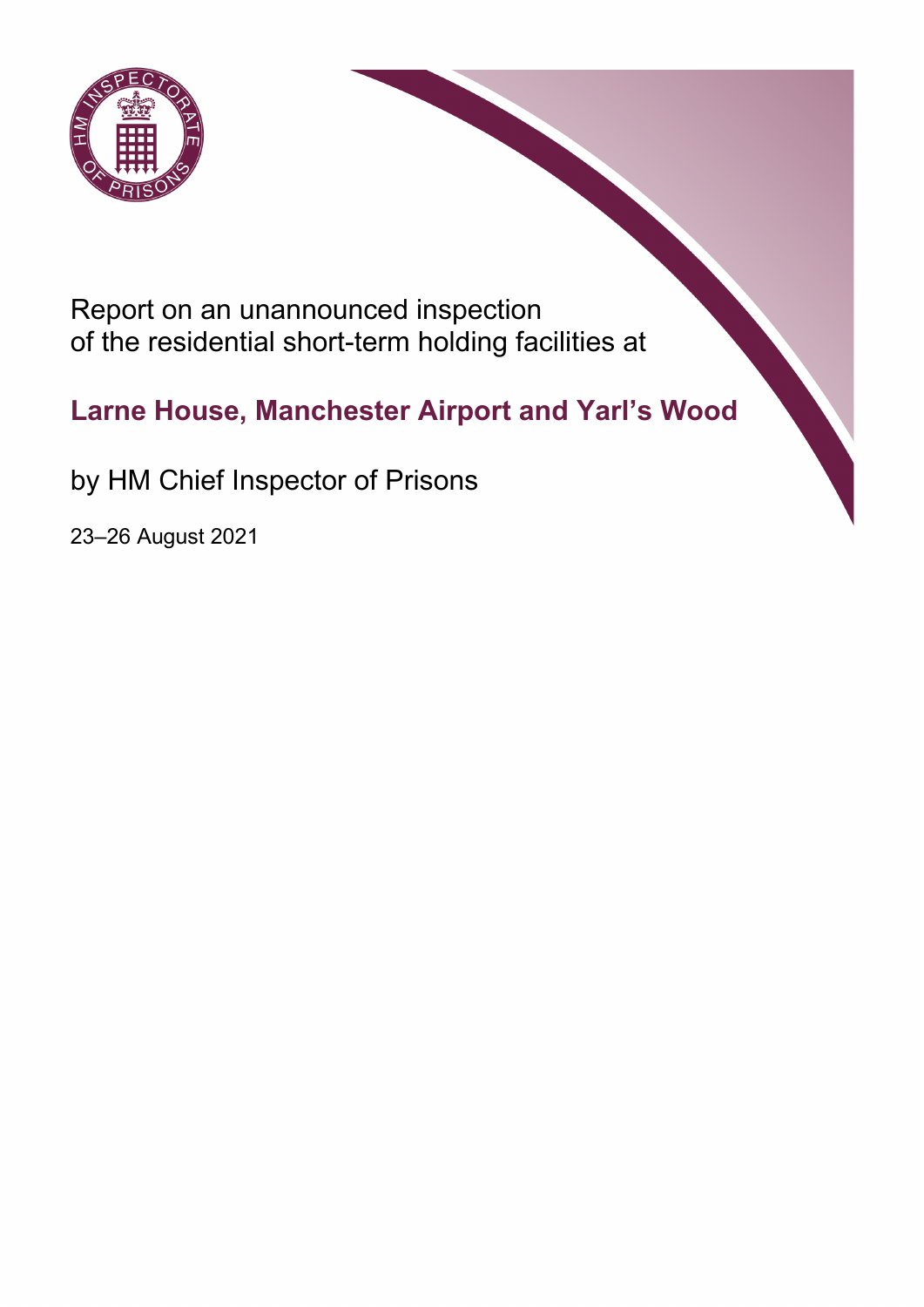# **Contents**

|  | Section 6 Progress on recommendations from the last report 44 |  |
|--|---------------------------------------------------------------|--|
|  |                                                               |  |
|  |                                                               |  |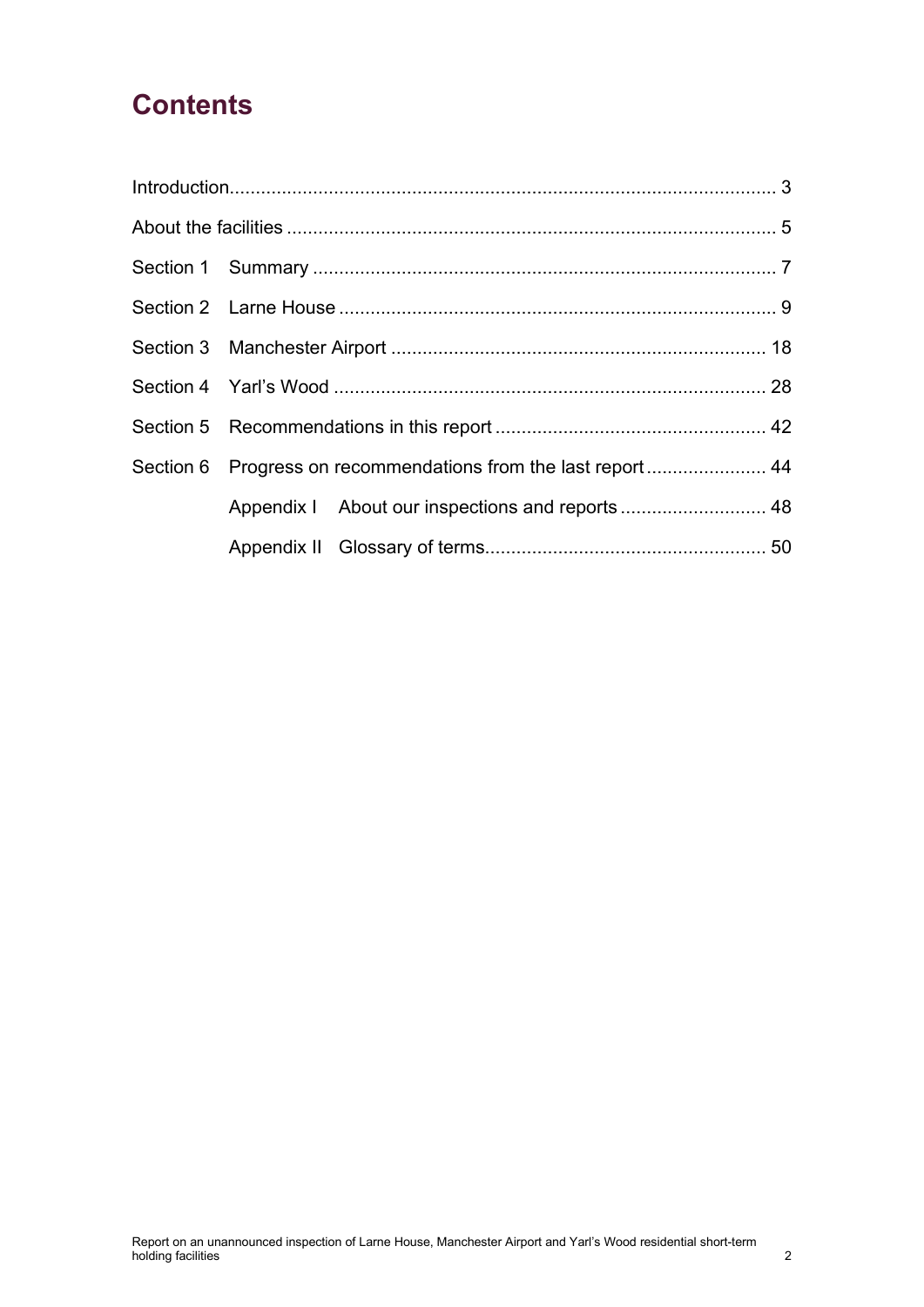# <span id="page-2-0"></span>**Introduction**

This inspection covers the three sites which have an established use as residential short-term holding facilities (RRSTHFs) for those who are detained under immigration powers: Larne House, Manchester Airport RSTHF and Yarl's Wood RSTHF. The Home Office can hold detainees for up to five days in a residential RSTHF, or seven if removal directions have been set. Larne House and Manchester Airport RSTHF have not been affected by the numbers arriving on the Kent coast. Yarl's Wood, by contrast, has for two years received many detainees from Kent.

The risks associated with COVID-19 are being managed satisfactorily, with appropriate precautions and contingency arrangements for those needing isolation. There have been just 17 positive cases at Yarl's Wood, with often over 100 detainees at a time in the unit.

The living conditions are reasonable at all three sites and have improved at Larne House. The care shown by staff is appreciated by detainees, not least at Yarl's Wood. Activity resources and communal areas are generally adequate for the short stays involved. Health care provision is of a good standard, and multifaith chaplaincy teams are active in all sites.

There is good attention to the safety of detainees, with a fair standard of support and care planning for those at risk of self-harm, and the units are orderly and calm. However, many detainees understand little of what is happening or will happen to them. The form explaining the reasons for detention is only available in English, and at all sites the initial interview on reception lacks privacy.

Within the last few months, care at the coast has improved, so that people are no longer arriving at Yarl's Wood with serious untreated injuries. However, there is almost no information on the individual when they arrive there, and usually no risk assessment. The reasons for detention are often issued to the detainee several days after arrival, in English only. A number of children have arrived at the RSTHF, only identified as such when staff there have requested an age assessment. Proper records are not kept; for example, reliable figures were not available for average length of stay.

Detention at Yarl's Wood RSTHF has exceeded five days on 31 occasions in the last six months, almost always because of a lack of next-step accommodation. Home Office screening interviews have regularly taken place on the fourth day of residence. This interview is usually the first opportunity for the person to receive an explanation of their detention, or for specific risks to be identified. We were told that many people could have reasonably been released much sooner.

Not all important information affecting the safety of the detainee is recorded and passed on. For example, there is often not time for a full health care assessment to be carried out when concerns are raised about issues such as past torture that are relevant to their detention, and in such cases no record is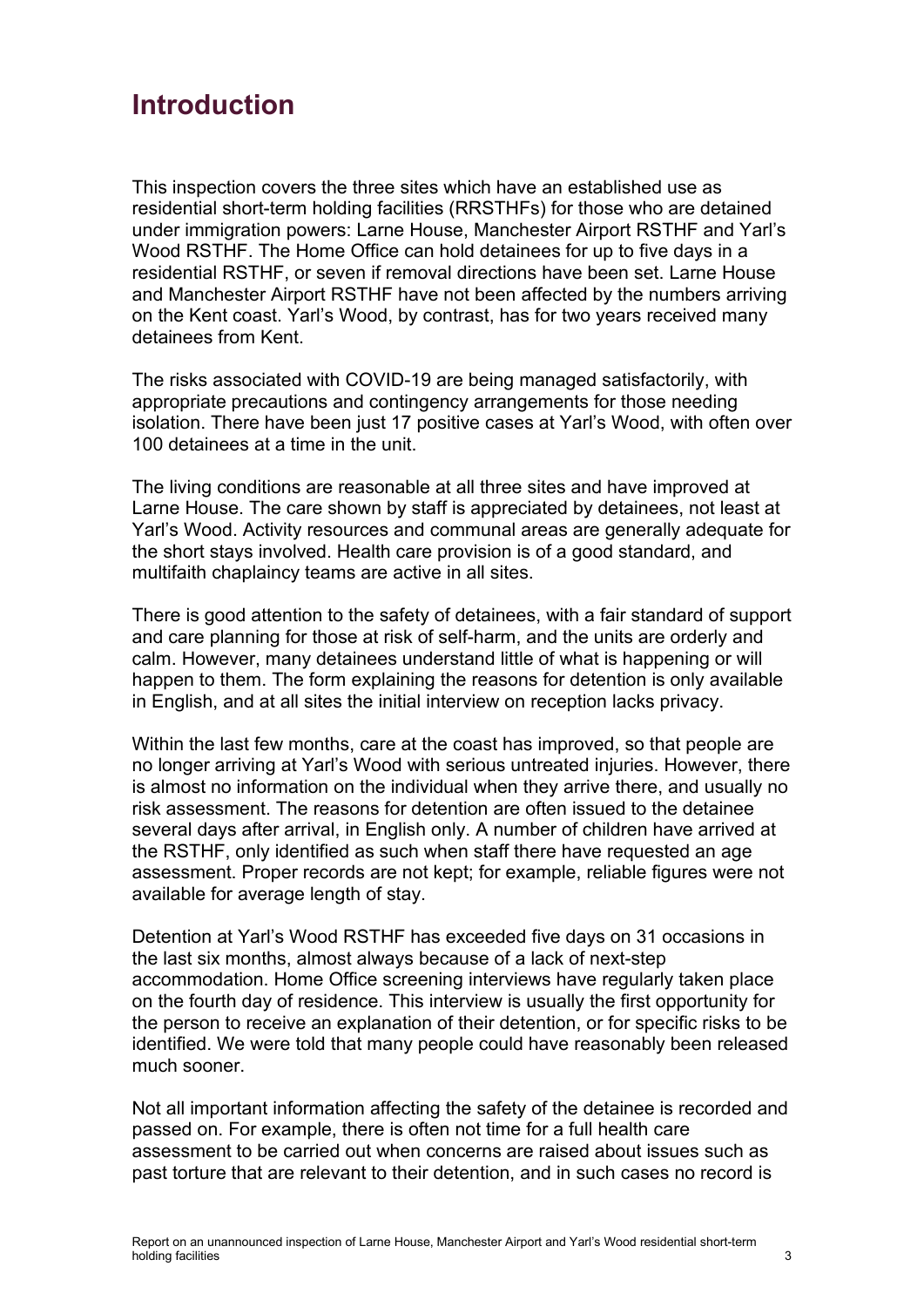kept of the initial referral. Similarly, referrals as a result of evidence of modern slavery are not recorded by the Home Office.

Almost three years have passed since the Channel crossings situation was declared as a major incident. Those detained in these RSTHFs receive humane treatment, on the whole. However, experience in the detention context shows that some unnecessary risks and uncertainties arise from the lack of a continuous, properly coordinated and recorded process from arrival onwards.

**Charlie Taylor** HM Chief Inspector of Prisons September 2021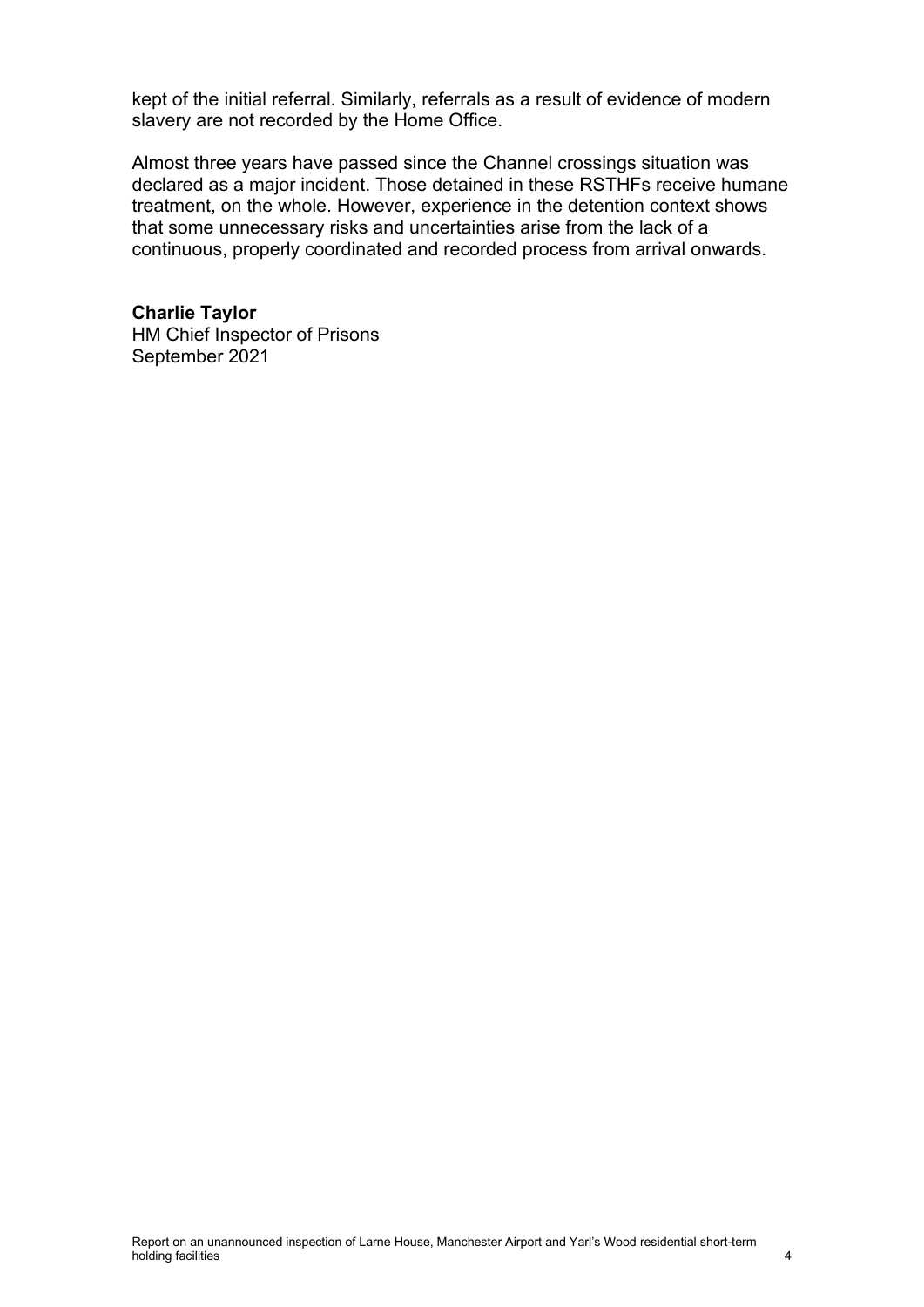# <span id="page-4-0"></span>**About the facilities**

## **Larne House**

#### **Role of the facility**

To hold immigration detainees for up to seven days before their removal from the UK or transfer to an immigration removal centre.

### **Location**

Antrim, Northern Ireland

#### **Name of contractor Mitie**

**Escort provider** Mitie

**Date of last inspection** 6 June 2018

## **Manchester Airport**

#### **Role of the facility**

To hold immigration detainees for up to seven days before their removal from the UK or transfer to an immigration removal centre.

#### **Location**

World Freight Terminal, Manchester Airport

## **Name of contractor**

**Mitie** 

**Escort provider Mitie** 

# **Date of last inspection**

3 January 2019

## **Yarl's Wood short-term holding facility**

#### **Role of the facility**

To hold newly arrived male migrants for up to seven days before their release and transfer to alternative asylum accommodation.

#### **Location** Bedfordshire

**Name of contractor** Serco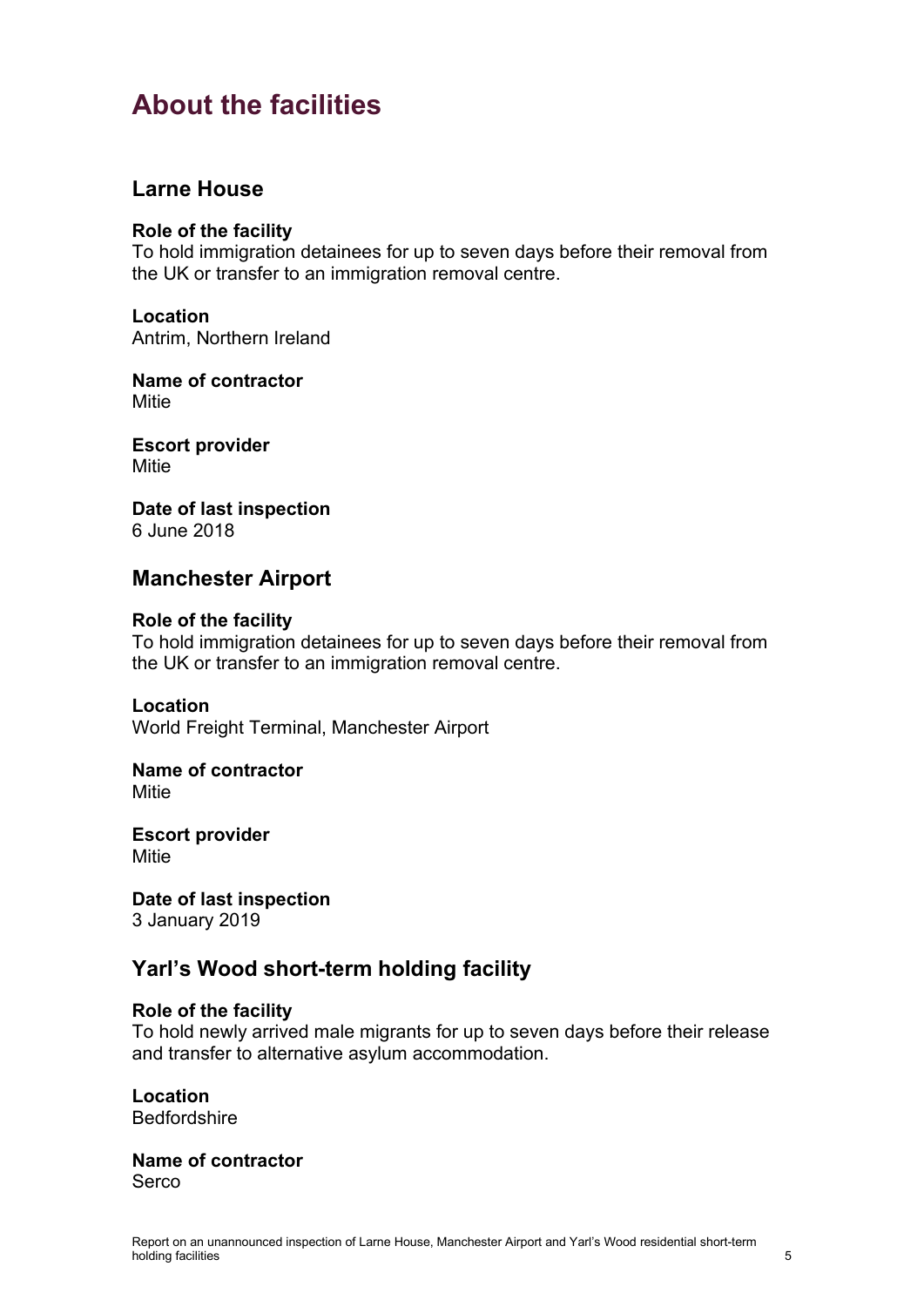**Escort provider** Private Hire Firms

**Date of last inspection** 2–4 and 7–10 September 2020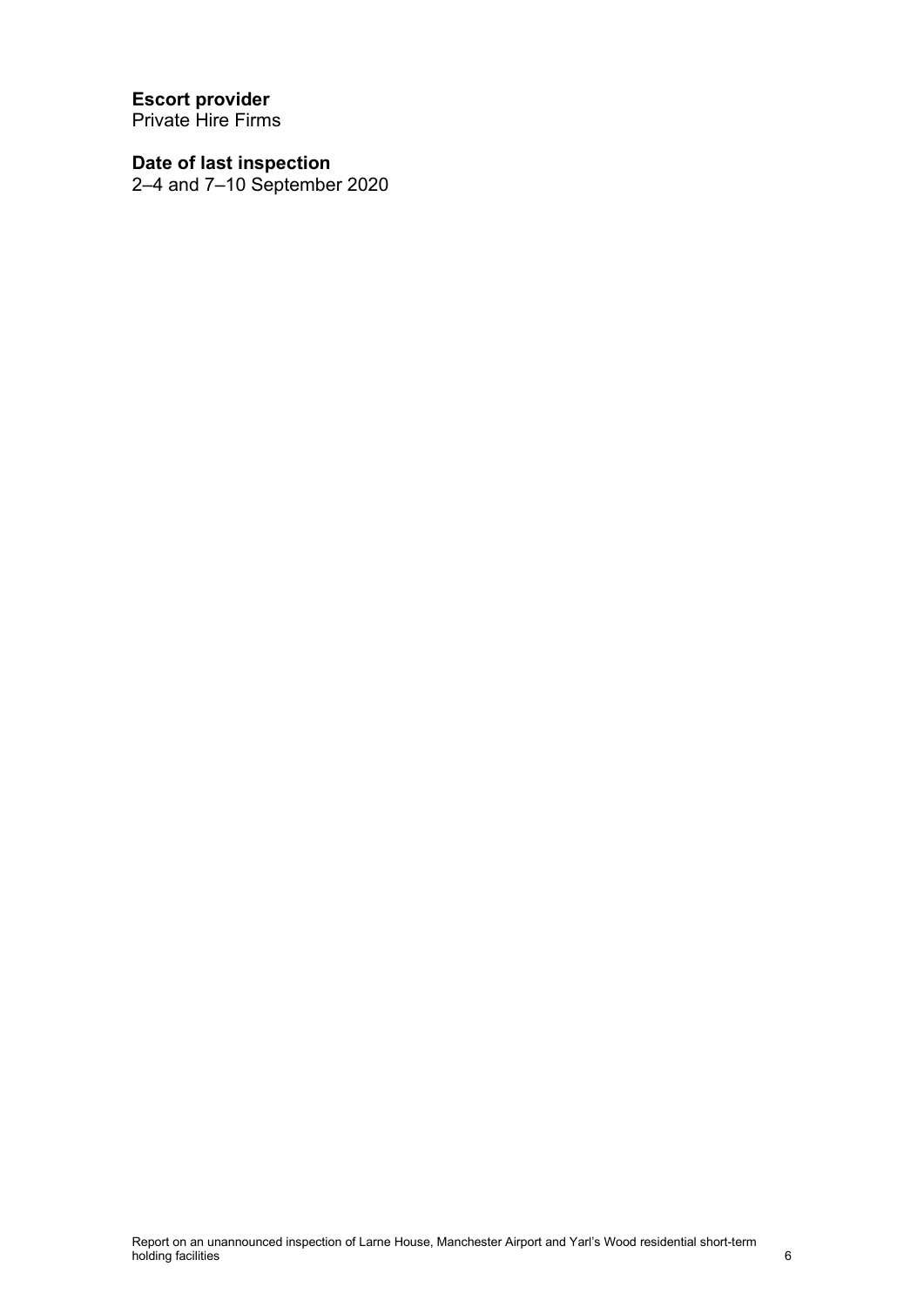# <span id="page-6-0"></span>**Section 1 Summary**

## **Progress on recommendations**

1.1 Section 6 contains a full list of recommendations made at the last full inspection and the progress against them.

#### **Larne House**

- 1.2 We last inspected Larne House in 2018 and made 10 recommendations. The Home Office and Mitie fully accepted four of the recommendations and partially (or subject to resources) accepted three. It rejected three of the recommendations.
- 1.3 At our last inspection, we made eight recommendations in the area of safety. At this inspection we found that four of those recommendations had been achieved, one had been partially achieved and three had not been achieved.
- 1.4 We made two recommendations in the area of preparation for removal and release. At this inspection we found that one had been partially achieved and one had not been achieved.

#### **Manchester Airport**

- 1.5 We last inspected Manchester Airport in 2019 and made seven recommendations. The Home Office and Mitie fully accepted two of the recommendations and partially (or subject to resources) accepted four. It rejected one of the recommendations.
- 1.6 At our last inspection, we made five recommendations in the area of safety. At this inspection we found that two of those recommendations had been achieved, two had been partially achieved and one had not been achieved.
- 1.7 We made two recommendations in the area of preparation for removal and release. At this inspection we found that both of those recommendations had been partially achieved.

#### **Yarl's Wood**

- 1.8 We last inspected Yarl's Wood in 2020 and made 11 recommendations. The Home Office, Serco and Escorting contractors fully accepted six of the recommendations and partially (or subject to resources) accepted four. It rejected one of the recommendations.
- 1.9 At our last inspection, we made six recommendations in the area of safety. At this inspection we found that three of those recommendations had been achieved, one had been partially achieved and two had not been achieved.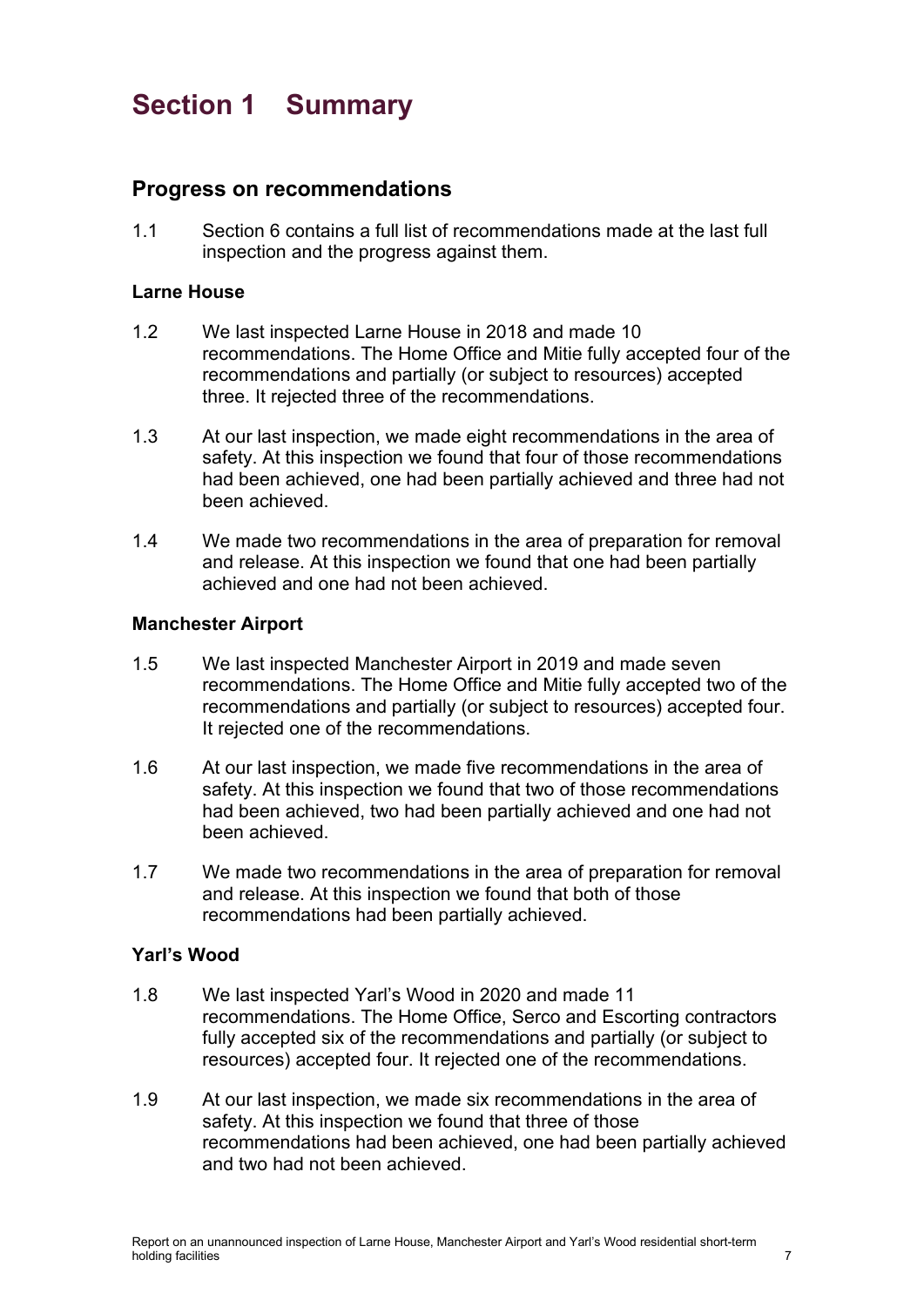- 1.10 We made one recommendation in the area of respect. At this inspection we found that this recommendation had been achieved.
- 1.11 We made four recommendations in the area of preparation for removal and release. At this inspection we found that one of those recommendations had been achieved and two had not been achieved. One recommendation was no longer relevant.

## **Notable positive practice**

- 1.12 We define notable positive practice as innovative work or practice that leads to particularly good outcomes from which other establishments may be able to learn. Inspectors look for evidence of good outcomes for detainees; original, creative or particularly effective approaches to problem-solving or achieving the desired goal; and how other establishments could learn from or replicate the practice.
- 1.13 Inspectors found no examples of notable positive practice during the inspections of Larne House or Manchester Airport.
- 1.14 Inspectors found one example of notable positive practice during the inspection of Yarl's Wood: the translation of common dosage instructions for medicines into 10 languages and the use of professional telephone interpreting services ensured that patients understood how to use their medicines. (See paragraph [4.54\)](#page-37-0)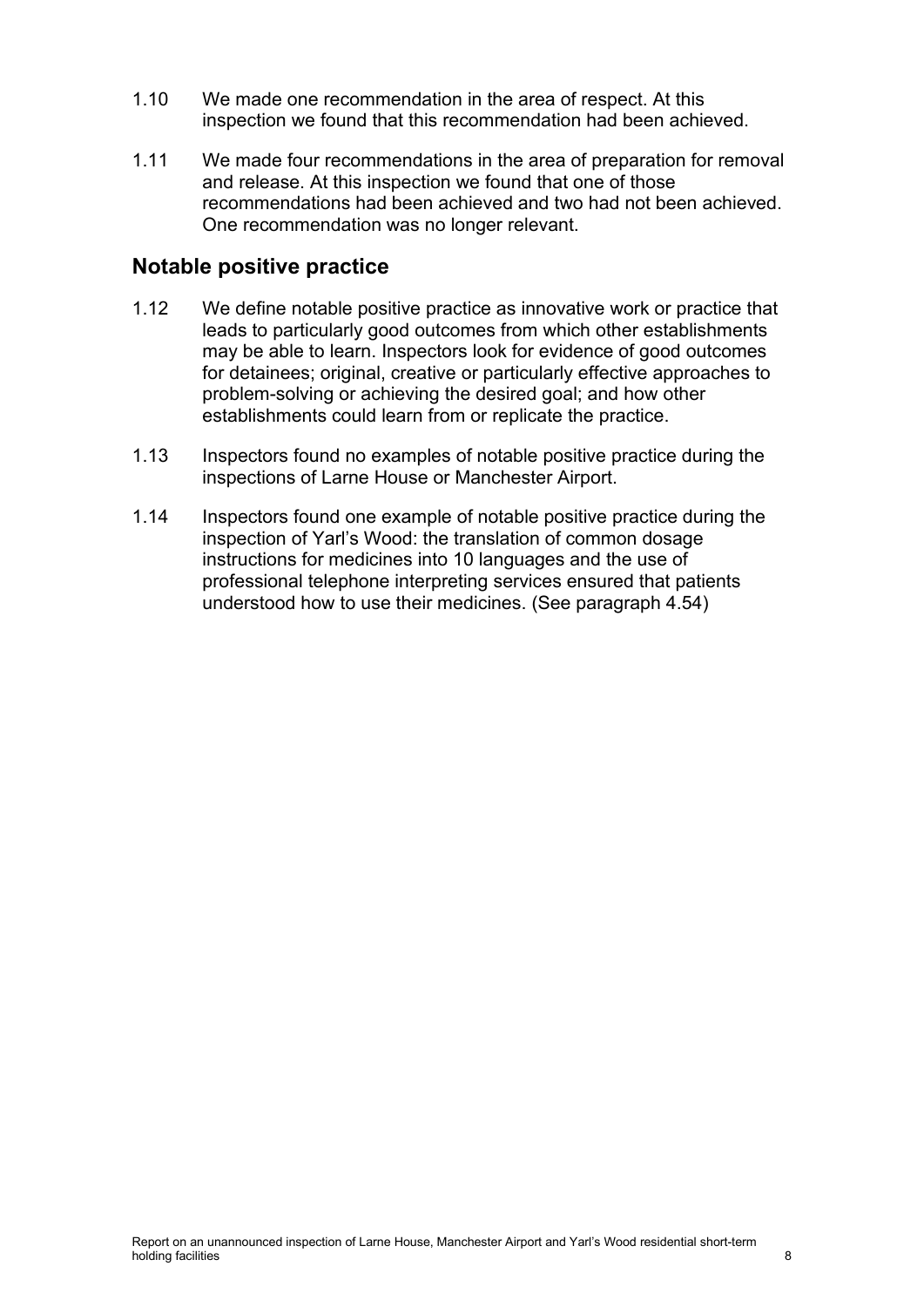# <span id="page-8-0"></span>**Section 2 Larne House**

# **Safety**

Detainees are held in safety and with due regard to the insecurity of their position.

#### **Arrival and early days in detention**

Expected outcomes: Detainees travelling to and arriving at the facility are treated with respect and care. Risks are identified and acted on. Induction is comprehensive.

- 2.1 The centre had not been busy recently, and we were told that there had been fewer detainees in July 2021 than in any month since the opening of the facility. Those arriving had had journeys of 40 minutes or less.
- 2.2 Arrangements for health and safety in response to COVID-19 were sound. Those arriving received a lateral flow test and temperature check before alighting from the vehicle. If the test was positive or isolation was needed for another reason, there was an alternative route into the centre, through a side entrance and into the designated isolation area of the accommodation.
- 2.3 For all arrivals, there was an initial conversation and risk assessment at the desk in the reception area. This was not private, even though no more than one detainee would normally be present in the area at a time. Staff said that they would take the detainee to a private area if they asked for it or seemed to need it. Records showed that professional telephone interpreting services were used routinely with those who did not have a strong grasp of English. Searching on arrival took place in a private, curtained booth. Detainees could make a telephone call free of charge on arrival, and if they had no funds they could make a free call each day.
- 2.4 The induction booklet was available in 20 languages. All new arrivals saw a nurse within two hours, usually much sooner, for initial screening.

#### **Recommendation**

<span id="page-8-1"></span>2.5 **Reception interviews should be conducted in private.** (Repeated recommendation 1.7).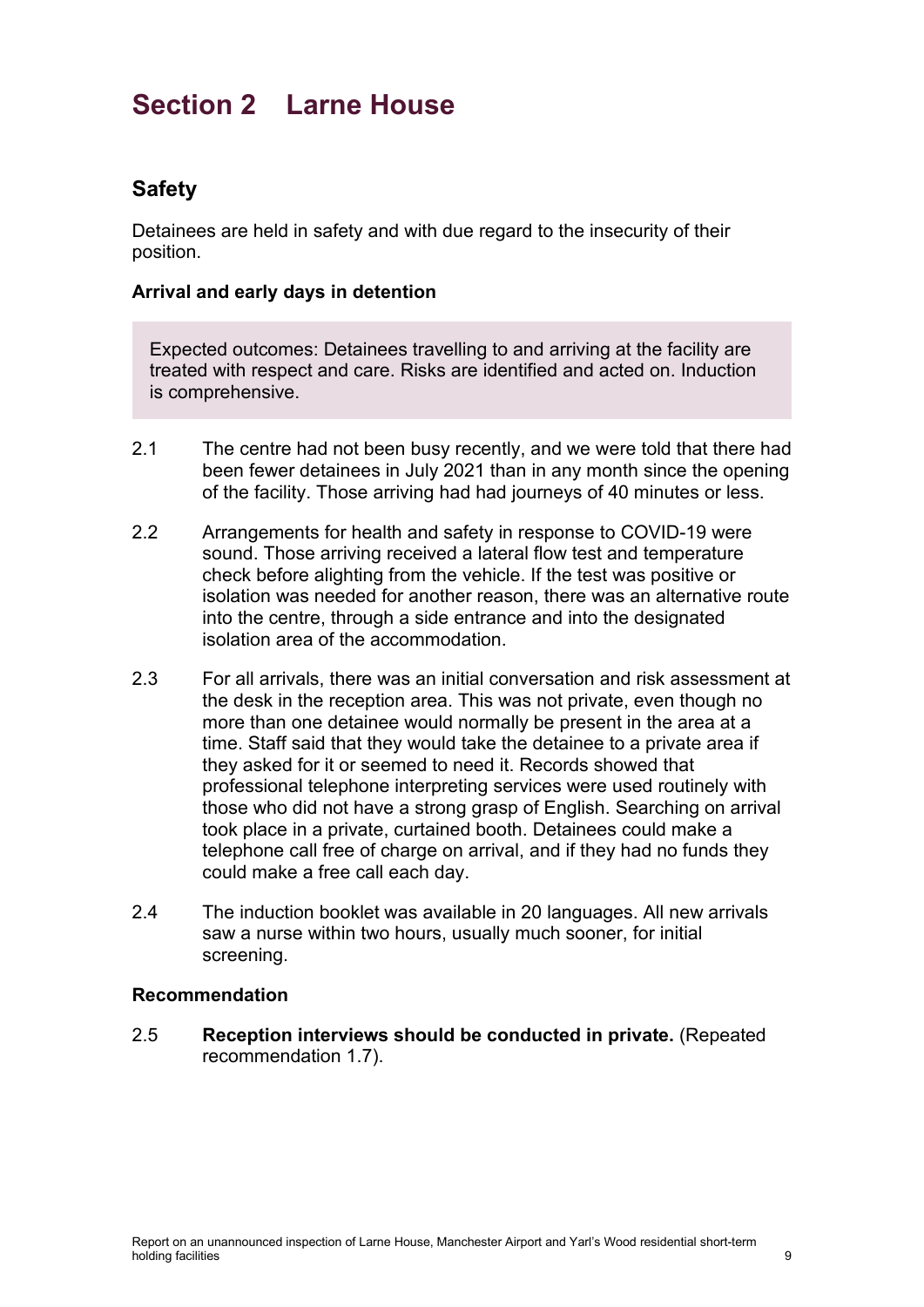### **Safeguarding adults and personal safety**

Expected outcomes: The facility promotes the welfare of all detainees and protects them from all kinds of harm and neglect. The facility provides a safe environment which reduces the risk of self-harm and suicide. Detainees are protected from bullying and victimisation, and force is only used as a last resort and for legitimate reasons.

- 2.6 A Mitie safeguarding policy was now in place. The three levels of the Home Office's adults-at-risk policy were observed, and a vulnerable adult care plan (VACP) was initiated for anyone who was at risk. The assessment, care in detention and teamwork (ACDT) forms that we saw, for detainees at risk of suicide or self-harm, were of consistently good quality, with all sections well completed. ACDT care plans were full, detailed and were updated as necessary. Most VACP records were of reasonable quality, but in some the occurrence log contained no information about the behaviour or frame of mind of the person.
- 2.7 Staff training on keeping residents safe and on mental health awareness had improved, mainly in the form of online modules. Staff could be paid on rest days to undertake this training, which they said made it more easier. Live training sessions for groups of staff had also been delivered by Mind (the mental health charity) via a video calling platform. All staff had completed ACDT training, and a programme was in progress to train all staff as ACDT assessors by November 2021.
- 2.8 Notices and leaflets about modern slavery, and the options open to victims of it, were displayed in six languages around the facility. Staff were aware of the National Referral Mechanism and the need to refer any possible cases quickly to the Home Office staff as first responders.
- 2.9 The 'special cell' a completely unfurnished room with a sleeping plinth – had not been used since the last inspection. There had been no use of force in recent months. Body-worn video cameras (BWVCs) were now in use at all times. It remained a disadvantage that Mitie managers could not review closed-circuit television footage directly, but rather had to make an application through the Home Office to the commercial provider, building in a delay when rapid reference to footage might be important. However, on-site managers were now able to review BWVC footage, which would be useful in case of incidents taking place in the presence of staff.

#### **Recommendations**

- <span id="page-9-0"></span>2.10 **Staff should record regular information about the person's behaviour and frame of mind in every vulnerable adult care plan.**
- <span id="page-9-1"></span>2.11 **Onsite managers should be able to retrieve and review closedcircuit television footage easily.** (Repeated recommendation 1.19)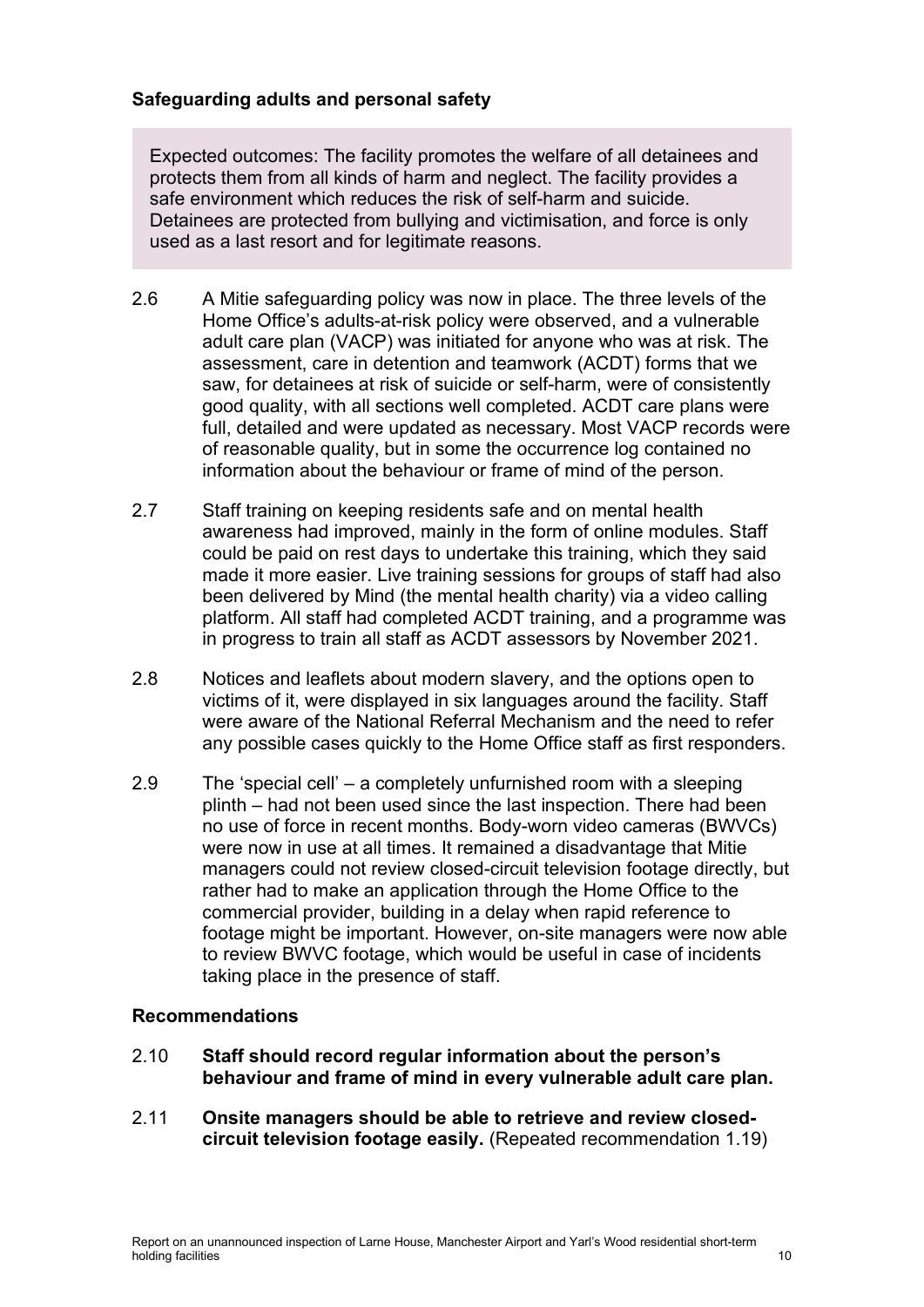#### **Safeguarding children**

Expected outcomes: The facility promotes the welfare of children and protects them from all kinds of harm and neglect.

2.12 No children had been held at Larne House in recent months. If a person was brought to the facility who claimed to be a child, the policy was to keep them in the reception area, away from adult detainees and with a member of staff present at all times, until (on the same day) the local authority carried out an age assessment and they were taken away to be given care as appropriate.

## **Legal rights**

Expected outcomes: Detainees are fully aware of and understand their detention, following their arrival at the facility and on release. Detainees are supported by the facility staff to freely exercise their legal rights.

- 2.13 The form explaining why the person was detained (IS91R) was still given in English only. Staff went through it with the detainee, with the use of professional telephone interpreting services if needed.
- 2.14 A list of local immigration solicitors was displayed and updated weekly. Legal consultations were normally held by telephone or via a video calling platform. Faxes could be sent between detainees and their solicitors, and staff scanned and emailed documents for detainees on request.
- 2.15 Mitie Care and Custody maintained a comprehensive electronic records system, which provided management information on the numbers detained, length of detention and so forth, as well as records of each individual episode of detention. There were frequent entries every day for each detainee.

#### **Recommendation**

#### <span id="page-10-0"></span>2.16 **Detainees should be issued with an IS91R form in a language that they can understand.**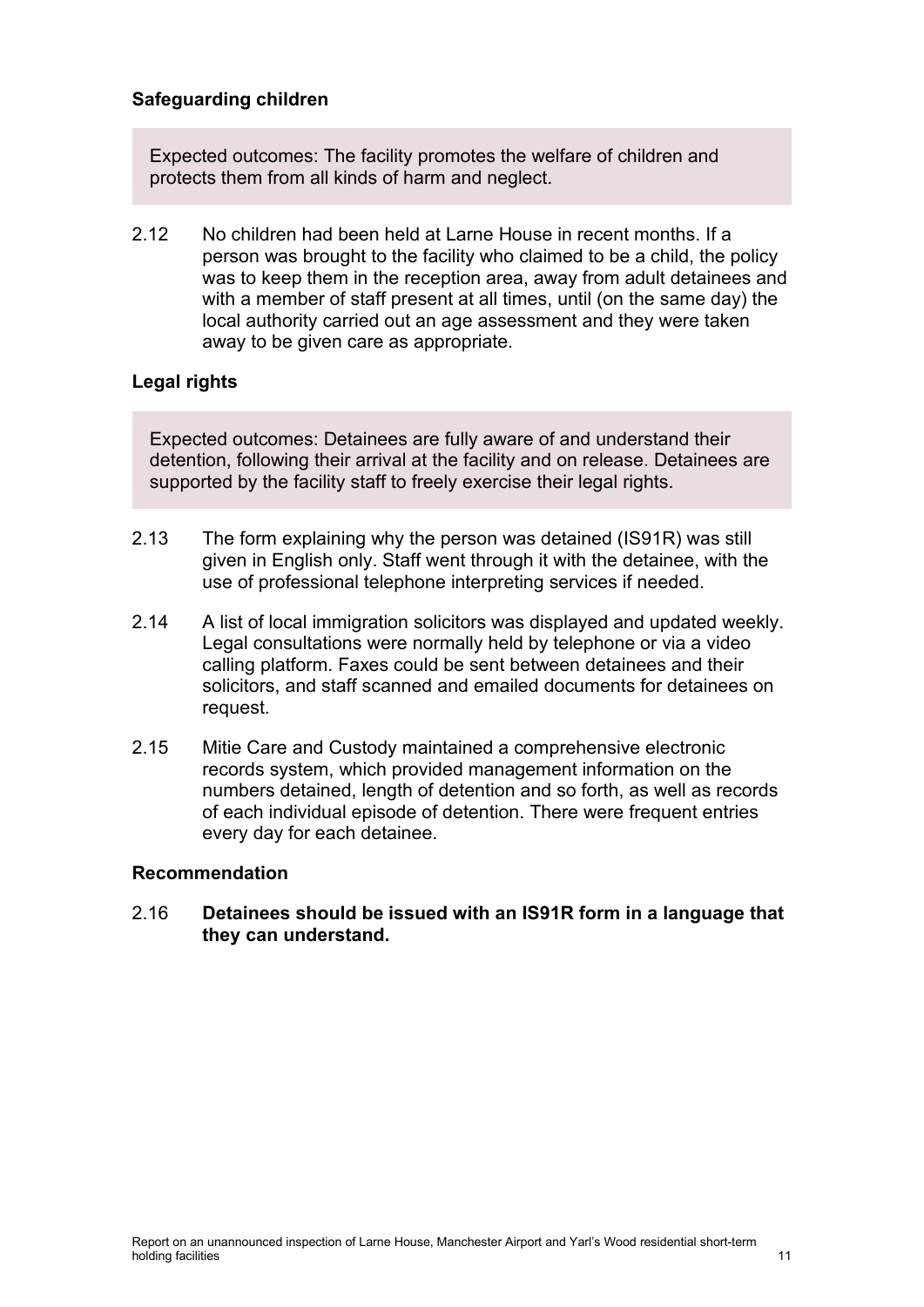# **Respect**

Detainees are treated with respect for their human dignity and the circumstances of their detention.

### **Accommodation and facilities**

Expected outcomes: Detainees are held in a safe, clean and decent environment. They are offered varied meals according to their individual requirements. The facility encourages activities to promote mental wellbeing.

- 2.17 The environment and décor in the communal areas had been softened and improved since the last inspection. A wide range of bright, attractive and well-mounted pictures was displayed. A new screen in the dining area showed a rolling presentation of information in 15 languages, and a large-screen television had also been installed there.
- 2.18 The bedrooms were clean and functional, with natural light, but were cramped and bare; the great improvements to the shared areas compensated to some extent, but people held for up to a week needed a simple but adequate private room. There were no chairs or tables, and, as the Independent Monitoring Board had pointed out, the raised wooden edges of the bed frames made sitting on them uncomfortable. Staff said that additional furniture in the bedrooms would have to be fixed to the floor, but the need for this was unclear; it would be possible to take precautionary measures, where required, on the basis of individual risk assessment. The bedrooms contained a small lockable hotel-style safe for each detainee. Toilets and showers were in good condition, with hygienic dispensers for soap, paper towels and toilet tissue, and there was a properly equipped toilet/shower room for those with mobility difficulties. Fire drills had been held regularly.
- 2.19 Facilities for storing and cooking food were clean and fit for purpose. The range of food was limited mainly to frozen dishes and ambienttemperature ready meals, but staff also used the oven to cook simple items such as chips and pizza. Vegetarian and halal diets were catered for. There was a plentiful supply of fruit pots, yogurts, cereal bars and so forth, freely available at any time, as well as noodle pots and other microwaveable items, and a free hot drinks machine. There was a contract with a local shop to supply items such as milk and fresh fruit.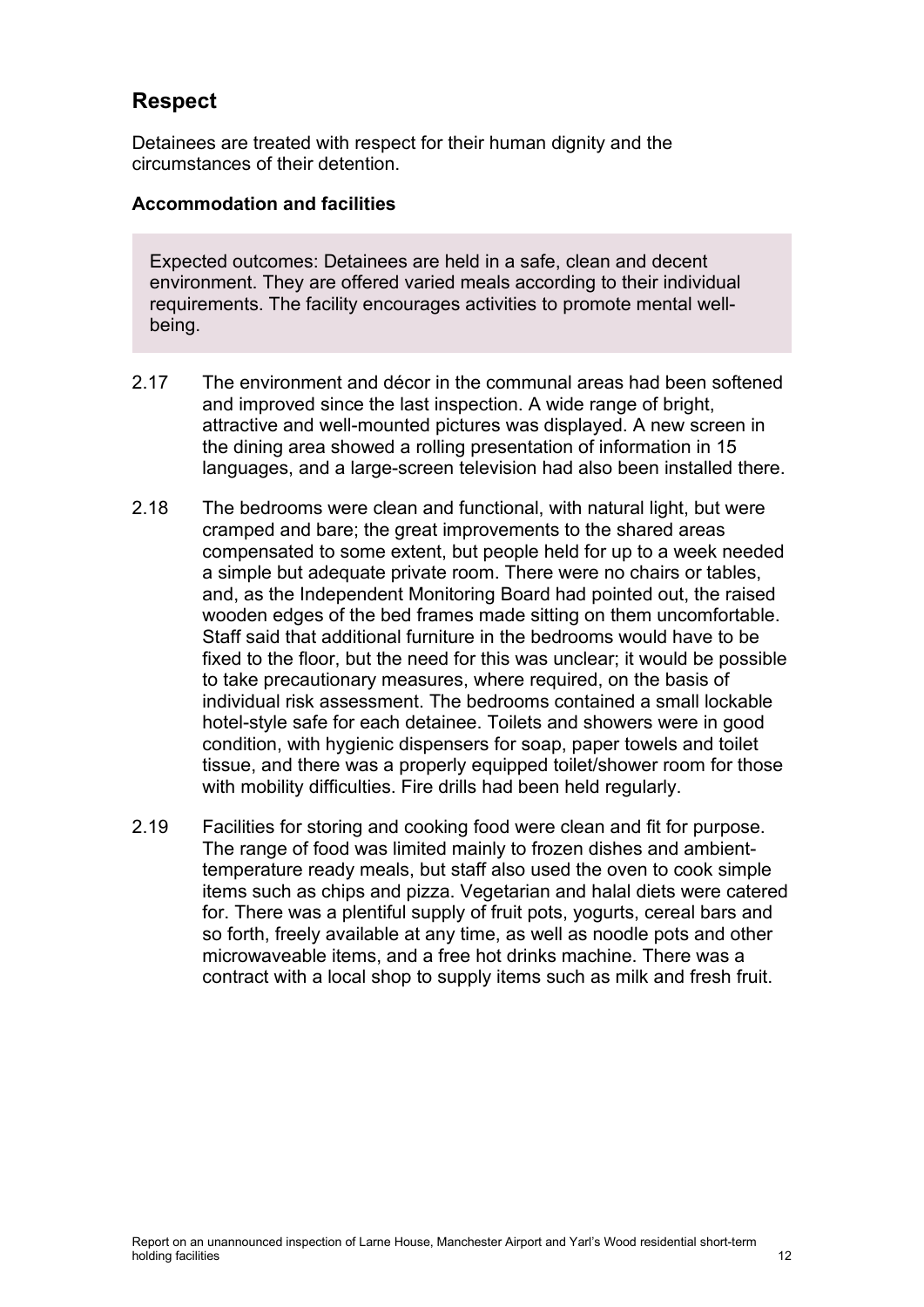

#### **Dining area at Larne House**

- 2.20 The association room was well stocked with books and DVDs in many languages, and activity resources, as well as the computer terminals. A small 'shop', a cupboard of snacks and other small items, was also in this room. There was a well-equipped laundry room.
- 2.21 The outdoor yard was much improved. It contained facilities for table tennis and table football, and was enhanced by a large mural of places of interest in Northern Ireland, and aromatic plants growing in planters. It was unfortunate that there was no exercise equipment, which was attributed to a lack of space.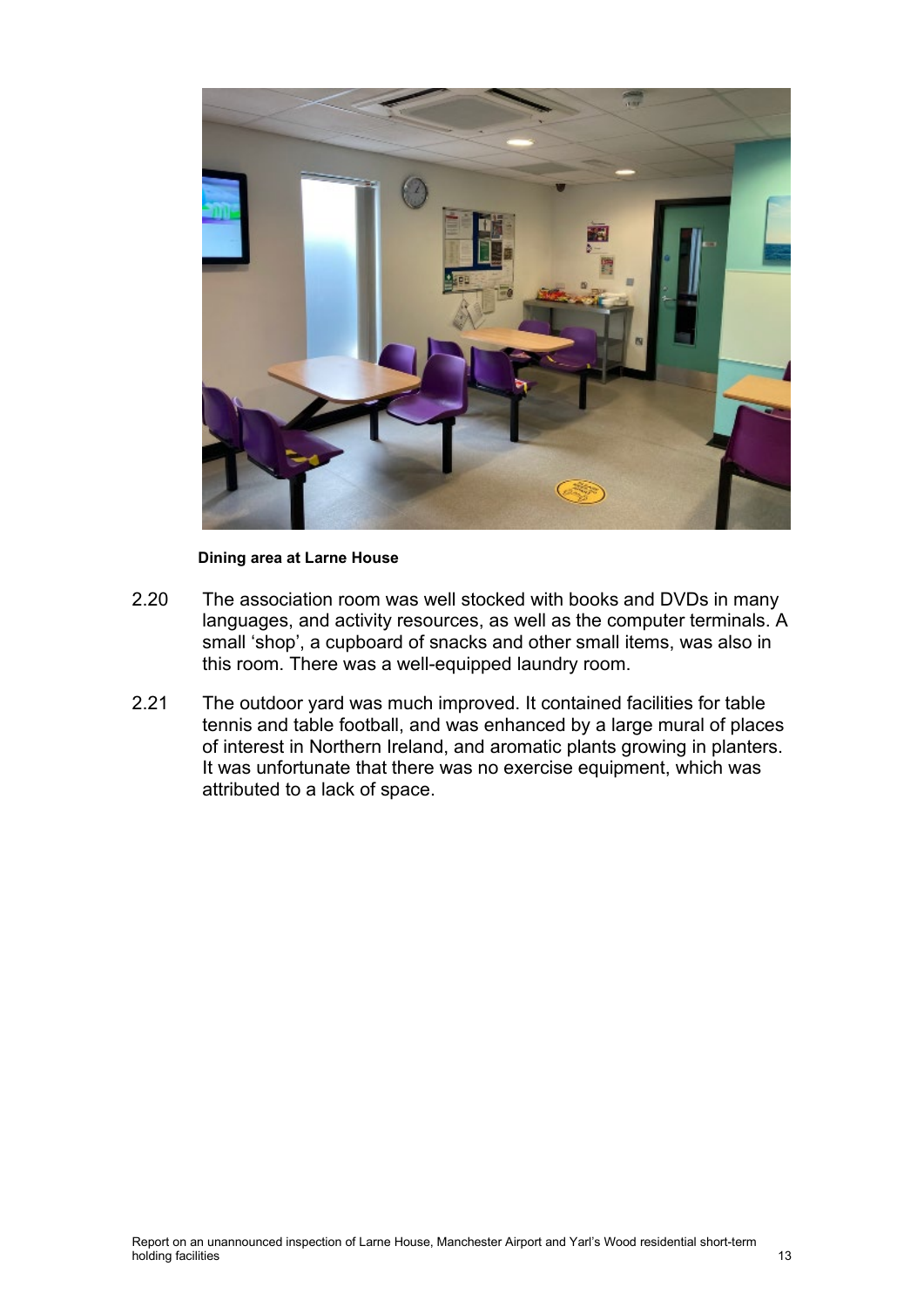

#### **The outside exercise area at Larne House**

2.22 The prayer room was in use, with COVID-19 precautions, including disposable prayer mats. Ministers came in on a weekly rota, although contact currently was mainly by telephone, with detainees able to telephone a minister of their faith. Since the last inspection, visiting ministers had received specific training on ministry to immigration detainees.

#### **Recommendation**

<span id="page-13-0"></span>2.23 **The improvements to the communal areas should be extended to the bedrooms, to give a simple but adequate private space.**

#### **Respectful treatment**

Expected outcomes: Detainees are treated with respect by all staff. Effective complaints procedures are in place for detainees. There is understanding of detainees' diverse cultural backgrounds. Detainees' health care needs are met.

2.24 Staff spoke respectfully about detainees at all times and described many situations where they had taken good care of them. Many of the staff had served at Larne House for a number of years and showed a positive and mature attitude to their work. In all records, detainees were referred to by their name, and not in impersonal general terms. No personal data were displayed for others to see as there were no whiteboards with names and details visible to detainees or others passing through the facility.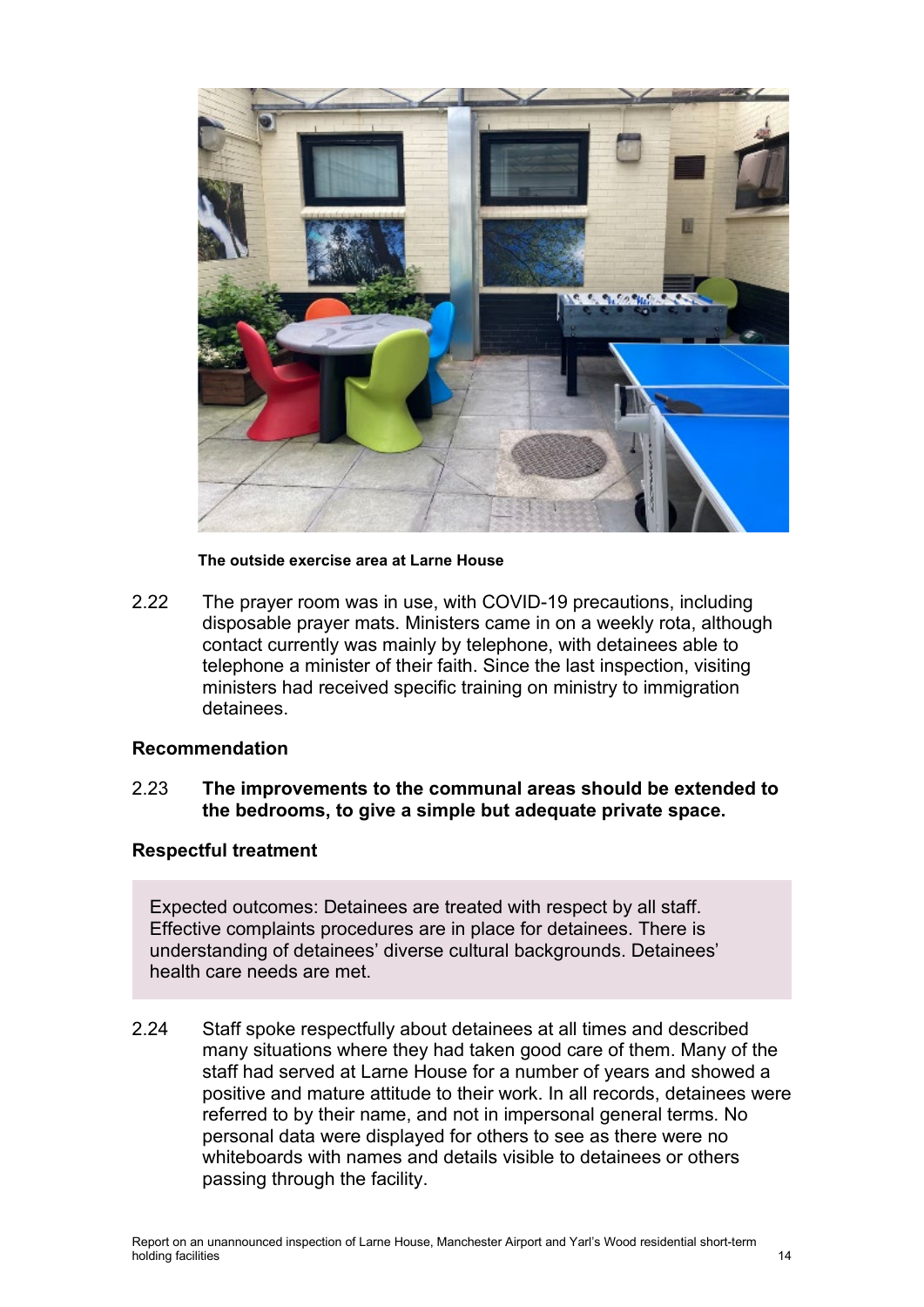- 2.25 There had been a renewed emphasis on diversity and inclusion. Members of staff were identified as champions for each protected characteristic. There was good provision for those with mobility difficulties – including a ramp at the entrance – and staff could competently describe their approach to supporting those with protected characteristics, including transgender people.
- 2.26 Hand-held translation devices were used for everyday communication, and telephone interpreting was also used often, with a dual handset available in the reception area. Many information notices were displayed in various languages; for example, forms to give emergency contact details were available in 12 languages, and a notice warning against fake legal advice in 10.
- 2.27 Women were accommodated in a separate area, although it could not be locked off from the men's section, and there was no separate communal room for them. Tenders were currently with the Home Office for alterations which would provide such a room, as well as some other improvements.
- 2.28 Complaint forms were freely available, in two locations, in 20 languages. Care and Custody feedback forms were freely available, in two locations, in 20 languages. We were told that if the form was completed in a language other than English, it would be kept until the end of the month, and the batch for the whole month would then be sent for processing. A helpful poster gave details about making a complaint to the Prisons and Probation Ombudsman.
- 2.29 A health care professional was on site at all times, with three full-time nurses and a reserve group of agency nurses. The local Curran Surgery was contracted to provide medical cover during normal hours, and response times were short. Out-of-hours cover was provided by Dalriada Urgent Care, and we were told that the service was good. Arrangements for medicines appeared to be sound. Detainees were able to keep inhalers in their possession, and the nurses were able to administer appropriate analgesics.

#### **Recommendations**

<span id="page-14-0"></span>2.30 **Men and women should be held separately.** (Repeated recommendation 1.16).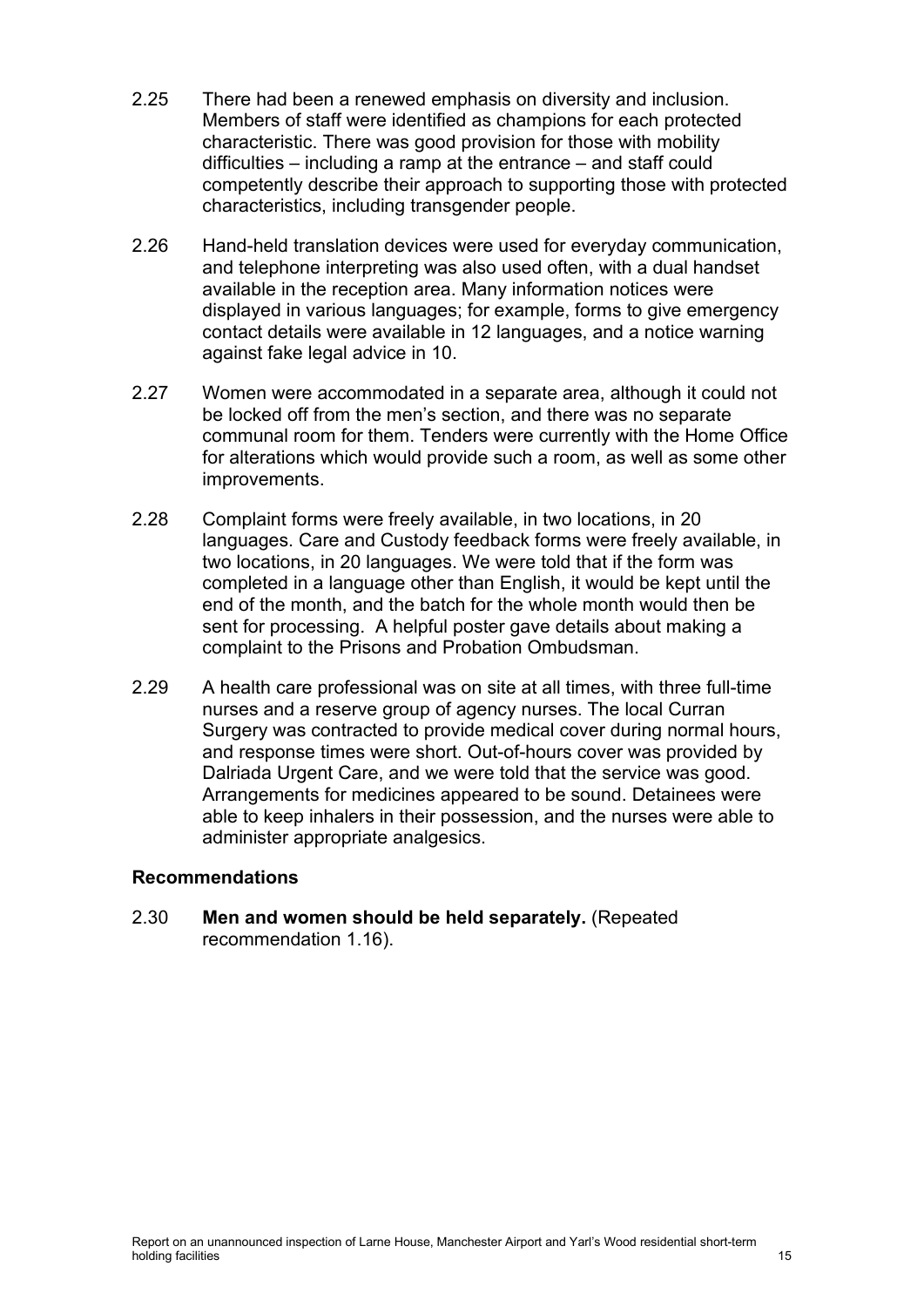## **Preparation for removal and release**

Detainees are able to maintain contact with the outside world and be prepared for their release, transfer or removal.

#### **Communications**

Expected outcomes: Detainees are able to maintain contact with the outside world using a full range of communications media.

- 2.31 Any detainee without a mobile phone, or with a smartphone, was supplied with a non-smartphone mobile phone; there was an ample stock of 19 phones and SIM cards. Detainees were able to use a video calling platform (in private, in an interview room), email and a mobile phone or payphone, to contact family or friends. There was still no access to social media for contacting family and friends.
- 2.32 There were two computer terminals in the association room, with internet access. Staff that, while a number of websites were blocked under central guidance, the Home Office was responsive in unblocking a particular site if it was being wrongly caught by the criteria.
- 2.33 Domestic visiting hours were from 2pm to 9pm, but there was flexibility to facilitate visits outside this period if there was a need. The routine length of visits was 30 minutes, but this too was treated flexibly. As at the previous inspection, there was no indication at the gate that it was the entrance to Larne House; visitors had to go to the adjacent police station to ask for admission to the short-term holding facility, which could give an intimidating and misleading impression.
- 2.34 The Independent Monitoring Board had maintained contact through the COVID-19 period, although this had been by telephone. Monthly remote board meetings had continued, with good attendance from Home Office and Mitie staff, and this had contributed to improvements in the facility, notably the continuing work to increase privacy for women. The Larne House visitors' group was also providing a telephone service during the COVID-19 period (for two hours, twice a week), as well as providing a small fund to supply suitable clothing on release to those needing it.

#### **Recommendations**

- 2.35 **Detainees should be permitted access to social media.**
- <span id="page-15-0"></span>2.36 **The entrance to the facility should be signposted for visitors.** (Repeated recommendation 1.39).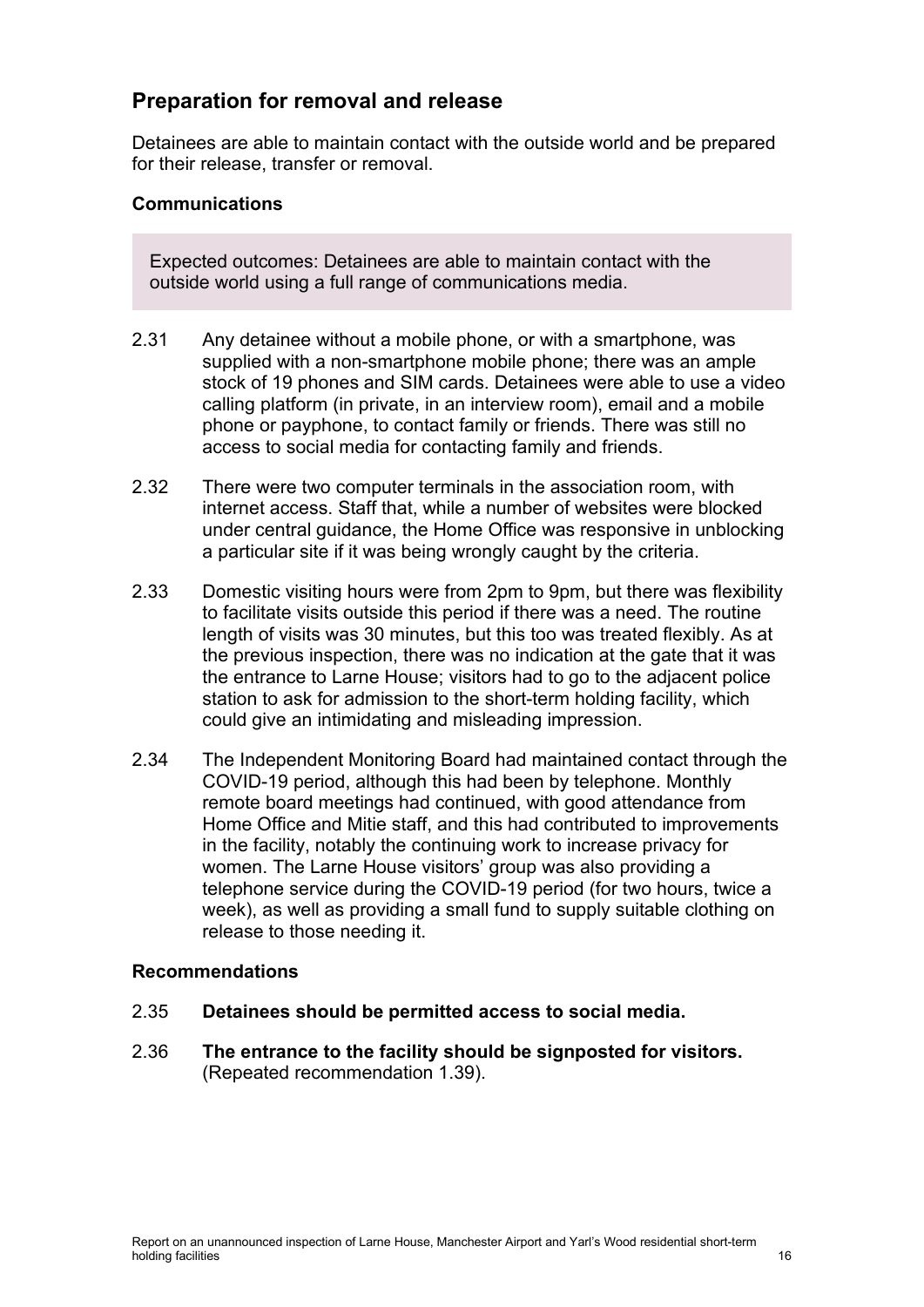### **Leaving the facility**

Expected outcomes: Detainees are prepared for their release, transfer or removal. They are able to retain or recover their property. Families with children and others with specific needs are not detained without items essential for their welfare.

2.37 Clothing (including coats) and bags were made available to those being released. They were also given an information sheet about local services, a face mask and hand sanitiser. Travel warrants were issued routinely. There were some useful links to local organisations which could provide support, such as the Chinese Welfare Association in Northern Ireland. There was also useful information on display, such as a map of Britain and Ireland with all UK immigration removal centres marked.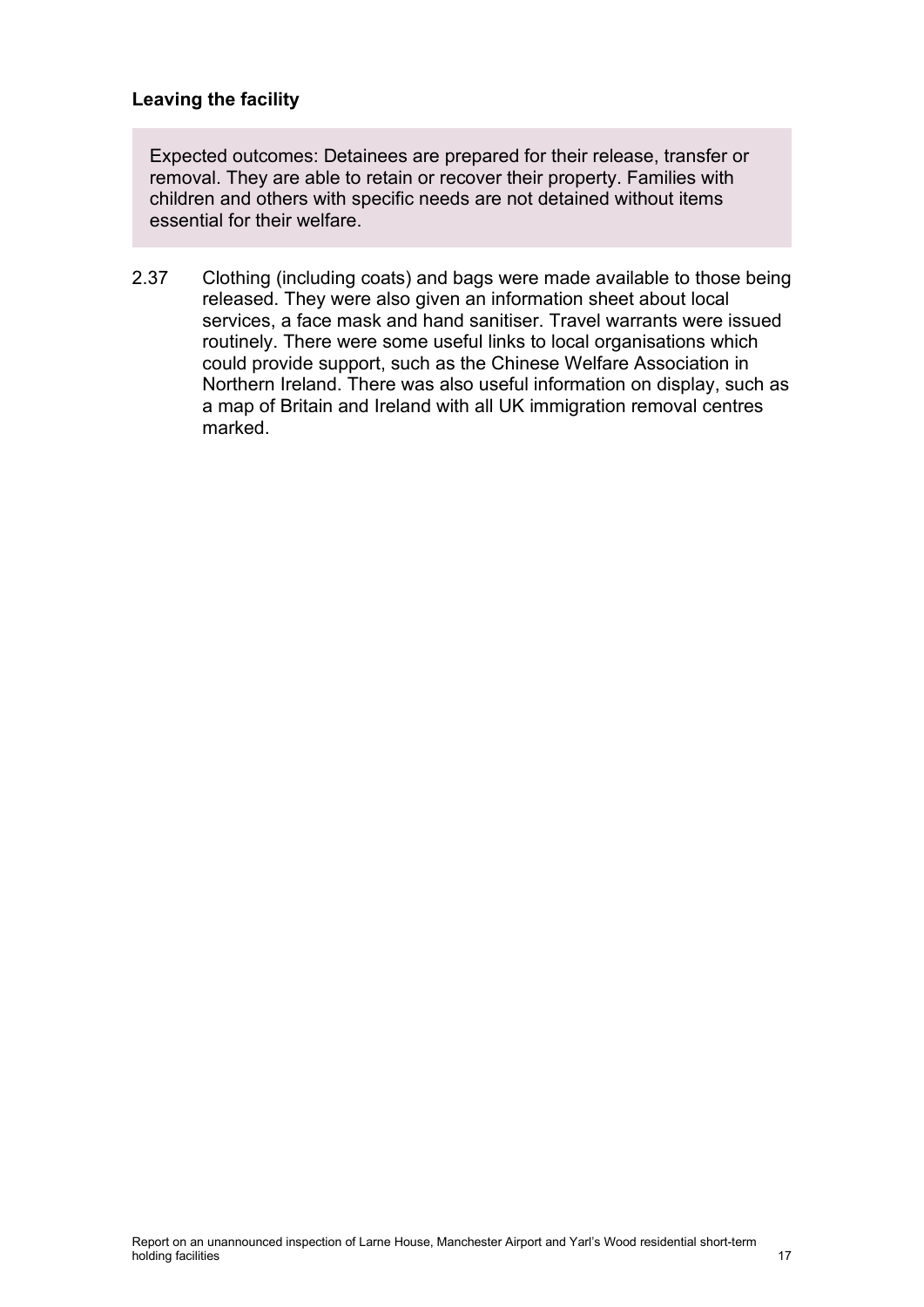# <span id="page-17-0"></span>**Section 3 Manchester Airport**

# **Safety**

Detainees are held in safety and with due regard to the insecurity of their position.

### **Arrival and early days in detention**

Expected outcomes: Detainees travelling to and arriving at the facility are treated with respect and care. Risks are identified and acted on. Induction is comprehensive.

- 3.1 The facility was open 24 hours a day, seven days a week, and always staffed by several detainee custody officers (DCOs) and a manager. We were told that there was always at least one female officer on duty.
- 3.2 With the exception of the few individuals who were detained following local immigration enforcement raids, staff usually had sufficient advance notice of new arrivals, to make sure that they were prepared. Staff were clear that no detainees would be accepted without the appropriate IS91 (authority to detain) paperwork.
- 3.3 One detainee was held in the facility during the inspection. He had arrived overnight from Dungavel House Immigration Removal Centre in Scotland. He had been at the facility previously, so was aware of general practices and the provisions available to him. He reported being treated well by staff, both on escort and at the centre. He had received an induction and was aware of the reasons for his detention.
- 3.4 Reception processes remained similar to those at the time of the previous inspection, with the addition of all new arrivals now being required to undergo a lateral flow COVID-19 test before being admitted into the building. Detainees were not handcuffed from escort vehicles and were searched in a private area. We were told that, in general, male and female detainees only arrived together if they were related.
- 3.5 Detainees were booked in and interviewed at an open desk by the waiting area, which compromised confidentiality and potential disclosure. Professional telephone interpreting services were used in reception when required, with local records indicating 187 uses in the previous six months. Staff demonstrated a responsive attitude towards detainee welfare; for example, they said that they always made sure that detainees fully understood the reasons for their detention when initially received.
- 3.6 Property was searched and any items not permitted to be in a detainee's possession were stored securely, including mobile phones (the centre provided replacement ones; see paragraph [3.41\)](#page-25-0), charging cables, cigarette lighters, glass bottles and belts with large buckles.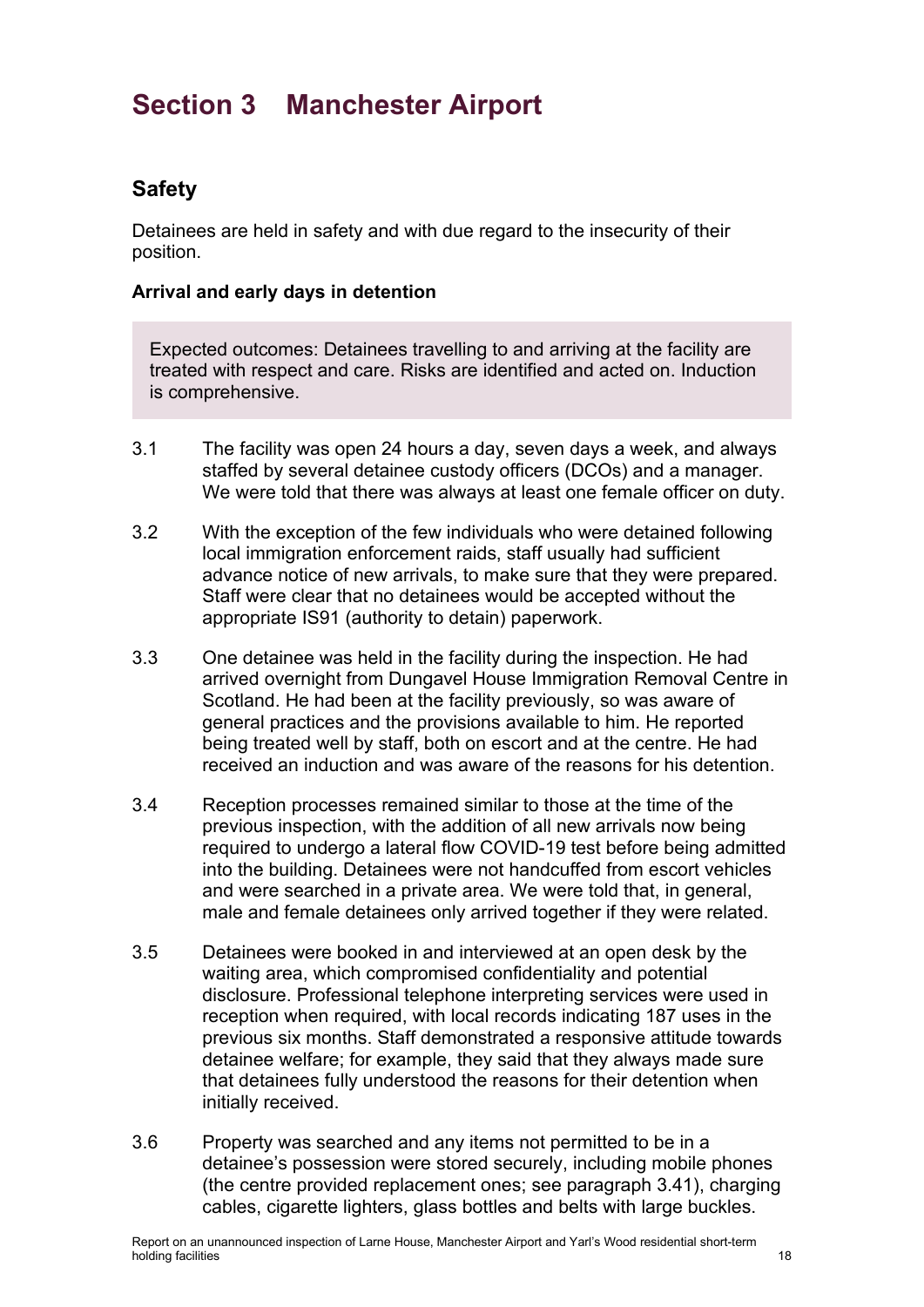Staff generally demonstrated a common-sense approach and said that they would make an assessment regarding other items, based on the detainee's demeanour and any available risk information. Detainees were permitted to keep their cash if they wished.

- 3.7 All detainees were offered a free telephone call to their families on arrival. Following the completion of a room-sharing risk assessment, they were given a tour of the facility and provided with toiletries, clothes and bedding as required.
- 3.8 Health care staff were on site 24 hours a day, seven days a week, and completed a screening interview/health assessment with all new detainees in a private dedicated health care room.

#### **Recommendation**

### <span id="page-18-0"></span>3.9 **Reception interviews should take place in private.**

### **Safeguarding adults and personal safety**

Expected outcomes: The facility promotes the welfare of all detainees and protects them from all kinds of harm and neglect. The facility provides a safe environment which reduces the risk of self-harm and suicide. Detainees are protected from bullying and victimisation, and force is only used as a last resort and for legitimate reasons.

- 3.10 All DCOs we spoke to had some awareness of Mitie's safeguarding adults policy and how to identify detainees with potential vulnerabilities. We were told that this was a topic covered in an annual general training refresher day that all staff attended. Despite posters promoting awareness about modern slavery, no DCOs knew about the National Referral Mechanism, to identify and support victims of trafficking. When prompted, DCOs said that if they had a specific concern, they would report it to their manager. Records provided to us indicated that there had been one modern slavery concern raised with the Home Office in the previous six months, but we were unclear of the outcome.
- 3.11 All DCOs had been trained in suicide and self-harm awareness and use of the assessment, care in detention and teamwork (ACDT) case management system for detainees at risk of suicide or self-harm. Some had undertaken further voluntary training to further their knowledge and were able to act as ACDT case managers and assessors.
- 3.12 Acts of self-harm were rare. Four ACDTs had been opened in the previous six months - one due to a threat of self-harm, two for thoughts of self-harm, and one due to a previous suicide attempt. During this period a single use of force incident had also occurred to prevent a detainee from harming themselves. Incident and use of force reports indicated that the force used had been proportionate, and detainee welfare had been assured.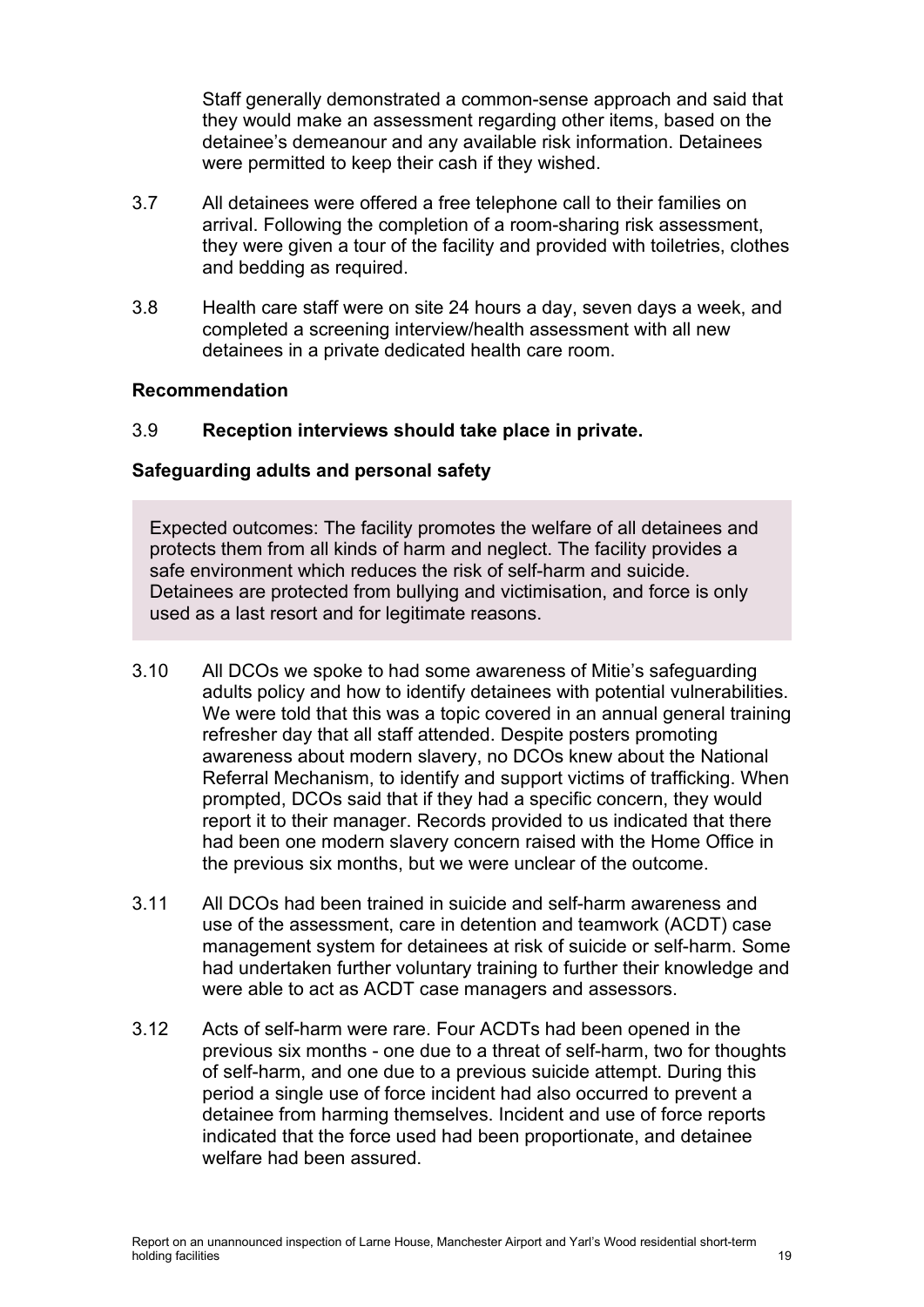- 3.13 Staff received annual refresher training in Home Office approved techniques for the use of force, and always carried handcuffs and an anti-ligature knife. There was a separation cell, but it had never been used.
- 3.14 Adult vulnerable care plans were used to monitor detainees identified with special vulnerabilities, such as impaired mobility or health conditions such as asthma or diabetes. The sample of documents that we checked were of reasonable quality, with an adequate number of entries.
- <span id="page-19-0"></span>3.15 Both men and women could be held in the facility, but in two distinct areas. Three bedrooms off the main corridor had been designated for use by women, alongside toilets, a shower and an association room. This corridor could be locked off, if required, during the day and was locked at night if required or when a female was present to ensure decency and safety. Men could be detained in this area, if required, but only when no women were being held. Similarly, if the facility held a higher number of women, they could be located in the area designated for men, as long as none were being held.
- 3.16 Detainees were not locked in their rooms at night, but did not have a key or the ability to lock their own doors. They were checked every hour by staff, from a security perspective, and then every three hours as part of a more detailed welfare check. As at our last inspection, male DCOs undertook checks of women's rooms during the night.
- 3.17 Men and women continued to share communal spaces, such as the outdoor area, internet area and dining hall; however, there were always enough staff in place to supervise them appropriately. The facility was monitored adequately by closed-circuit television cameras, but footage could only be downloaded with the assistance of Home Office staff, in what could be a long process. At least one DCO and a manager wore body-worn video cameras, footage of which could be downloaded promptly.

## **Recommendations**

- <span id="page-19-2"></span>3.18 **Mitie Care and Custody should make sure that detainee custody officers are aware of the National Referral Mechanism (NRM), to identify and support potential victims of trafficking.**
- <span id="page-19-1"></span>3.19 **The centre should maintain a record of referrals to the NRM.**
- <span id="page-19-3"></span>3.20 **Only female detainee custody officers should check women's rooms at night.**

## **Safeguarding children**

Expected outcomes: The facility promotes the welfare of children and protects them from all kinds of harm and neglect.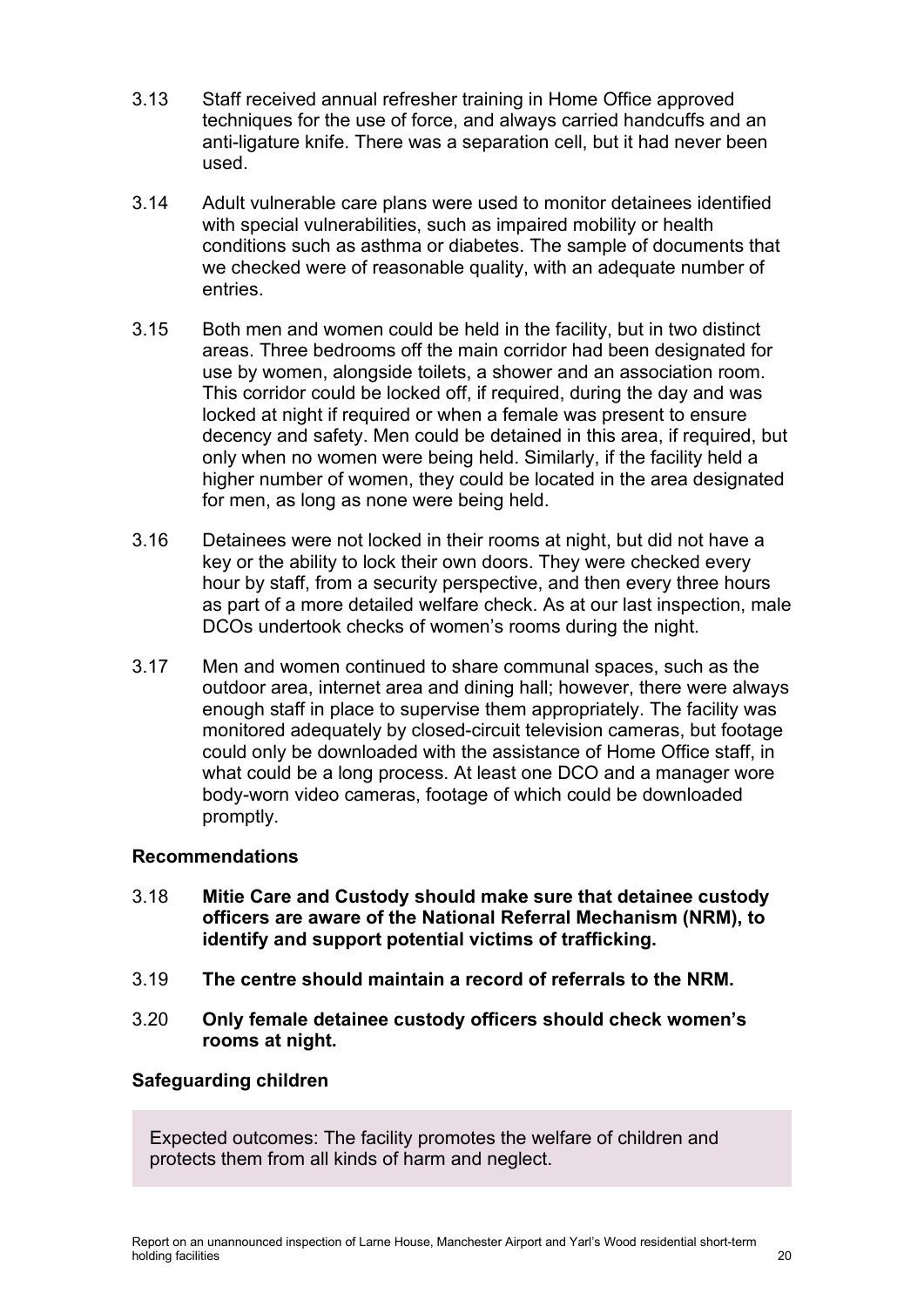3.21 Children were not held at the facility and, since the previous inspection, there had been no cases of detainees whose age was in dispute.

## **Legal rights**

Expected outcomes: Detainees are fully aware of and understand their detention, following their arrival at the facility and on release. Detainees are supported by the facility staff to freely exercise their legal rights.

- 3.22 All detainees arrived at the centre with an IS91 form. However, staff told us that, often, detainees did not understand the documentation because of their poor English, and centre staff had to use professional telephone interpreting services to explain the contents to them. In addition, staff could not recollect ever having seen an IS91 in any language other than English.
- <span id="page-20-0"></span>3.23 Detainees who already had a legal representative could maintain contact with them. There was a designated legal visits room, which could be used for in-person legal visits or communications via a video calling platform.
- 3.24 There was a list of registered immigration advisers and solicitors, taken from the Office of the Immigration Services Commissioner (OISC) and Law Society websites, published around the centre. The detainee we spoke to confirmed that he had been provided with a list of immigration solicitors and understood how to get one if he wished.
- 3.25 The facility had some multi-lingual notices warning detainees against using fake solicitors, and a notice in English promoting the Manchester Immigration Detainee Support Team (MIDST).
- 3.26 Detainees could send and receive faxes from their solicitors, and centre staff would also scan and email documents for detainees on request.

#### **Recommendation**

#### <span id="page-20-1"></span>3.27 **Detainees should be issued with an IS91R form in a language that they can understand.**

## **Respect**

Detainees are treated with respect for their human dignity and the circumstances of their detention.

#### **Accommodation and facilities**

Expected outcomes: Detainees are held in a safe, clean and decent environment. They are offered varied meals according to their individual requirements. The facility encourages activities to promote mental wellbeing.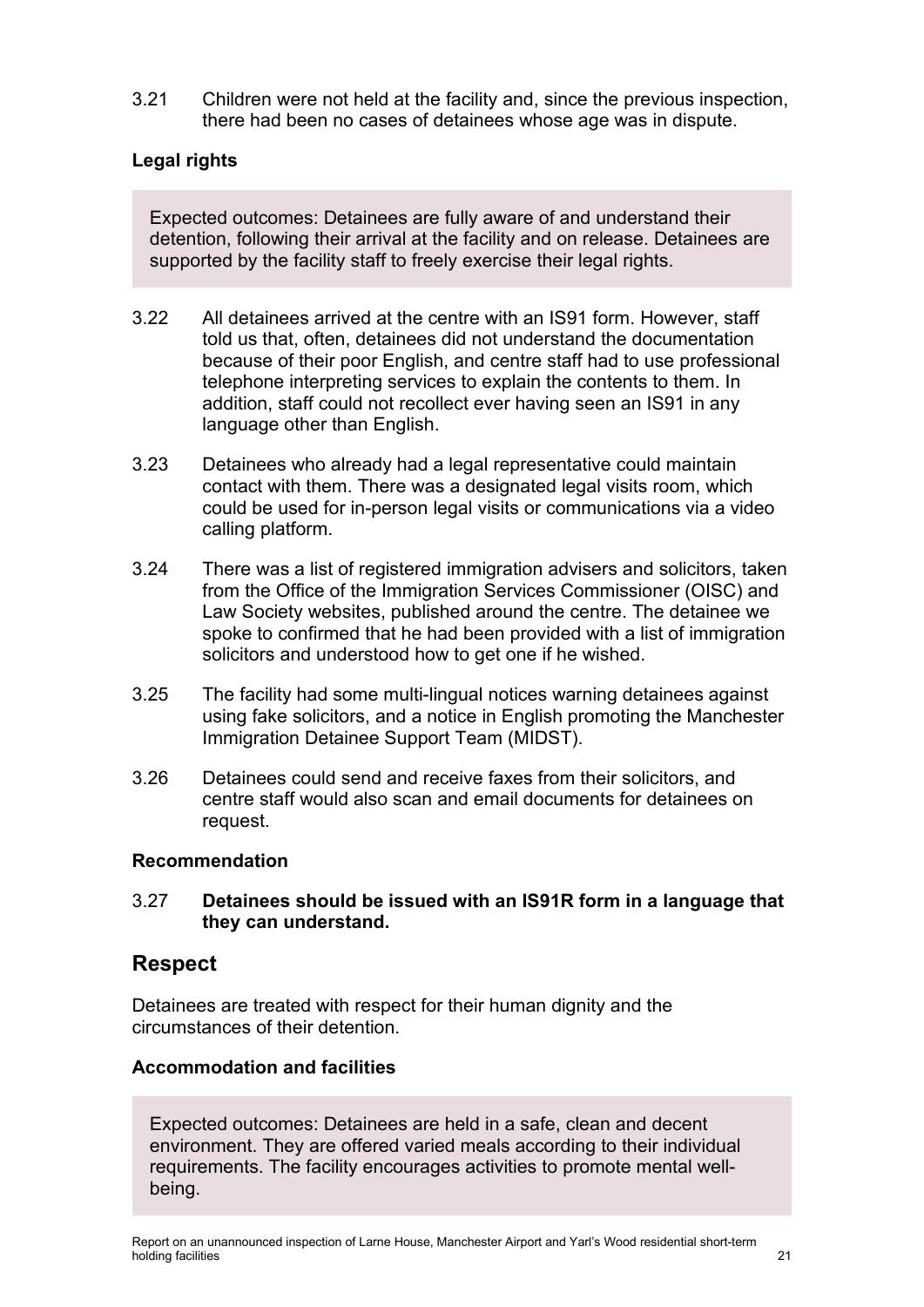- 3.28 The facility was clean and in good order at the time of the inspection. It was made up of 12 bedrooms, a reception area, two association rooms, dining facilities, visits rooms, a health care room and staff offices. Rooms were well ventilated and had reasonable levels of natural light. However, the windows were frosted and could not be opened, which prevented a view of the outside and meant that detainees could not control the airflow. There was a small outdoor area in which detainees could access the open air.
- 3.29 The facility could accommodate 32 detainees; two single rooms were set aside specifically for vulnerable detainees who required additional support or regular observations, and the remaining 10 rooms were a mixture of one-, two- and four-bed rooms. Bedrooms were basic, but clean and well maintained; however, the environment remained clinical and little had been done to rectify this. Each detainee had a small storage cupboard, including a personal safe which could be used to store valuable items. Clean bedding, towels and blankets were issued to all arriving detainees, as well as a basic hygiene pack containing items such as toothpaste and soap. The bedroom windows were fitted with shutters, which were closed each night; staff told us that this no longer happened at a set time, but when detainees indicated that they were ready. Shower and toilet facilities were communal, but were clean and in good condition.



**Four-bed men's room at Manchester Airport short-term holding facility (RSTHF)**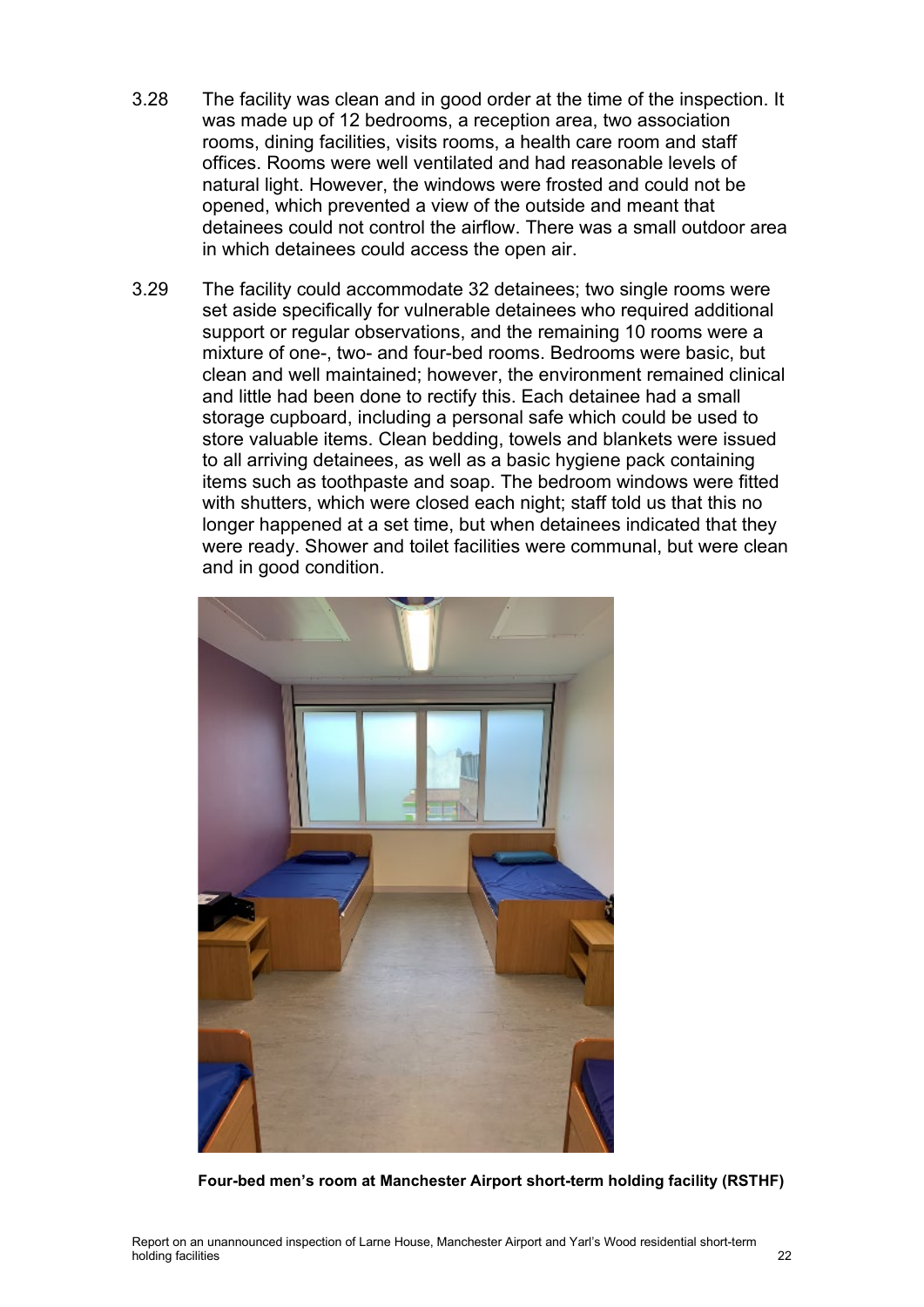<span id="page-22-0"></span>3.30 There were two association rooms, one for women and one for use by all detainees. These contained televisions, books, games and computers for detainee use, although most of the reading material we saw was in English. The larger association room also contained an Xbox. Detainees could ask to borrow a portable DVD player and DVDs to view in their room, or an e-reader, through which they could access a range of reading material, including in languages other than English.



**Association room at Manchester Airport RSTHF**

3.31 The outdoor area had been repainted since the previous inspection and provided a pleasant environment. However, it remained covered by overhead netting and was too small to allow detainees to exercise properly. There was a small sheltered outdoor area, with a cigarette lighter built into the wall. Staff told us that, although access to this area was curtailed at midnight, detainees who wished to smoke late at night would always be permitted to do so.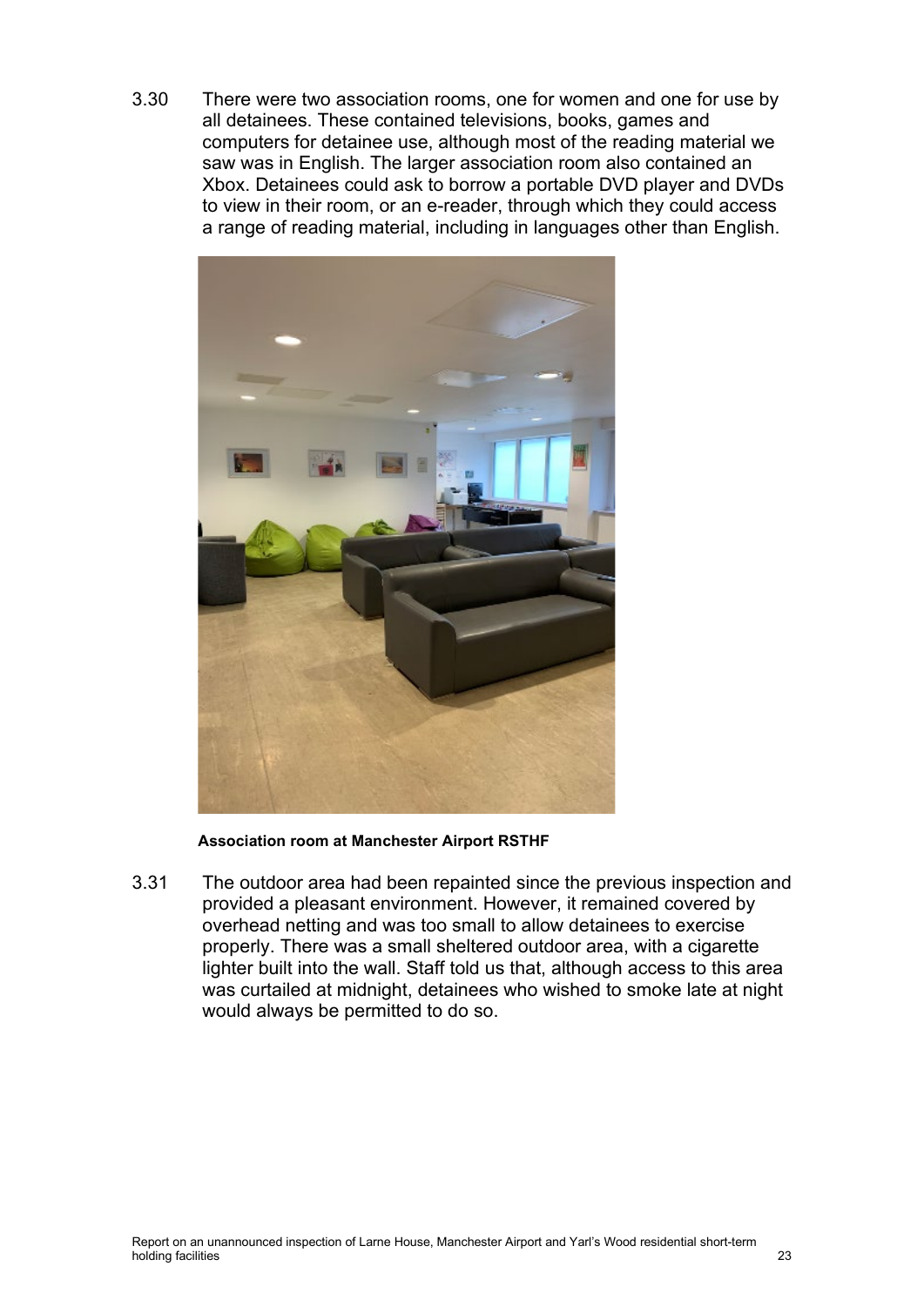

#### **Yard at Manchester Airport RSTHF**

3.32 Catering arrangements remained adequate. Detainees could access the dining room 24 hours a day. The dining facilities were comfortable and spacious, and detainees were offered hot meals four times a day. Snacks, such as cereal, crisps, biscuits and fruit, and drinks, including hot drinks, were freely available all day. The menu we saw showed that vegetarian and halal foods were available at each meal, and the menu was available in several languages. The detainee we spoke to told us that he had been offered a meal on arrival, and that the food was adequate. The food storage and preparation areas were clean and well stocked. Detainees could buy a limited range of confectionery, soft drinks and personal hygiene products from the facility shop.

#### **Respectful treatment**

Expected outcomes: Detainees are treated with respect by all staff. Effective complaints procedures are in place for detainees. There is understanding of detainees' diverse cultural backgrounds. Detainees' health care needs are met.

3.33 The detainee being held at the time of the inspection was positive about his treatment by centre staff, saying that they had explained things clearly and provided him with everything that he needed. We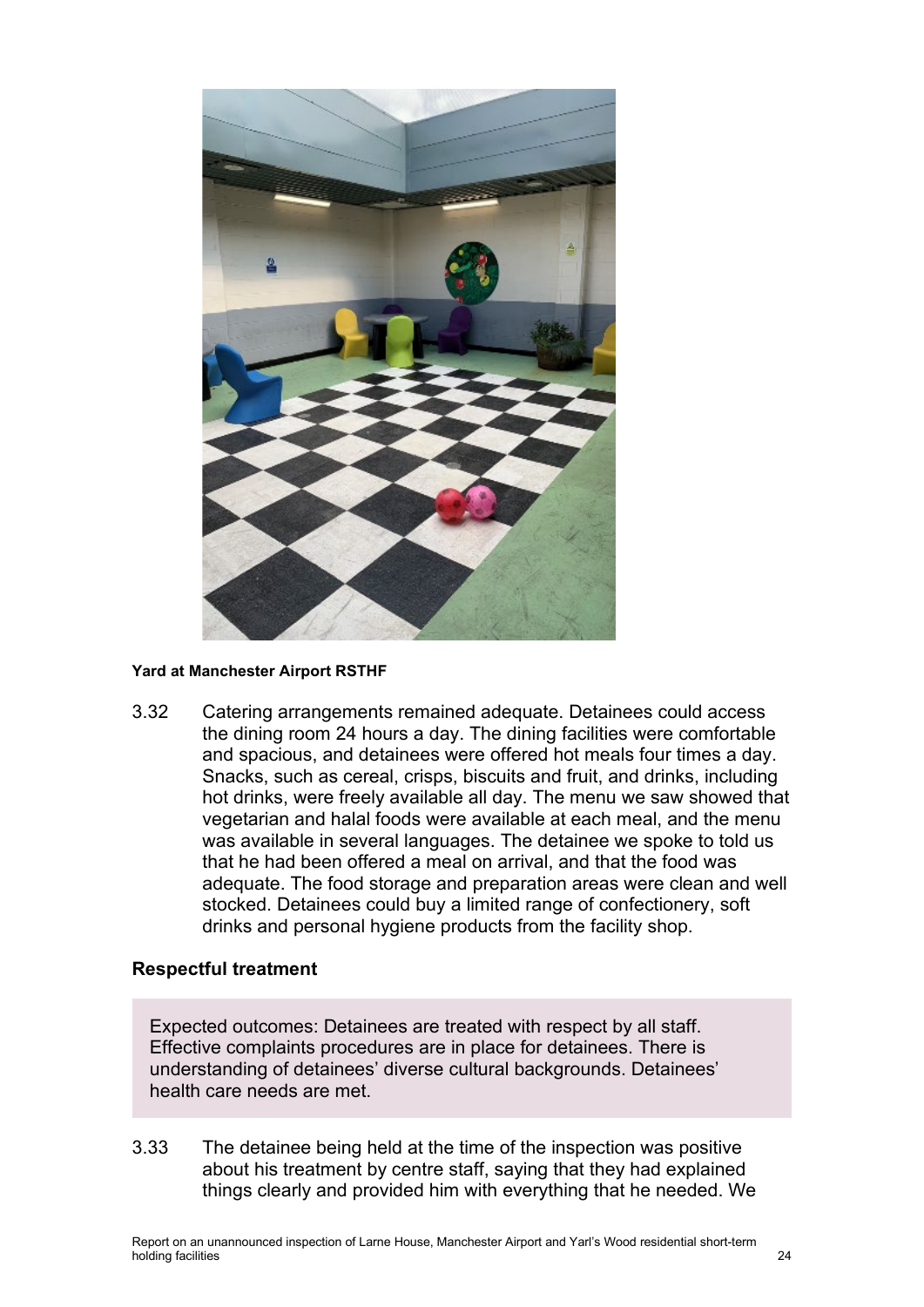saw staff who were polite and respectful, and aware of detainees' needs. The centre was relaxed and the detainee told us that he felt able to approach staff. Staff wore name badges to identify themselves.

- 3.34 Detainees could complain formally in writing. Complaints forms in English and several other languages were freely available throughout the centre, as were boxes to submit complaints. Five complaints had been submitted in the previous year – all of which referred to incidents or property loss which had taken place at other detention facilities or airports. The responses to complaints had been given directly to detainees, and neither Home Office nor Mitie Care and Custody staff could provide us with them, so we were unable to assess their quality or timeliness.
- 3.35 There was a lift available for detainees who were unable to climb the flight of stairs that led to the facility. However, there was no other special provision for disabled people, and staff told us that because of this, the facility did not accept detainees with disabilities. Staff that we spoke to told us that equality and diversity issues were covered during their regular DCO refresher training, but that there was no formal refresher training on these issues.
- 3.36 Staff told us that professional telephone interpreting services were used regularly when needed. However, neither Mitie Care and Custody staff nor Home Office staff on site were able to provide us with records of how often interpreting had been used in the centre.
- 3.37 The facility had a multi-faith room, which was open to detainees 24 hours a day. It held various religious texts and prayer mats, and the direction of Mecca was clearly signalled. Chaplains from the nearby Manchester Airport chaplaincy could attend the facility in person, or speak to detainees by telephone if they were in need of spiritual support.
- 3.38 Women were accommodated on a separate corridor which was not accessible to male detainees (see paragraph [3.15\)](#page-19-0). Women held in the centre had access to a separate association room, but could also use the larger mixed association and dining areas (see paragraph [3.30\)](#page-22-0). The women's bathrooms were clean and private, and provided sanitary items. Since the previous inspection, one pregnant woman had been held at the facility.
- 3.39 The health care room was staffed by a nurse 24 hours a day. Detainees were given a thorough health screening on arrival, which included mental health. The facility was not equipped to take detainees with long-term conditions or substance abuse issues, or those who were on complex medications. The health care team could issue basic medications such as painkillers and supervise detainees who had been prescribed certain medications. There was an emergency bag, which included a defibrillator; this was checked weekly and was in-date. The health care team had 24-hour access to a GP and told us that detainees could generally see a doctor on the same day if necessary.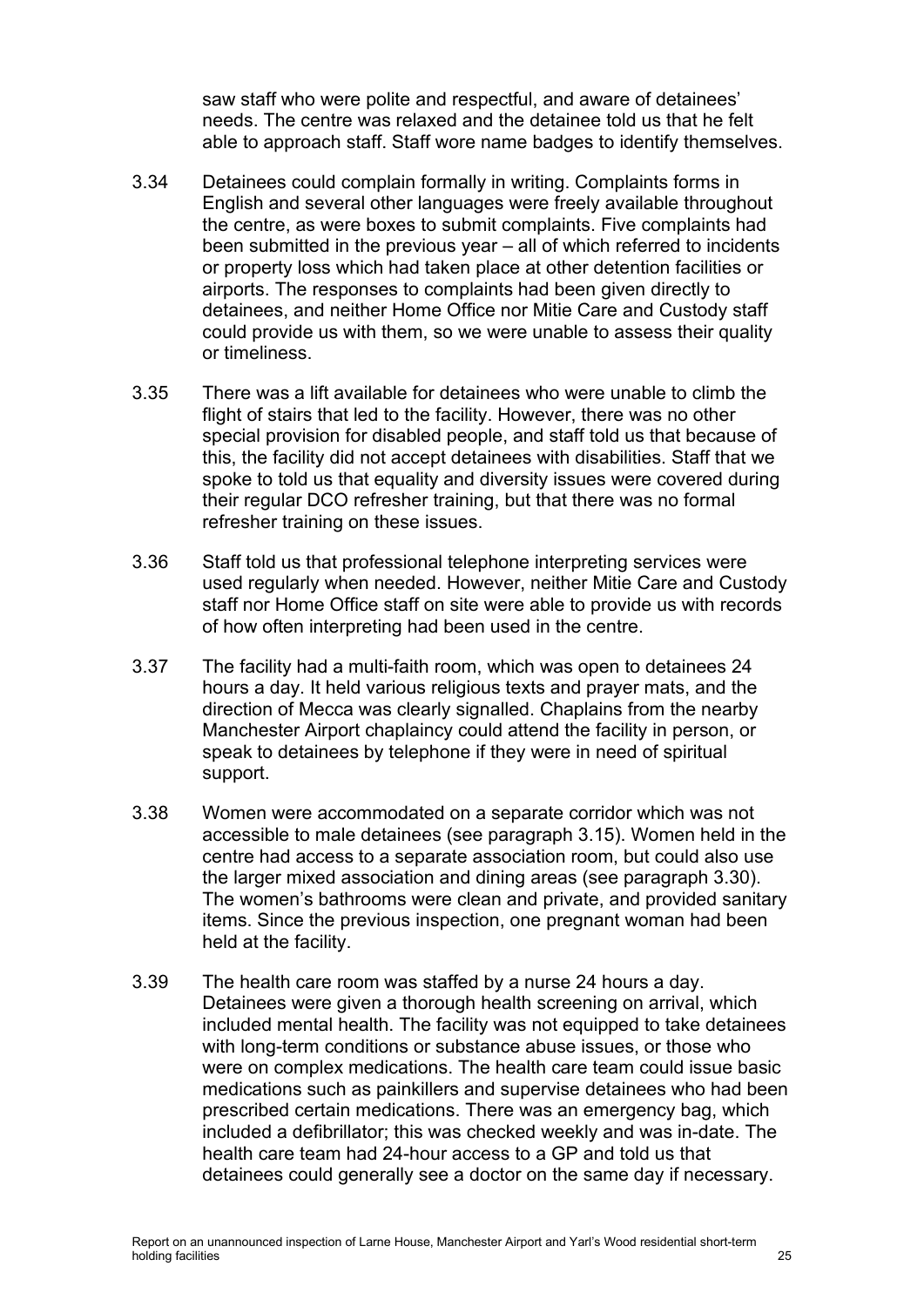3.40 Detainees were given a lateral flow test and a temperature check for COVID-19 before they could enter the facility on arrival. During a recent outbreak of COVID-19 at the site, the detainees who had tested positive were isolated in the women's area of the facility, as no women were on site, and those who had not tested positive were moved to other detention facilities. The detainees who remained in the centre were then permitted access to all the facilities. The outbreak was managed with the support of Public Health England, and all the affected detainees were released or transferred to other detention facilities following their isolation period.

## **Preparation for removal and release**

Detainees are able to maintain contact with the outside world and be prepared for their release, transfer or removal.

### **Communications**

Expected outcomes: Detainees are able to maintain contact with the outside world using a full range of communications media.

- <span id="page-25-0"></span>3.41 Detainees were not permitted to hold on to their own mobile phones in the facility. Replacement phones were provided routinely, which detainees could use with their own SIM cards. If their SIM card was not compatible with the phones provided, detainees could retrieve numbers from their own phones. The detainee held at the time of the inspection confirmed that he had been issued with a replacement phone. There were also two landline telephones in the centre, for incoming calls only.
- 3.42 Detainees could use the internet to send and receive emails and browse websites. Social media and video-calling websites remained blocked to detainees. However, they could use video-calling technology to speak to their legal representatives (see paragraph [3.23\)](#page-20-0).
- 3.43 Visitors could attend the facility. Since the last inspection, the government website had been updated to show the address of the new facility; however, it was still poorly signposted and difficult to locate. Records showed that, in the previous month, 15 social visits had taken place. Personal visits could be booked for 30-minuite slots, although staff told us that they would often allow visits to extend for longer if the visits room was not in high demand. Detainees could also receive legal visits, either in person or using a video calling platform. No in-person legal visits were recorded as having taken place in the previous month, and staff told us that there were no central records of the number of legal 'visits' that had taken place via the video calling platform. Both the social and legal visits rooms were clean and adequately sized, with the social visits room including comfortable sofas and a range of toys for children.
- 3.44 Detainees could telephone friends and family to inform them if they were being transferred to another detention site. Since the previous inspection, the facility had provided detainees with useful information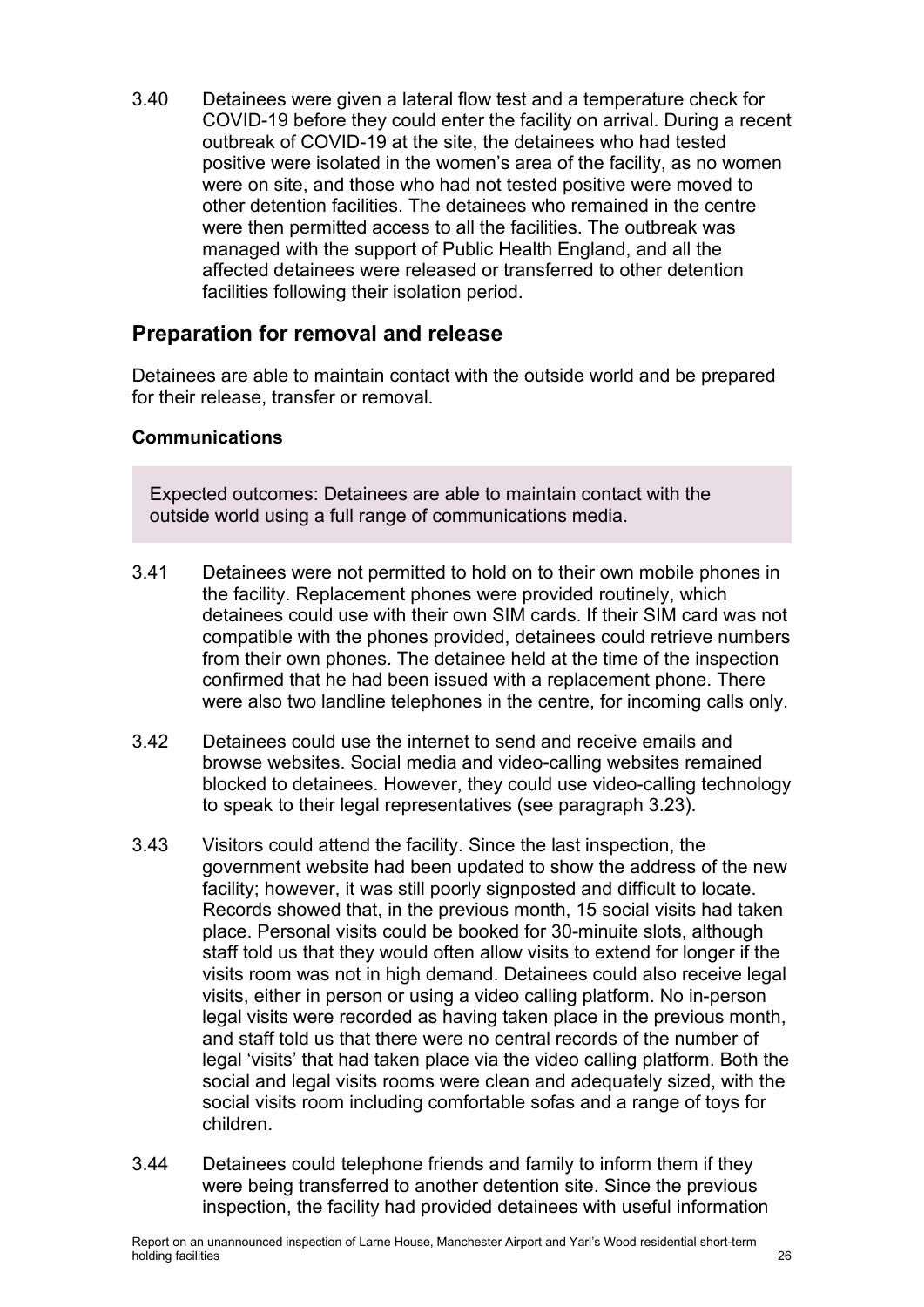cards showing the name, address and contact details of other detention facilities.

### **Recommendation**

### 3.45 **Detainees should be permitted access to social media.**

#### **Leaving the facility**

Expected outcomes: Detainees are prepared for their release, transfer or removal. They are able to retain or recover their property. Families with children and others with specific needs are not detained without items essential for their welfare.

3.46 On leaving the centre, detainees were seen by a nurse from the health care team, given a rub-down search and had their property returned to them. Staff told us that detainees were not handcuffed routinely when leaving facility and being transferred to an immigration removal centre. We were also told that they could be provided with warm coats and/or small payments to assist them in their onward journey when necessary.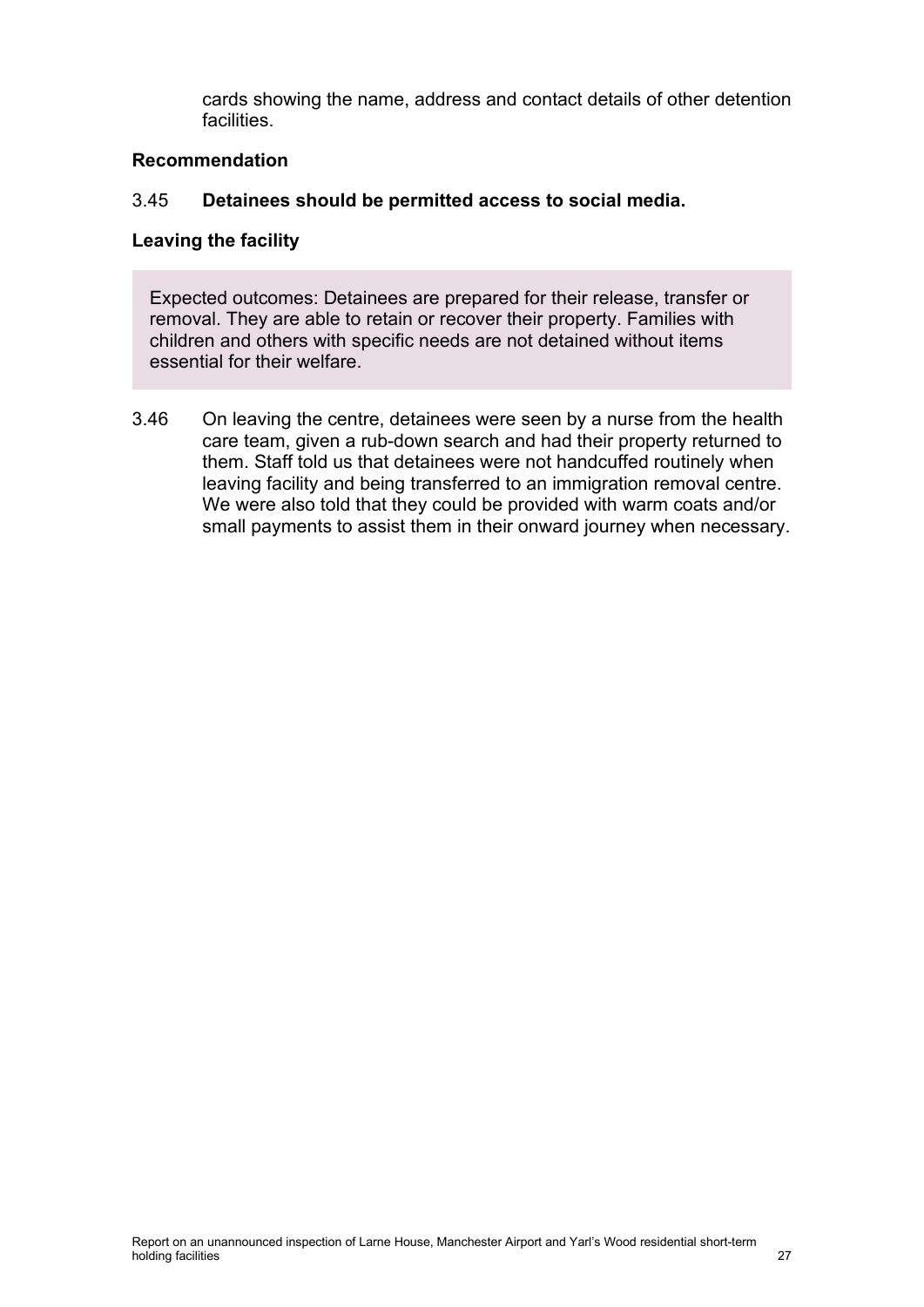# <span id="page-27-0"></span>**Section 4 Yarl's Wood**

# **Safety**

Detainees are held in safety and with due regard to the insecurity of their position.

### **Arrival and early days in detention**

Expected outcomes: Detainees travelling to and arriving at the facility are treated with respect and care. Risks are identified and acted on. Induction is comprehensive.

- 4.1 The centre continued to be busy, with migrant Channel crossings the primary source of new arrivals. In the previous six months, approximately 3,500 detainees had arrived at the centre, with over 1,000 in July alone. Nearly 95% had been brought from Dover and were held under short-term holding facility (RSTHF) conditions. During the inspection, we did not observe any new arrivals.
- <span id="page-27-1"></span>4.2 Detainees arrived from Dover port facilities seven days a week and at any time of the day. Centre staff reported some improvements in communication with Home Office staff, so that they were better able to anticipate and prepare for new arrivals. Coaches now arrived in a more staggered and coordinated manner, resulting in detainees being able to disembark from them with much less delay than was noted at the last inspection.
- 4.3 COVID-19 management measures continued to be in place. All detainees received a lateral flow test before leaving Dover and had temperatures taken by health care staff at the centre before being permitted to disembark from their coaches (see paragraph [4.50\)](#page-36-0). Hand sanitiser was freely available, and also personal protective equipment (PPE; see Glossary of terms) for staff and masks for detainees. To ensure social distancing, all holding rooms were currently permitted to accommodate a maximum of six detainees only.
- 4.4 Arrangements for processing new arrivals were the same as we had noted at the previous inspection, with several detainees dealt with simultaneously from one main central desk and professional telephone interpreting services used where necessary. We remained concerned about the lack of confidentiality and potential inhibition of disclosure by detainees as a consequence. Health care staff were always available and conducted their screening interviews in a private office. However, as there were generally only one or two health care staff available, delays sometimes occurred.
- 4.5 Detainees had their photographs and fingerprints taken as part of processing arrangements and their property was checked, with items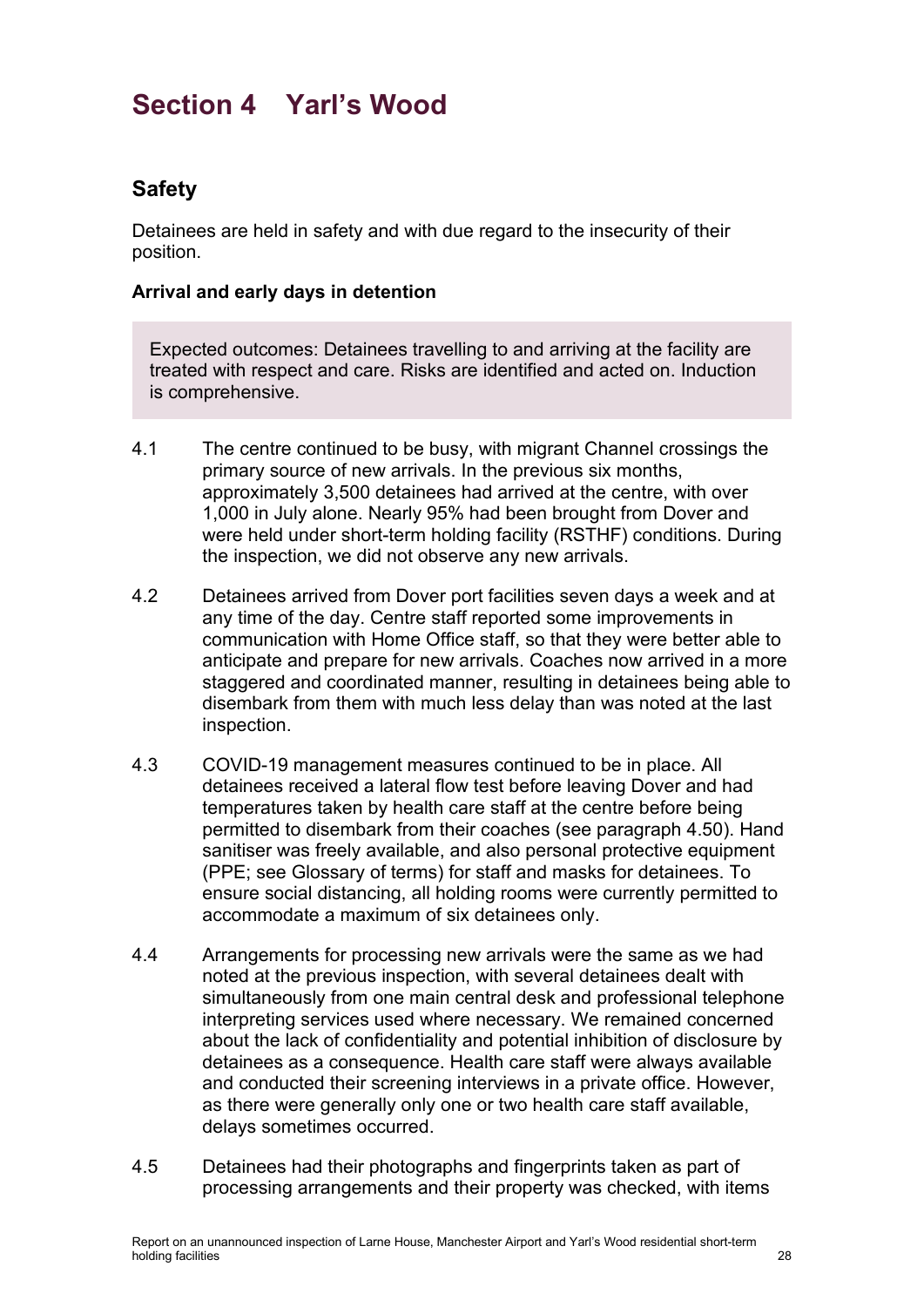not allowed in possession, such as cash and smartphones, being removed. The centre provided all detainees with a replacement phone, if needed, and some phone credit if they had no funds. Before going to their residential unit, detainees were provided with clean bedding, towels, clothes and toiletries as required.

- 4.6 Detainees we spoke to were mainly positive about their initial arrival and reported staff as generally being friendly and helpful. Food and drink (including hot drinks) were available and staff demonstrated reasonable awareness and understanding of the stresses and anxieties that detainees would be under, and their role in providing some mitigation.
- 4.7 The induction process was currently less detailed than before the pandemic, but was offered to all detainees. There were adequate governance arrangements to make sure that this took place, although in some cases it was not within their first 24 hours at the centre, as intended. All newly arrived detainees received additional welfare checks in their first 24 hours.
- 4.8 Detainees were given an information booklet in reception, in addition to information about the asylum process and COVID-19 safety measures.

### **Safeguarding adults and personal safety**

Expected outcomes: The facility promotes the welfare of all detainees and protects them from all kinds of harm and neglect. The facility provides a safe environment which reduces the risk of self-harm and suicide. Detainees are protected from bullying and victimisation, and force is only used as a last resort and for legitimate reasons.

- 4.9 Home Office staff had little contact with detainees before their arrival at Yarl's Wood. They told us that detainees often arrived with blank IS91 (authority to detain) documents and generic risk information, and that the reasons for detention were filled out retrospectively.
- 4.10 The Home Office asylum screening interview was often not held until the fourth day of detention. During the pandemic, this had been an abridged version, mainly concerned with clarifying detainees' identities, and was conducted over the telephone, with the use of interpreting services. This meant that there could be no visual assessment, and that Home Office staff could not identify issues, such as trafficking indicators, arising from detainees' appearance or demeanour.
- 4.11 The lack of prompt information gathering, particularly regarding potential detainee vulnerability, was a concern and undermined the effectiveness of any Home Office safeguarding practices. Some Home Office staff told us that they relied on Serco staff to pick up evidence of vulnerabilities in their initial reception interview. We were not confident that this would be the case with such large numbers of detainees needing to be processed.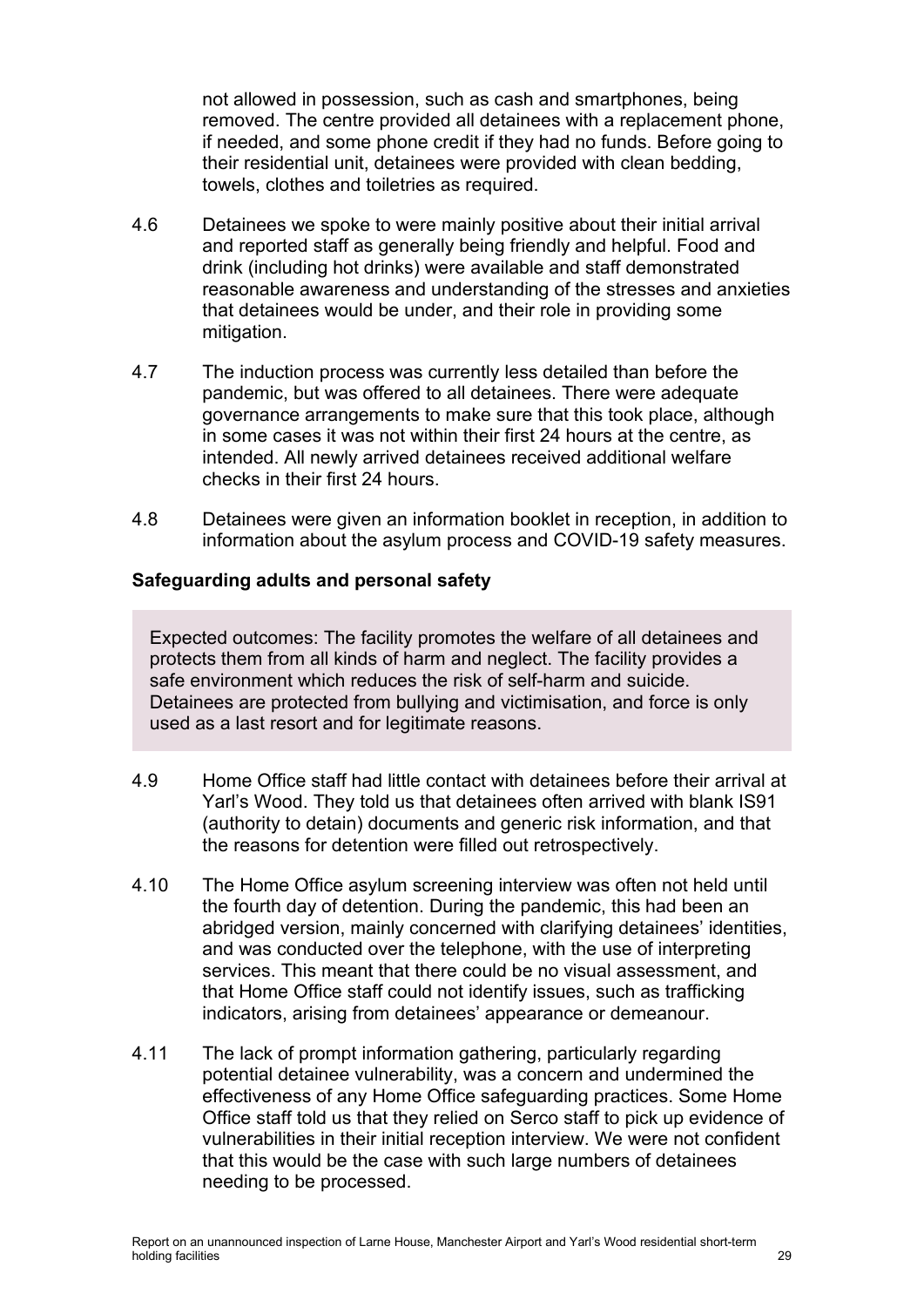- 4.12 The centre held monthly safer detention meetings, alongside a useful weekly individual needs meeting which identified any additional measures needed for particularly vulnerable individuals, including those on assessment, care in detention and teamwork (ACDT) case management documents for those at risk of suicide or self-harm; any identified under the adults-at-risk policy at level two; or those on a supported living plan (see below). To mitigate the risk of any cases being missed, with such a high turnover, this meeting was also carried out informally each day, which was a positive initiative.
- 4.13 At the time of the inspection, there were 11 detainees identified at level two of the adults-at-risk policy in the centre, but none within the population held in the RSTHF. Although such detainees were identified by Serco managers, the Home Office made little use of this information when it related to the RSTHF detainee population. However, we found evidence that Serco and health care partners used it appropriately in overarching management plans, including when making community referrals in advance of detainees' release where applicable.
- 4.14 Serco staff had some awareness of safeguarding issues, the identification of detainee vulnerabilities and the adults-at-risk policy. They told us that if they had any concerns about an individual detainee, they would make a referral to the health care department and/or the Home Office, while also informing their manager.
- 4.15 Modern slavery is a key risk factor for this population, but many staff, including some in reception, were not aware of the National Referral Mechanism. Serco managers maintained a log of how many potential cases they had referred to the Home Office. However, Home Office staff did not keep a log of how many they had subsequently referred.
- 4.16 Health care staff booked Rule 32 appointments (see Glossary of terms), but several did not take place because of detainees being released before their appointment. Unlike at the time of the previous inspection, health care staff now described a proactive approach to notifying the Home Office when there were any medical factors relevant to Rule 32. However, it was unclear what the Home Office did with this information.
- 4.17 There had been 124 supported living plans opened in the previous six months, representing about 4% of the population held during that period. They were used mainly to support detainees with mobility issues or any health concerns that increased their vulnerability to contracting COVID-19. Plans we looked at were reasonably good, with sufficient and detailed entries, although care plans were not always updated.
- 4.18 Acts of self-harm were rare, with only one recorded in the previous six months. In the same period, eight ACDT documents had been opened, mostly because detainees had stated that they would harm themselves. The documents we viewed were often open for only one or two days, and care plans were not always updated adequately. However, case reviews were always completed before a detainee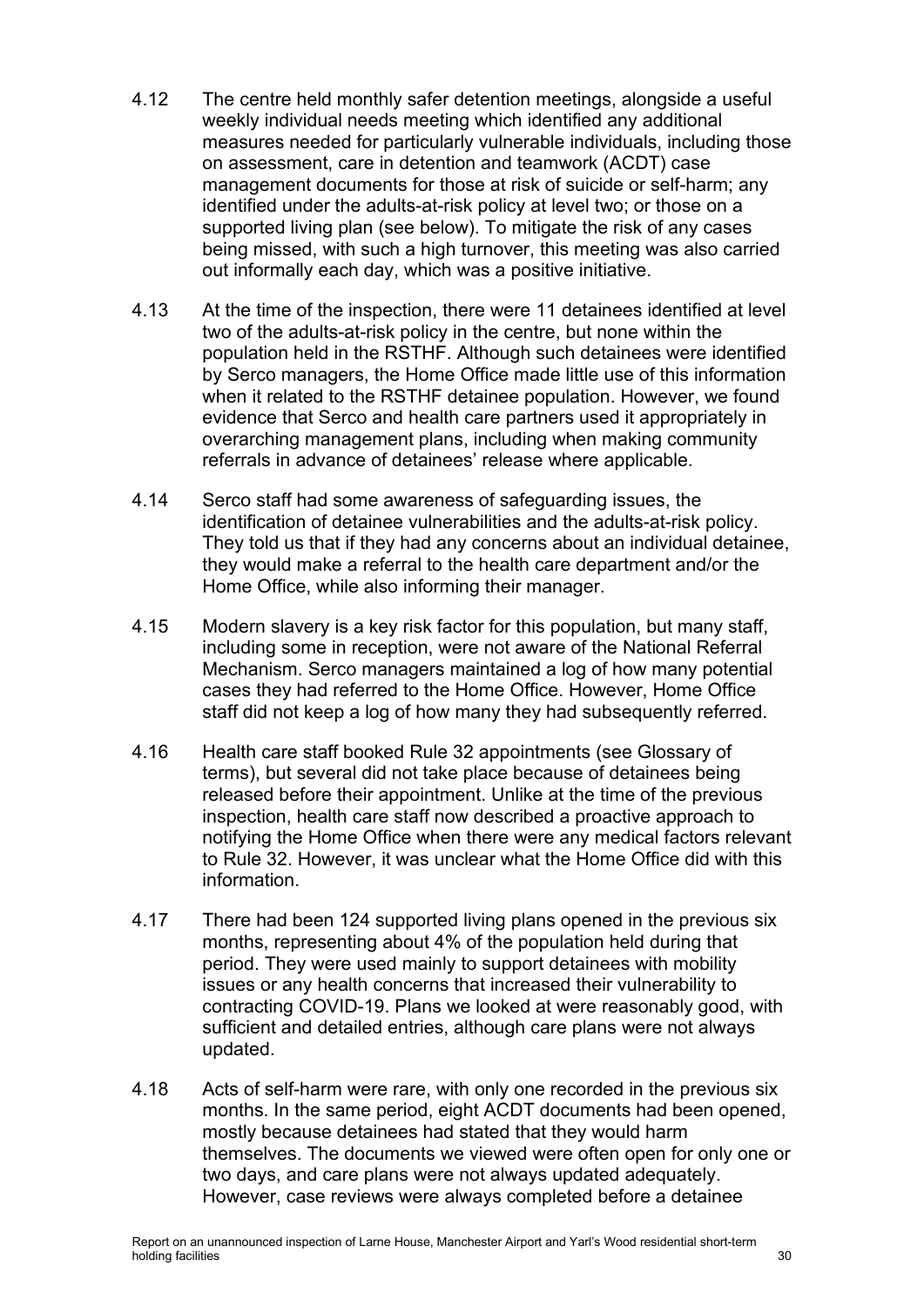release and there was evidence of professional telephone interpreting being used as part of the assessment and ongoing management process.

- 4.19 Detainees we spoke to said that they felt safe in the centre and free from bullying and violence. They had keys to their rooms and were able to lock them from the inside.
- 4.20 There had been five use of force incidents in the previous six months. Paperwork we viewed indicated that such incidents often involved lowlevel force being used to separate detainees from one another. Documentation was completed appropriately and was subject to adequate assurance checks. All staff received annual refresher training in control and restraint, and this had not been affected adversely by the pandemic.
- 4.21 On two occasions during the previous six months, detainees were held separately from others. Both were as a result of an assault – in one case against staff and in the other against another detainee. In both cases, authorisation paperwork was completed appropriately, and the decisions were justified. In one case, Home Office permission was sought and granted for an extension.

#### **Recommendation**

#### <span id="page-30-0"></span>4.22 **Home Office asylum screening interviews should be held as promptly as possible following detainees' arrival.**

#### **Safeguarding children**

Expected outcomes: The facility promotes the welfare of children and protects them from all kinds of harm and neglect.

- 4.23 Of concern, 15 children had arrived at Yarl's Wood from Dover since the beginning of 2020, not having been identified as such at the coast. Thus, almost half of the 31 age assessments during that time, on detainees who claimed and/or appeared to be under 18, confirmed that the person was a child. While this was not within the control of staff at Yarl's Wood, it suggested that a key recommendation in our October 2020 inspection relating to Dover arrivals, that the Home Office should make sure that its practice at Dover complies with its duty to safeguard and promote the welfare of children arriving in the UK, was likely to remain relevant.
- 4.24 The county council's social services department was quick to respond to requests for age assessments, performing them on the same day, and care plans for children were good. There had been no overnight detentions of children or of people waiting for an assessment.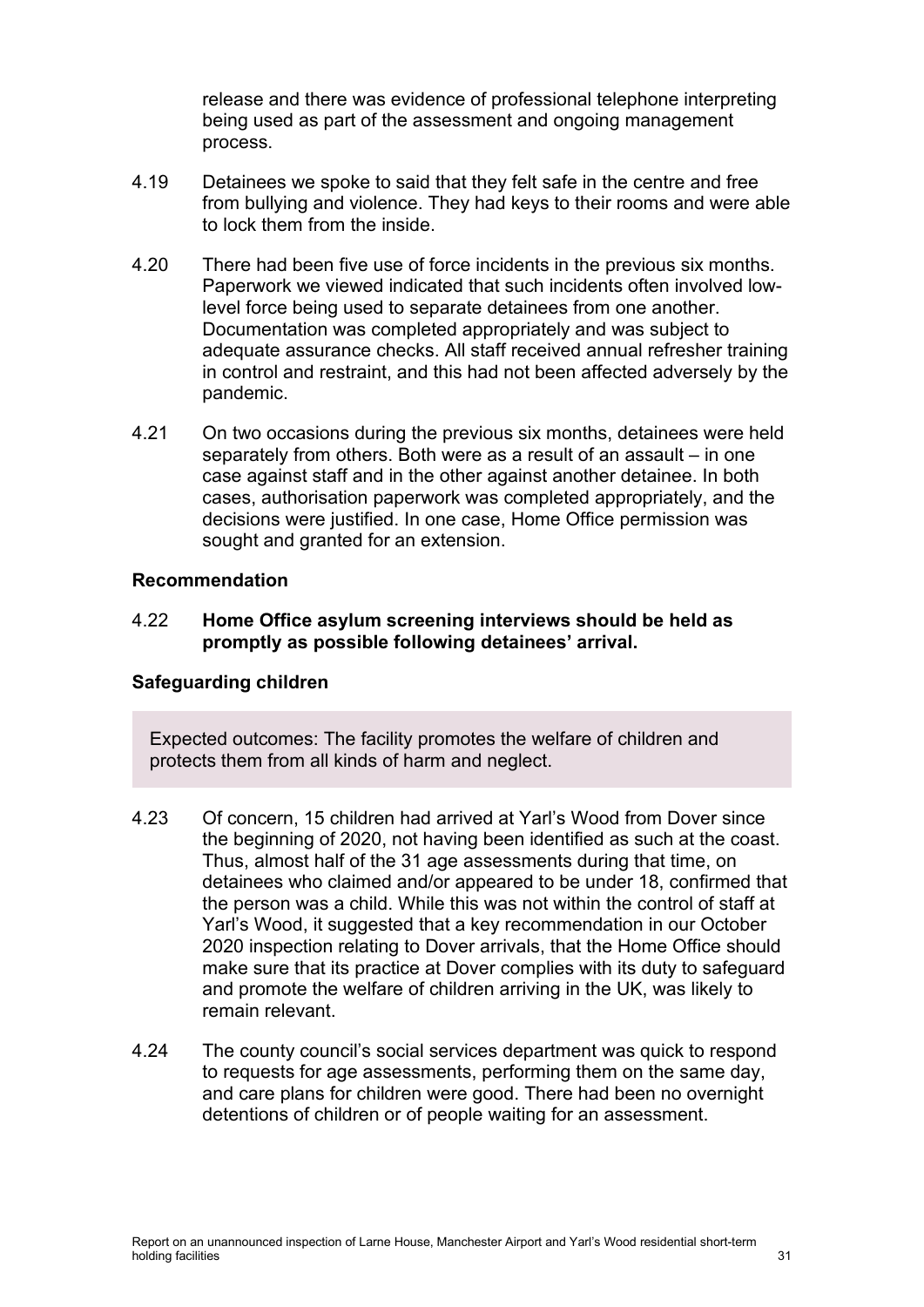#### **Recommendation**

<span id="page-31-0"></span>4.25 **The Home Office should ensure that its practice at Dover complies with its duty to safeguard and promote the welfare of children arriving in the UK, so that children are not taken to places of adult detention.**

#### **Legal rights**

Expected outcomes: Detainees are fully aware of and understand their detention, following their arrival at the facility and on release. Detainees are supported by the facility staff to freely exercise their legal rights.

- 4.26 The Home Office was unable to provide us with accurate records about the average length of detention. However, records showed that in the previous six months, 31 detainees were held for longer than five days. In 30 of these cases, this was due to a lack of suitable release accommodation. In one case, a detainee with social care needs was held at the centre for 15 days while social services established the support he would need and put this into place.
- 4.27 Home Office staff on site told us that detainees often arrived at the centre with incomplete IS91 paperwork, including incorrect personal details and a lack of robust risk assessment. Home Office and Serco records showed that this had resulted in detainees who were minors, or who had serious injuries or health concerns, being transferred to Yarl's Wood from the south coast. We were also told that IS91R paperwork was not always issued promptly and was often given to detainees several days after arrival at the centre.
- 4.28 There were currently no Home Office surgeries taking place, to advise detainees on their cases. Almost all the detainees that we spoke to told us that they had had little meaningful contact with the Home Office during their time in the centre, other than during their screening interview, which was conducted by telephone. Home Office staff told us that screening interviews often did not take place until a detainee's fourth day in detention, in order to alleviate pressure on accommodation services. This posed a risk of serious vulnerabilities, such as concerns about trafficking, not being identified promptly.
- 4.29 Detainees were provided with a list of legal representatives, in English, during their induction. The detainees we spoke to knew what this was for, although not all understood how to obtain a solicitor. Information about legal representatives was displayed prominently in communal areas, such as the library and the computer room. Detainees could meet their legal representatives in person at the centre, and could also call, fax or email them. There was currently no provision for videocalling legal representatives, as there was limited capacity for the video calling platform, and the centre had prioritised using it for social 'visits'.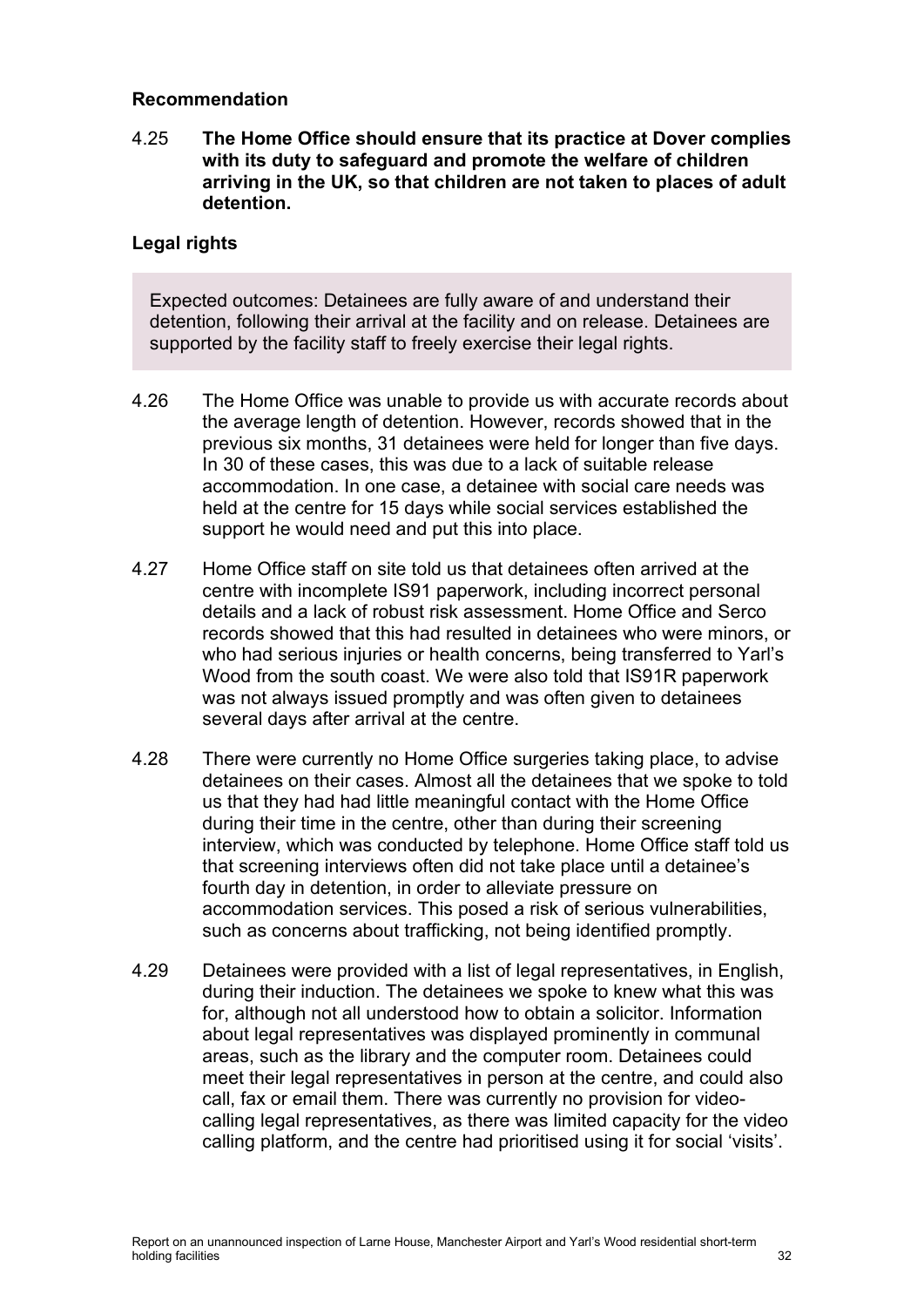4.30 Legal texts and resources were available in the library, which held a good range of resources, some of which were translated into other languages.

#### **Recommendations**

- <span id="page-32-1"></span>4.31 **Clear records of each individual detainee, and the amount of time that individuals spend in detention, should be maintained.**
- <span id="page-32-0"></span>4.32 **Detainees should be issued with an IS91R form in a language that they can understand.**
- <span id="page-32-2"></span>4.33 **Detention should be authorised individually, and this should be based on a risk assessment and clear authority to detain.**
- <span id="page-32-3"></span>4.34 **The Home Office should hold surgeries to inform detainees about their detention.**

## **Respect**

Detainees are treated with respect for their human dignity and the circumstances of their detention.

#### **Accommodation and facilities**

Expected outcomes: Detainees are held in a safe, clean and decent environment. They are offered varied meals according to their individual requirements. The facility encourages activities to promote mental wellbeing.

4.35 The centre was clean and in good condition, despite the high turnover of detainees. Rooms were adequately sized and well furnished. The rooms we saw were free of graffiti and had working electrical items. Although rooms had been kept to single occupancy earlier in the pandemic, they were now being used to accommodate two detainees at times of high occupancy. The Avocet unit, which was currently being used to accommodate RSTHF detainees, had a laundry room so that detainees could wash their own clothes.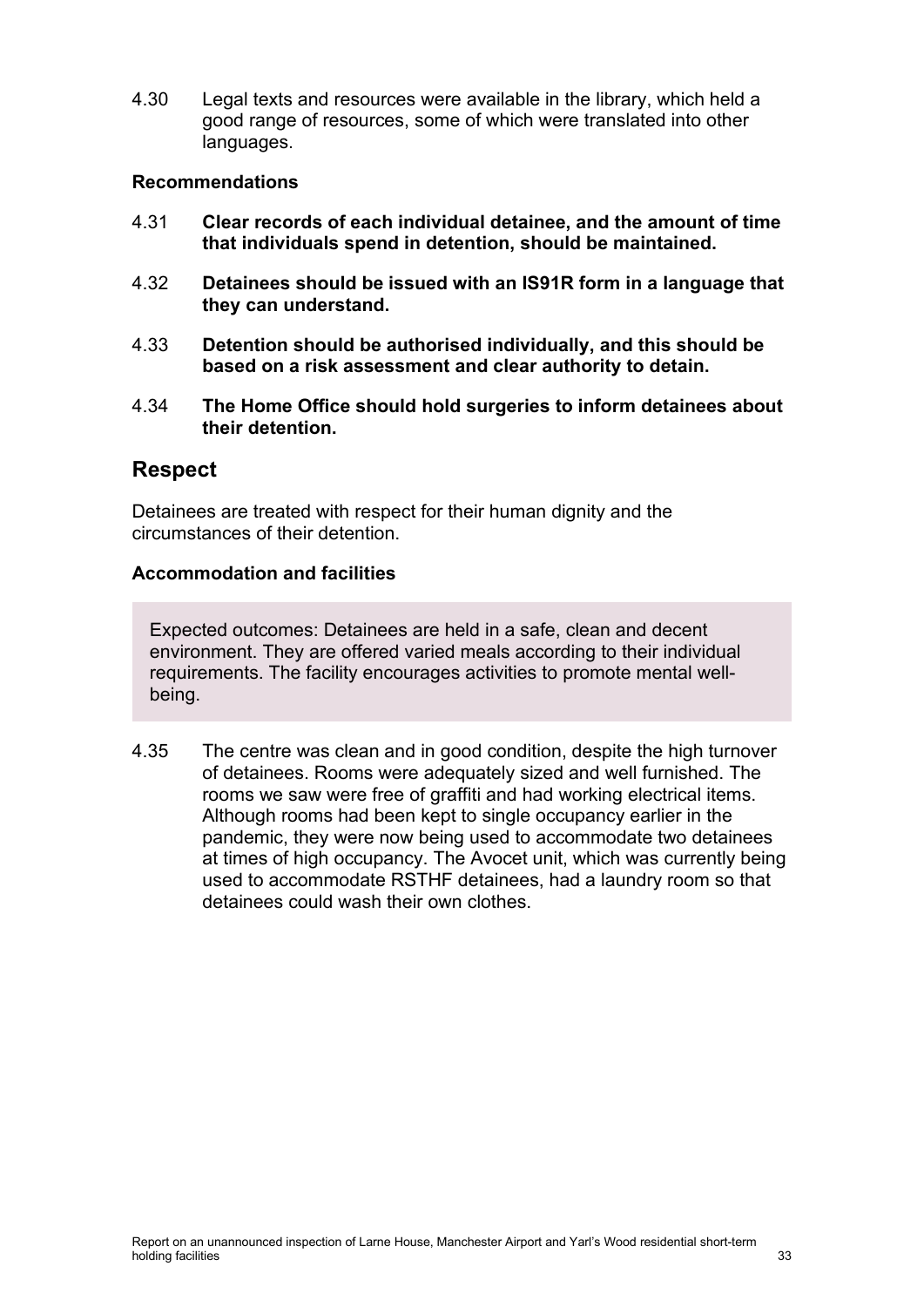

#### **A shared room at Yarl's Wood**

- 4.36 The Avocet unit had a large outdoor yard, with seating areas and some outdoor gym equipment, which was tidy and in good order at the time of the inspection. Detainees could access this area freely throughout the day.
- 4.37 Catering arrangements were adequate. Hot meals were always served, and cultural and dietary needs were catered for. The food we saw being served was suitably varied and of an appropriate portion size. All units had dining rooms, and detainees could choose whether to eat in the dining rooms or take food to their rooms. Staff monitored meal attendance, to make sure that detainees were eating. The facility also had a shop, selling snacks and other non-perishable goods, and detainees could access this during their association time.
- 4.38 An adapted regime was in place, to enable social distancing during the pandemic. Each unit was permitted two to three hours of time off their unit each day, during which they could access communal areas and activities. This enabled the centre to manage COVID-19 and make sure that different cohorts of detainees, including women held on site, were held separately, but meant that detainees spent much of their time in their rooms.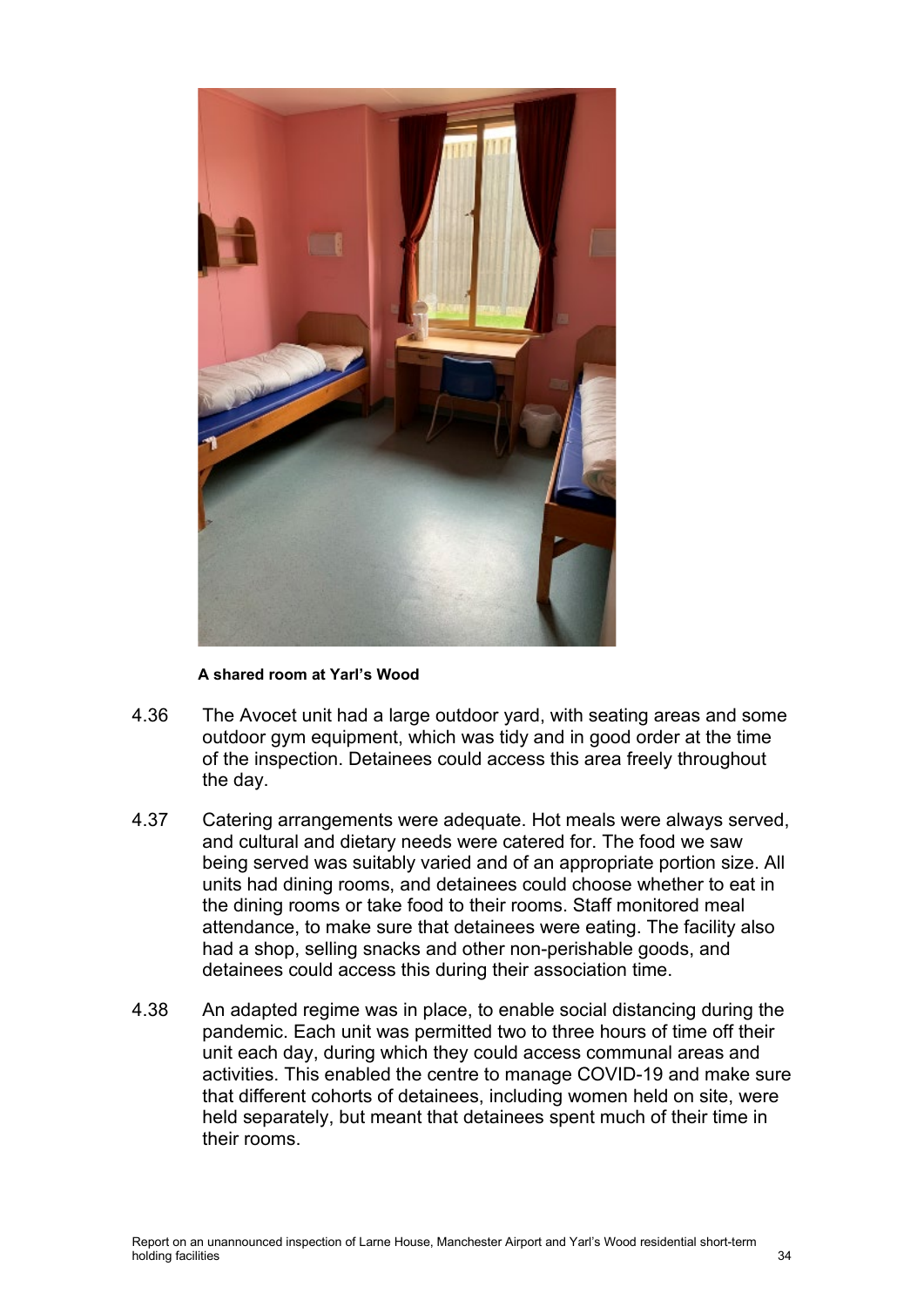

**The exercise yard at Yarl's Wood**

4.39 Detainees had access to a range of activities to keep them occupied during their stay in the centre. This included a gym and indoor sports hall, a library and computer room, and a barber's room, in which detainees could have haircuts. The library had a range of books in many languages, and a selection of DVDs which detainees could borrow to watch in their rooms.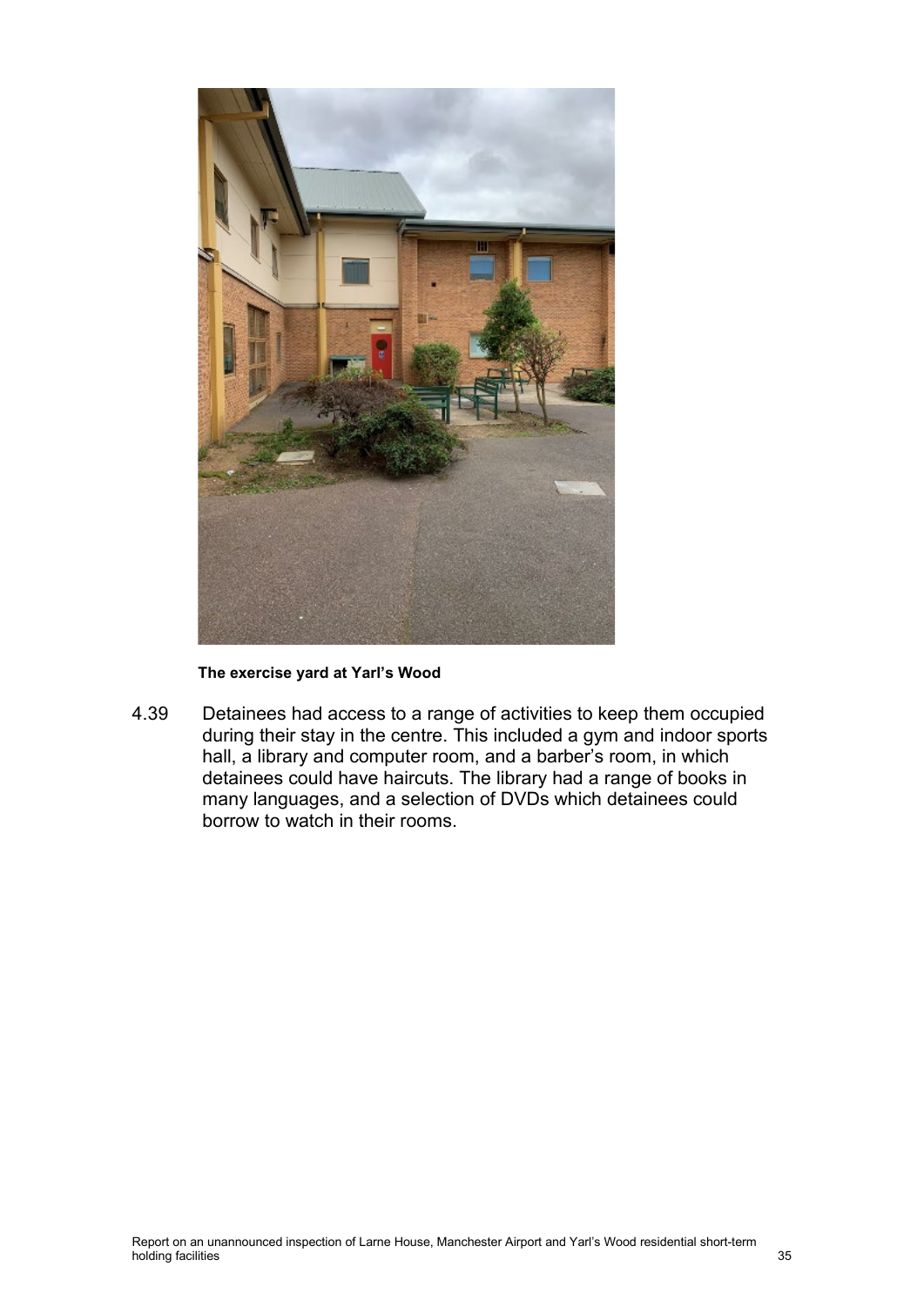

**The library at Yarl's Wood**

4.40 A teacher was on site and was delivering some activities, mostly basic English lessons, to the short-term population.

#### **Respectful treatment**

Expected outcomes: Detainees are treated with respect by all staff. Effective complaints procedures are in place for detainees. There is understanding of detainees' diverse cultural backgrounds. Detainees' health care needs are met.

- 4.41 We saw positive interactions between detainees and staff. Almost all of the detainees we spoke to reported positively about their treatment by staff, and told us that staff were approachable and helpful. The atmosphere in the centre was relaxed, which was impressive, given the high turnover of detainees. Staff we spoke to were sensitive to detainees' situations, and proactive in supporting them.
- 4.42 Records showed that the use of professional telephone interpreting services on the RSTHF units had improved. Staff also had access to hand-held translation devices, which could be used in brief or informal discussions. However, we saw some interactions in which interpreting was not used and would have been beneficial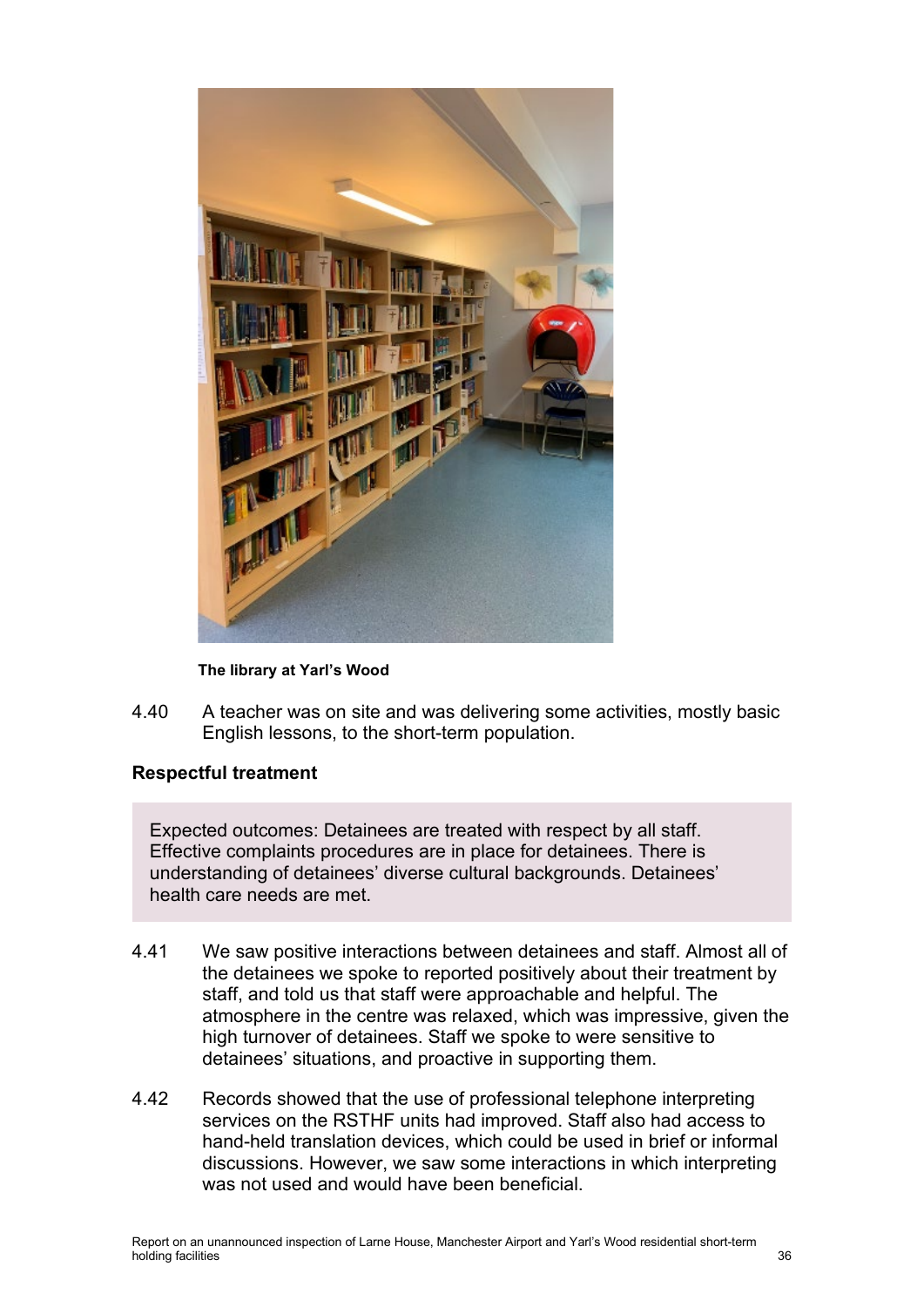- 4.43 There had been one complaint from RSTHF residents in the previous year, regarding luggage that had been lost at a different centre. The response to the complaint was timely and polite, and addressed the issue that had been raised. Complaints forms – including health care and Independent Monitoring Board complaints – and information about how to make a complaint were available throughout the centre, and complaints forms were provided in several languages.
- 4.44 The centre identified detainees with protected characteristics during the reception process. Monthly equality meetings were held, and the minutes that we saw showed that these were effective in identifying trends. During the inspection, there was one transgender detainee held in the centre, who had indicated that she preferred to stay among male detainees. She was treated respectfully, and a plan was in place for her care.
- 4.45 Detainees with a disability, or who needed additional monitoring or help with everyday tasks, were placed on supported living plans. The plans we saw demonstrated adequate care and support. During the inspection, there were no detainees who had been assessed as needing a personal emergency evacuation plan. However, the plans we saw, relating to detainees who had been held recently, showed a suitable level of assessment and support.
- 4.46 The centre's chaplaincy operated an open-door policy to support detainees to practise their faith and provided them with religious materials where needed. Small corporate worship services had resumed in the centre. To protect detainees from the pandemic, services were socially distanced, disposable prayer mats were provided to Muslim detainees, and single-use communion cups were used to administer the eucharist.
- 4.47 Northamptonshire Healthcare NHS Foundation Trust had provided health services at Yarl's Wood since 2019. The conscientious health care team provided a responsive and good standard of care to the transient population who passed through the RSTHF.
- 4.48 Effective contingencies were in place between the centre and health care staff to manage COVID-19, with good support from Public Health England and health commissioners. Since the beginning of the pandemic, there had been only 17 positive cases in total within the whole centre, including two positive cases identified at the RSTHF, the last one being in May 2021. There was a good supply of PPE, and emergency equipment was checked regularly.
- 4.49 The large number of detainees arriving and leaving put pressure on the health care team, but they told us that the process had become more streamlined with coach arrivals being staggered (see paragraph [4.2\)](#page-27-1).
- <span id="page-36-0"></span>4.50 A nurse wearing PPE checked detainees' temperatures on the coaches arriving from Dover. Any detainee displaying COVID-19 symptoms used a separate entrance to the building. A protective isolation unit was used for any symptomatic detainees, and a COVID-19 PCR test was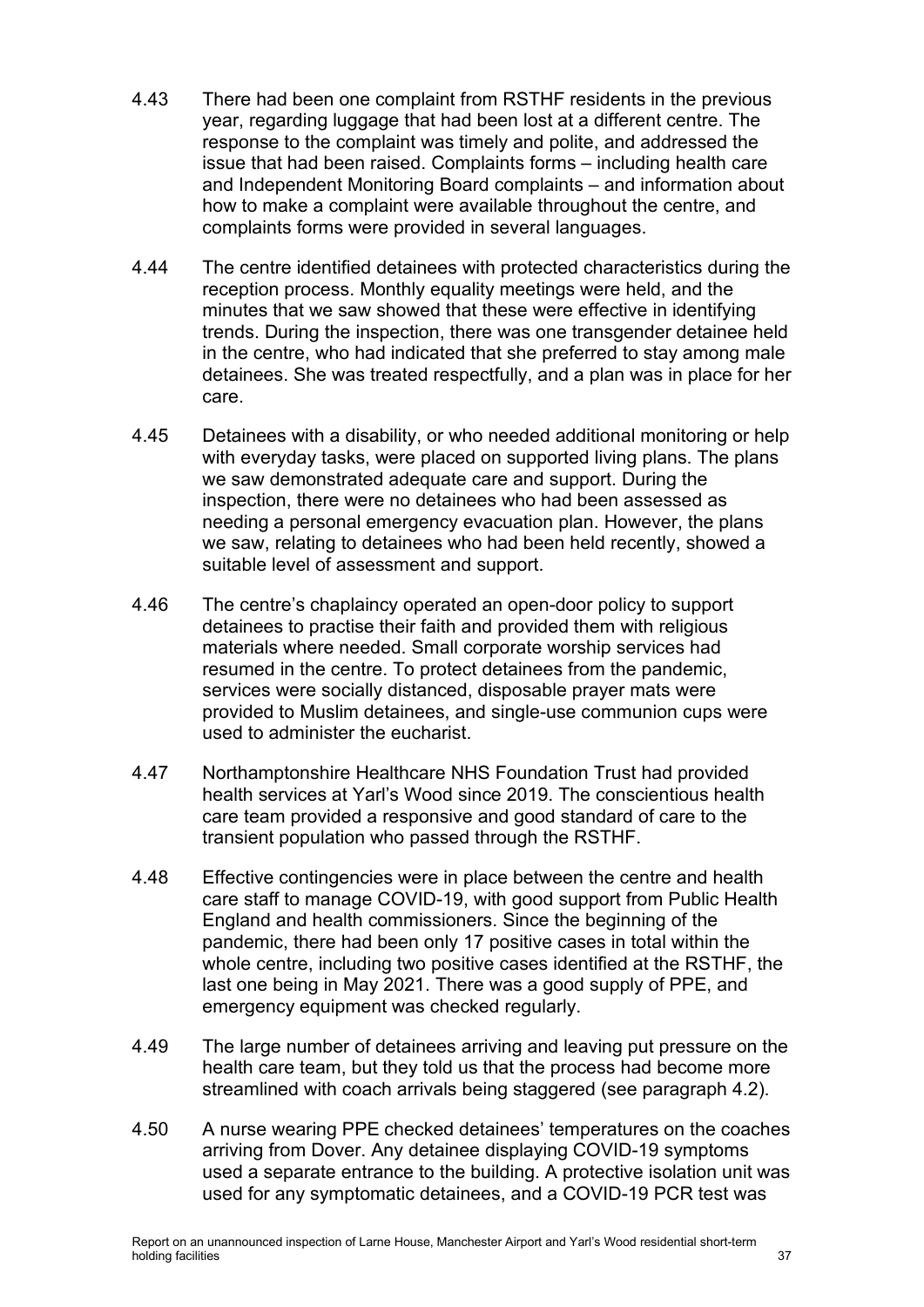taken. The Home Office had informed health care staff that detainees would continue their isolation wherever they were going and would be transported with COVID-19 safety procedures in place.

- 4.51 Despite some delays due to the volume of detainees, all new arrivals received a health screen which identified any urgent physical or mental health needs, and appropriate care was provided within the short timeframe available. This included some detainees attending hospital if needed. All detainees were offered a GP appointment within 24 hours of their arrival, and anyone with an immediate health need or a longterm condition was prioritised. Health care staff made good use of professional telephone interpreting services during initial screenings and follow-up appointments.
- 4.52 There had been a major issue with burns and other injuries not being treated until arrival at Yarl's Wood. This had improved recently, following discussions with the Home Office and a review of the initial medical screening carried out at the coast to identify and treat any urgent medical needs. The results of lateral flow tests taken at Dover and physical health observations were now routinely recorded and sent with the detainee to Yarl's Wood.
- 4.53 The waiting time for a Rule 32 appointment was three days, which was reasonable, although it did not always enable detainees to be assessed before departure. In such cases, health care staff communicated to the Home Office the fact that a referral under Rule 32 had been made but the clinical assessment had not taken place, as well as noting it in the detainee's health records. However, it was unclear what happened with this information once the detainee had left, and the impact on any future asylum claims. Health care staff kept a central record of how many detainees received a Rule 32 appointment, but not of those missed, which prevented effective analysis. The health care team was proactive in informing the Home Office of any health needs that could affect detention, via an IS91 Part C form; this information was recorded in the detainee's medical record, but staff did not keep a central log of this, which was a missed opportunity to identify any trends.
- <span id="page-37-0"></span>4.54 The management of medicines was good, with detainees receiving medications promptly. There was now a pharmacist on site, who ran a minor ailments clinic, which was a good initiative. Although medicines were labelled in English, there was a 10-language translation of common dosage instructions, and professional telephone interpreting services were used when necessary, to make sure that patients understood how to use their medicines.
- 4.55 The mental health provision had been strengthened with psychology input, in addition to the responsive mental health nurses and the visiting psychiatrist. A well-being booklet for detainees, translated into 10 languages, had been devised and sounded promising. The team had a daily referral meeting to prioritise their workload, including referrals from reception screening and attendance at ACDT reviews. Staff from Kaleidoscope Plus Group (a registered mental health charity), commissioned by NHS England and NHS Improvement,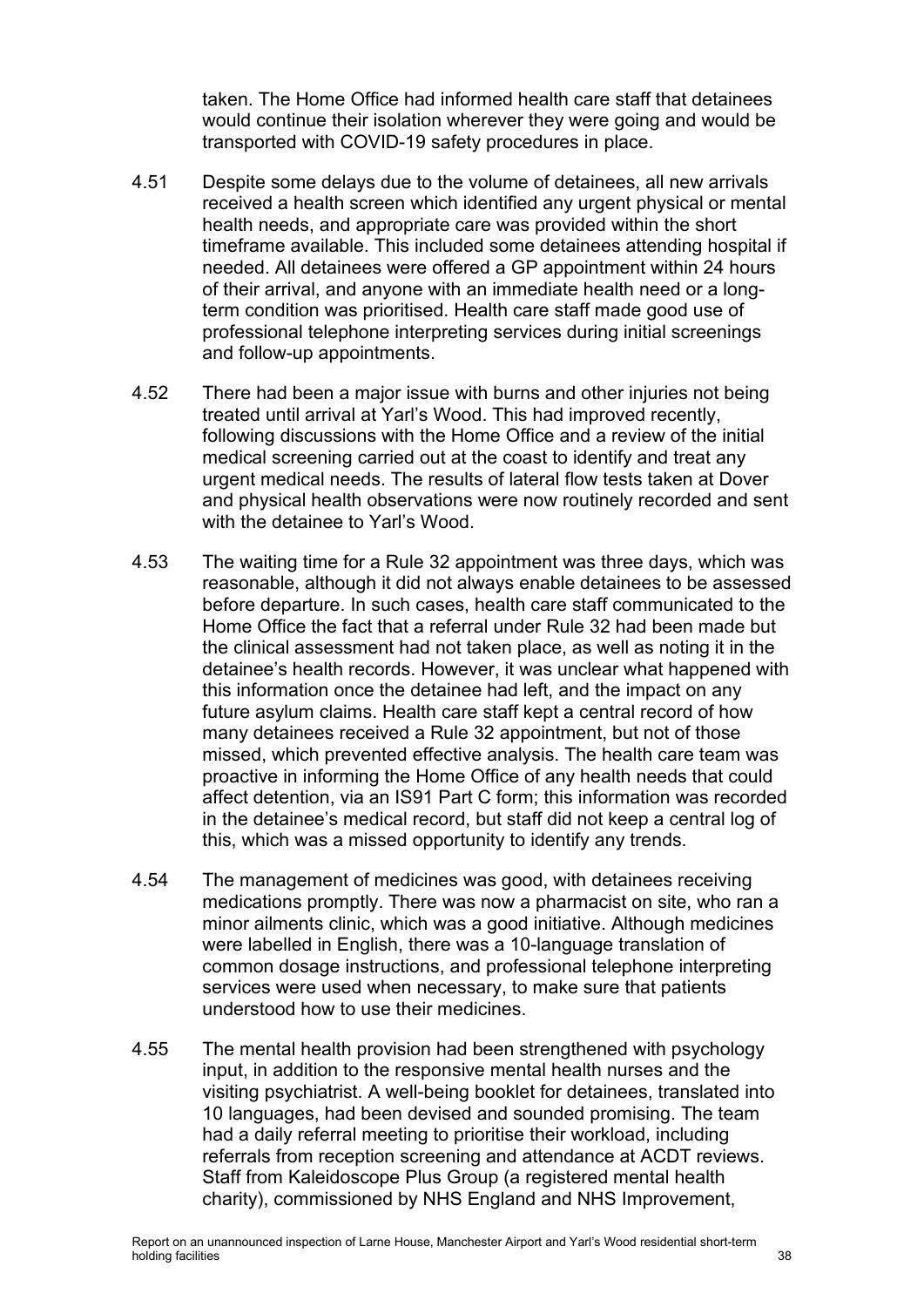provided psychological well-being services. They also went to see detainees promptly at the RSTHF following a referral to the team, to give advice and guidance on issues such as managing anxiety and coping with stress and sleep issues. There had been no transfers under the Mental Health Act to a mental health unit from the RSTHF.

- 4.56 The need for substance misuse services was low, although appropriate monitoring and specialist GP prescribers were available, and a range of opiate substitution treatments were kept in stock. The team tried hard to arrange any follow-up care that was needed, but this was challenging because of the limited information available about the specific area or address to which detainees were going. Detainees needing alcohol detoxification were not admitted to the centre.
- 4.57 Urgent dental treatment was available if the detainee was in the facility on the day that the dentist attended, or they would be sent out to hospital if necessary. Antibiotics and pain relief were available whenever needed.
- 4.58 A nurse saw all detainees before they left Yarl's Wood. They had their temperature checked and were given a discharge summary of any health interventions and any prescribed medication.

#### **Recommendation**

<span id="page-38-0"></span>4.59 **Health care staff should collect data on Rule 32 appointments that are missed and on IS91 Part C information they send to the Home Office, for effective analysis of any trends.**

## **Preparation for removal and release**

Detainees are able to maintain contact with the outside world and be prepared for their release, transfer or removal.

#### **Communications**

Expected outcomes: Detainees are able to maintain contact with the outside world using a full range of communications media.

4.60 Detainees were able to keep their own mobile phones if they were not smartphones. However, in practice, most phones were confiscated at Dover by Home Office officials or placed with detainees' stored property on arrival at Yarl's Wood. Basic phones were loaned to detainees on arrival, and they were permitted to save numbers from their personal phones. Welfare staff at the centre told us that they could help detainees to do this. All detainees received £1 in phone credit, and also £5 which they could exchange for further credit at the centre shop. A video calling platform and fax facilities were available to detainees in the library and communications room, respectively.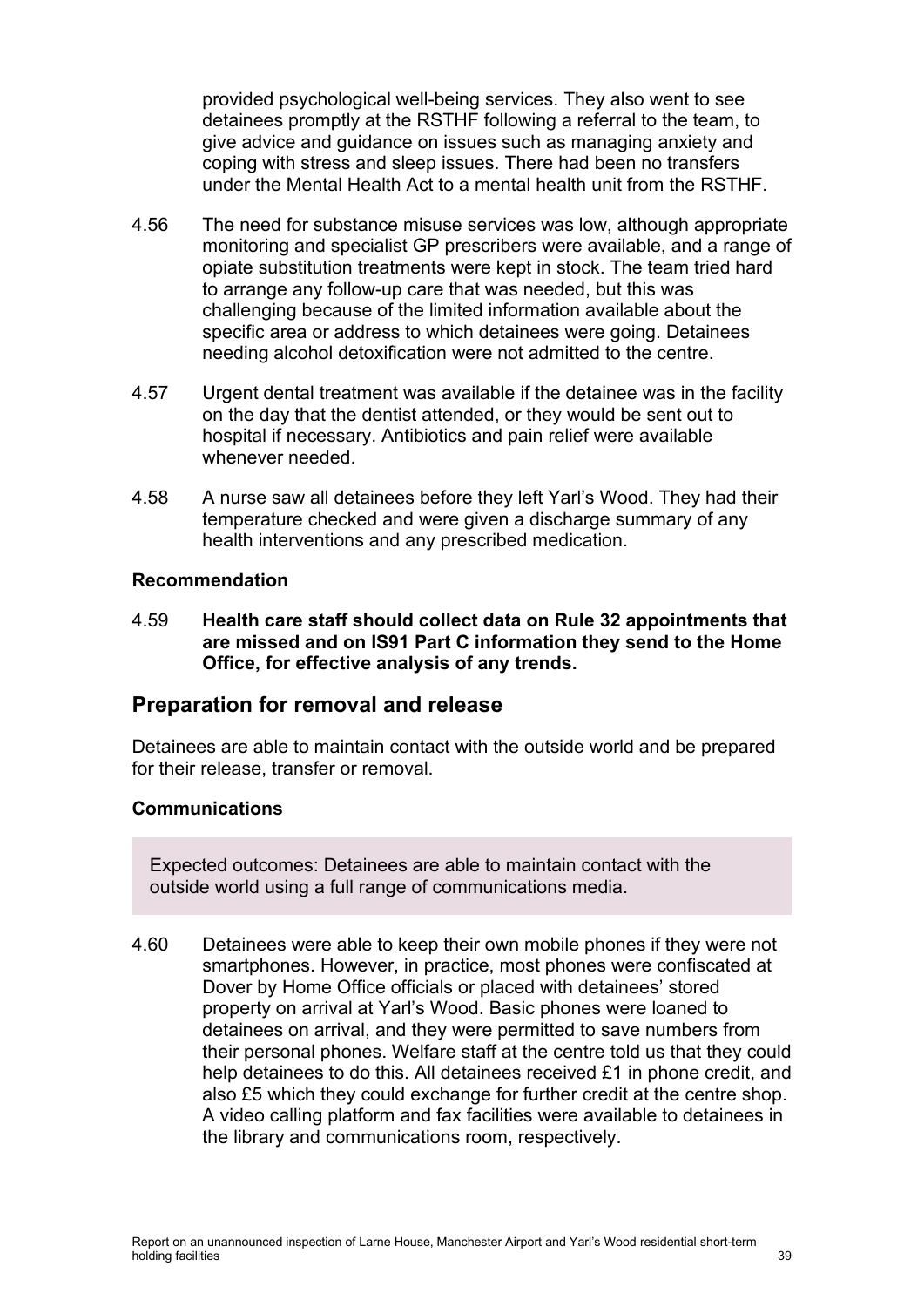- 4.61 Internet access was available in the computer room adjoining the library. Detainees could access emails and most websites, but social media sites were blocked.
- 4.62 In-person social and legal visits were facilitated in the legal visits area at times when asylum screening interviews were not taking place, as the social visits area was being used for discharges at the time of the inspection. The visits area was spacious, and had 12 rooms, including some that could be used for video-links for substantive asylum interviews and bail hearings. There was relatively little demand for visits for short-term detainees; 70 social visits and 25 legal visits had taken place in the previous six months. We were told that 'Yarl's Wood befrienders', a group of volunteers, had returned to the centre and were available to visit detainees.

#### **Recommendation**

### 4.63 **Detainees should be permitted access to social media.**

### **Leaving the facility**

Expected outcomes: Detainees are prepared for their release, transfer or removal. They are able to retain or recover their property. Families with children and others with specific needs are not detained without items essential for their welfare.

- 4.64 The welfare team was available daily, based next to the RSTHF unit. Its staff dealt with enquiries, mainly about property (especially that seized or lost at the coast), and assisting detainees who needed to retrieve phone numbers from their own mobile phones or from other sources. The team worked hard to recover individuals' property – for example, from the police or other agencies in Kent.
- 4.65 During the inspection, large numbers were released to hotels after being given temporary admission. The complex process of releasing large numbers of detainees, to be taken by taxi to hotel accommodation, had been organised and streamlined to a point where it now went smoothly and efficiently. They were taken to the large visits hall, where staff dealt with them as individuals, addressing them by name and using a variety of means to help their understanding, including peers to interpret where appropriate, and also using handheld translation devices. Hot food and drinks were provided. Two nurses spent time in the hall, speaking to each person and taking their temperature.
- 4.66 Detainees knew almost nothing about where they were going; the envelopes containing their release papers were simply marked with handwritten indications, such as 'North East Yorkshire Humberside' and 'Midlands and East of England'. No staff knew the destinations of the seven-seat taxis which collected those being released, so were unable to offer reassurance to the many detainees who asked where they were going; it was unclear whether there was a reason to withhold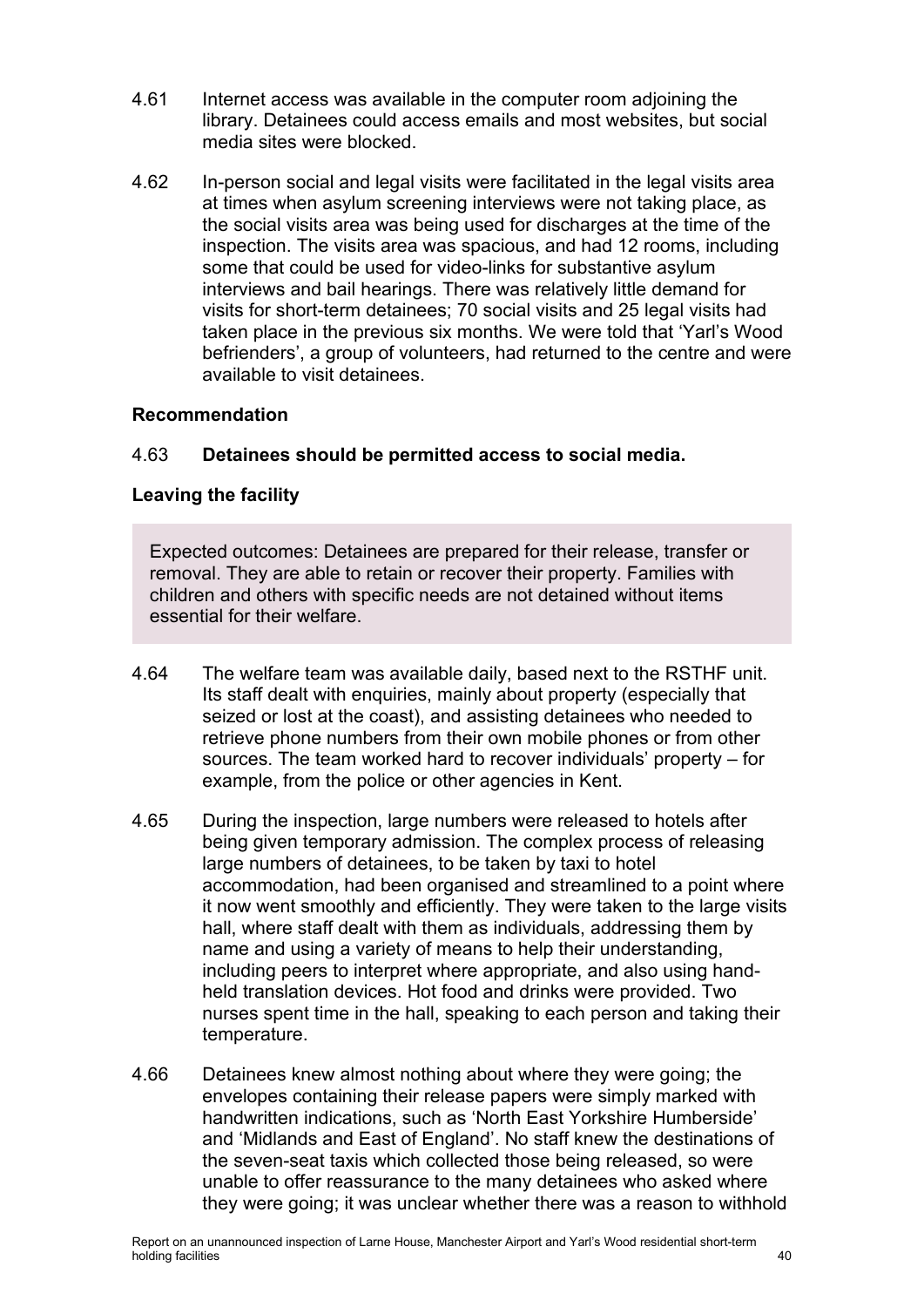the destination, or whether this was an unintended result of the dynamic day-to-day realities of the situation with arrivals across the Channel.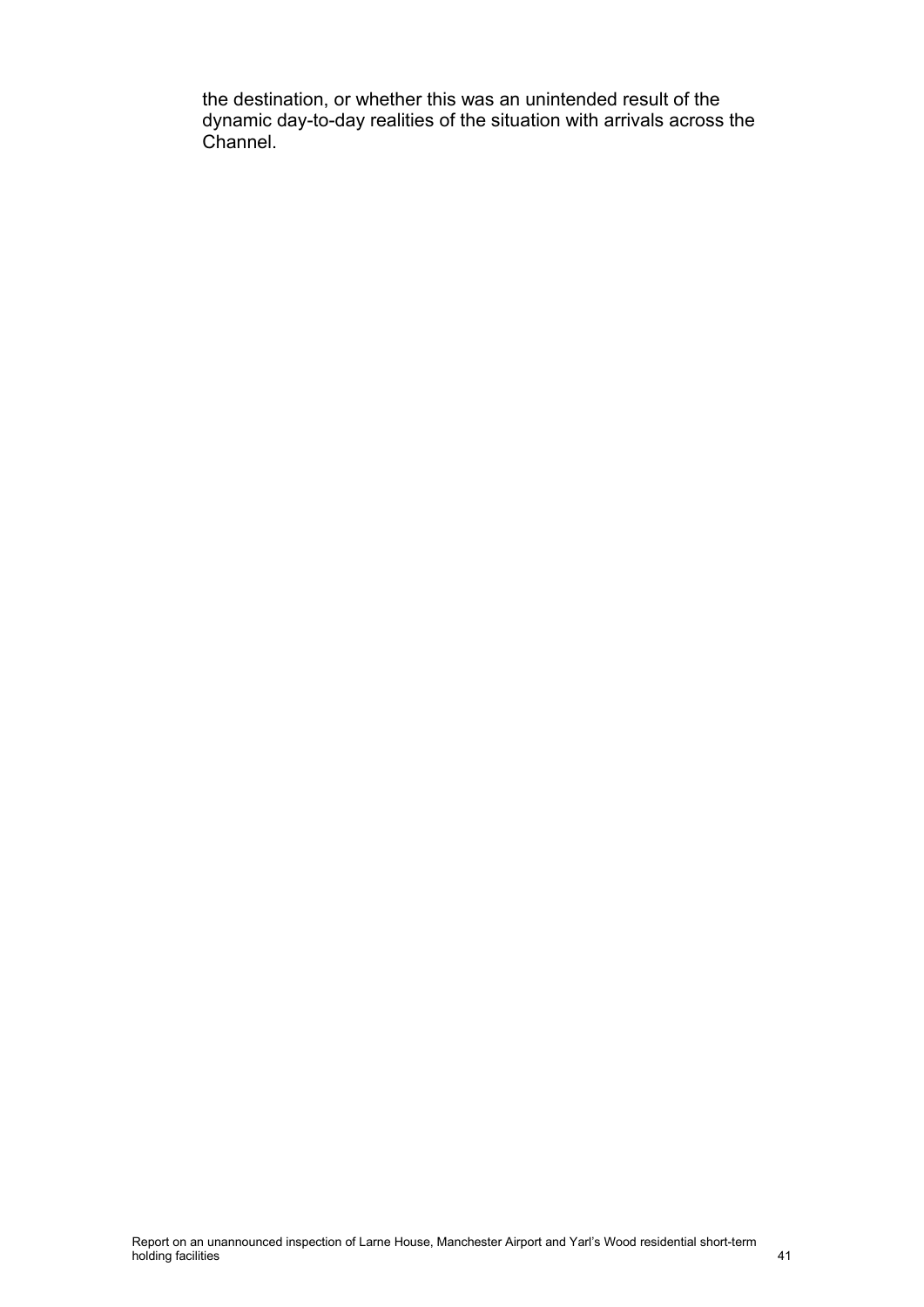# <span id="page-41-0"></span>**Section 5 Recommendations in this report**

The following is a list of repeated and new recommendations in this report.

## **Recommendations to the Home Office and facility contractor**

5.1 Recommendation [2.23:](#page-13-0) The improvements to the communal areas should be extended to the bedrooms, to give a simple but adequate private space. (Larne House)

## **Recommendations to the Home Office**

- 5.2 Recommendations [2.16,](#page-10-0) [3.27](#page-20-1) and [4.32:](#page-32-0) Detainees should be issued with an IS91R form in a language that they can understand. (All centres)
- 5.3 Recommendation [2.31,](#page-14-0) repeated recommendation 1.16: Men and women should be held separately. (Larne House)
- 5.4 Recommendations 2.36, 3.45 and 4.63: Detainees should be permitted access to social media. (All centres)
- 5.5 Recommendation [3.19:](#page-19-1) On site Home Office staff should maintain a record of referrals to the NRM. (Manchester Airport)
- 5.6 Recommendation [4.22:](#page-30-0) Home Office asylum screening interviews should be held as promptly as possible following detainees' arrival. (Yarl's Wood)
- 5.7 Recommendation [4.25:](#page-31-0) The Home Office should ensure that its practice at Dover complies with its duty to safeguard and promote the welfare of children arriving in the UK, so that children are not taken to places of adult detention. (Yarl's Wood)
- 5.8 Recommendation [4.31:](#page-32-1) Clear records of each individual detainee, and the amount of time that individuals spend in detention, should be maintained (Yarl's Wood)
- 5.9 Recommendation [4.33:](#page-32-2) Detention should be authorised individually, and this should be based on a risk assessment and clear authority to detain. (Yarl's Wood)
- 5.10 Recommendation [4.34:](#page-32-3) The Home Office should hold surgeries to inform detainees about their detention. (Yarl's Wood)

## **Recommendations to the facility contractor**

5.11 Recommendation [2.5,](#page-8-1) repeated recommendation 1.7: Reception interviews should be conducted in private. (Larne House)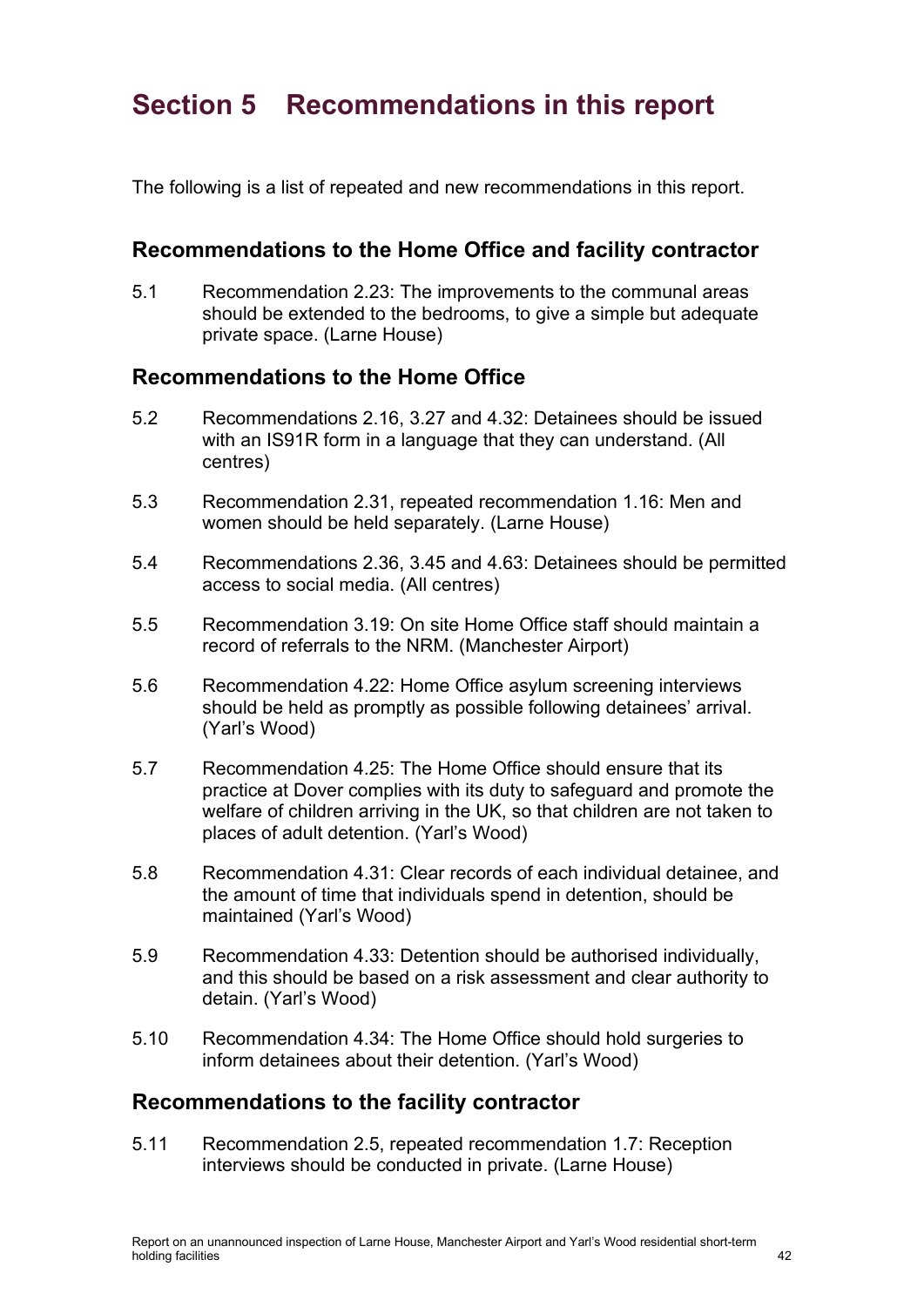- 5.12 Recommendation [2.10:](#page-9-0) Staff should record regular information about the person's behaviour and frame of mind in every vulnerable adult care plan. (Larne House)
- 5.13 Recommendation [2.11,](#page-9-1) repeated recommendation 1.19: Onsite managers should be able to retrieve and review closed-circuit television footage easily. (Larne House)
- 5.14 Recommendation [2.37,](#page-15-0) repeated recommendation 1.39: The entrance to the facility should be signposted for visitors. (Larne House)
- 5.15 Recommendation [3.9:](#page-18-0) Reception interviews should take place in private. (Manchester Airport)
- 5.16 Recommendation [3.18:](#page-19-2) Mitie Care and Custody should make sure that detainee custody officers are aware of the National Referral Mechanism (NRM), to identify and support potential victims of trafficking. (Manchester Airport)
- 5.17 Recommendation [3.20:](#page-19-3) Only female detainee custody officers should check women's rooms at night. (Manchester Airport)
- 5.18 Recommendation [4.59:](#page-38-0) Health care staff should collect data on Rule 32 appointments that are missed and on IS91 Part C information they send to the Home Office, for effective analysis of any trends. (Yarl's Wood)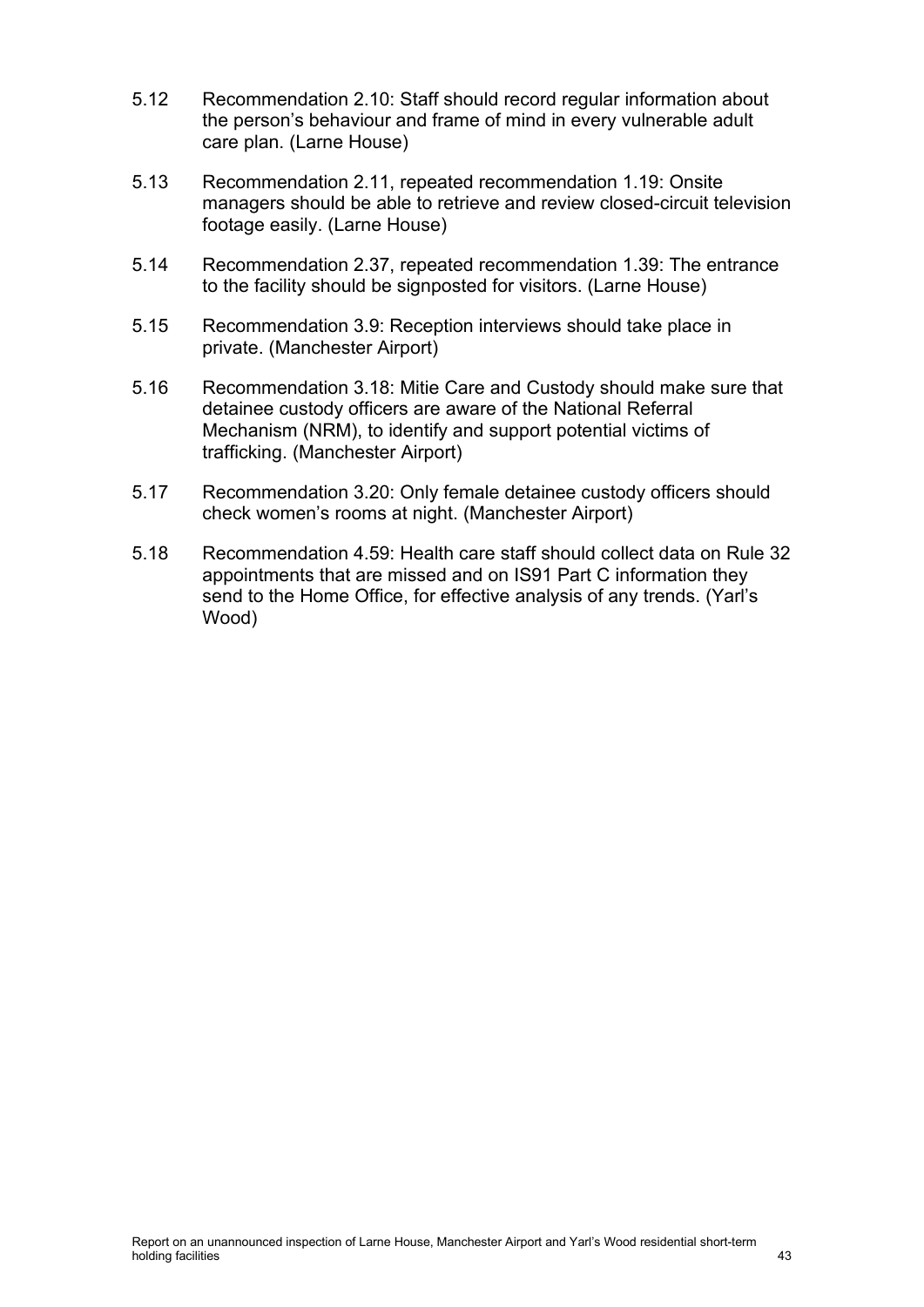# <span id="page-43-0"></span>**Section 6 Progress on recommendations from the last report**

The following is a list of all the recommendations made in the last report, organised under the four tests of a healthy establishment. If a recommendation has been repeated in the main report, its new paragraph number is also provided.

## **Safety**

Detainees are held in safety and with due regard to the insecurity of their position.

## **Larne House**

Reception interviews should be conducted in private. (1.7) **Partially achieved** (recommendation repeated, [2.5\)](#page-8-1)

Mitie should publish a safeguarding policy and publicise this to all staff. The policy should include clear links with the Department of Health, Social Services and Public Safety, and the local safeguarding adults partnership board. (1.15) **Achieved**

Men and women should be held separately. (1.16) **Not achieved** (recommendation repeated, [2.31\)](#page-14-0)

Detainees should be referred to by their preferred name in all documentation. (1.17)

## **Achieved**

Detainees' clothing and toiletries should not be removed unless an individualised risk assessment indicates otherwise. (1.18) **Achieved**

Onsite managers should be able to retrieve and review closed-circuit television footage easily. (1.19) **Not achieved** (recommendation repeated, [2.11\)](#page-9-1)

Detainees should be issued with and allowed to keep the reason for detention (IS91R) document in a language they can understand. (1.23) **Not achieved**

Data that is important for purposes of accountability should be available regardless of changes in contractor, and should include numbers detained, length of detention and numbers of incident reports. (1.24) **Achieved**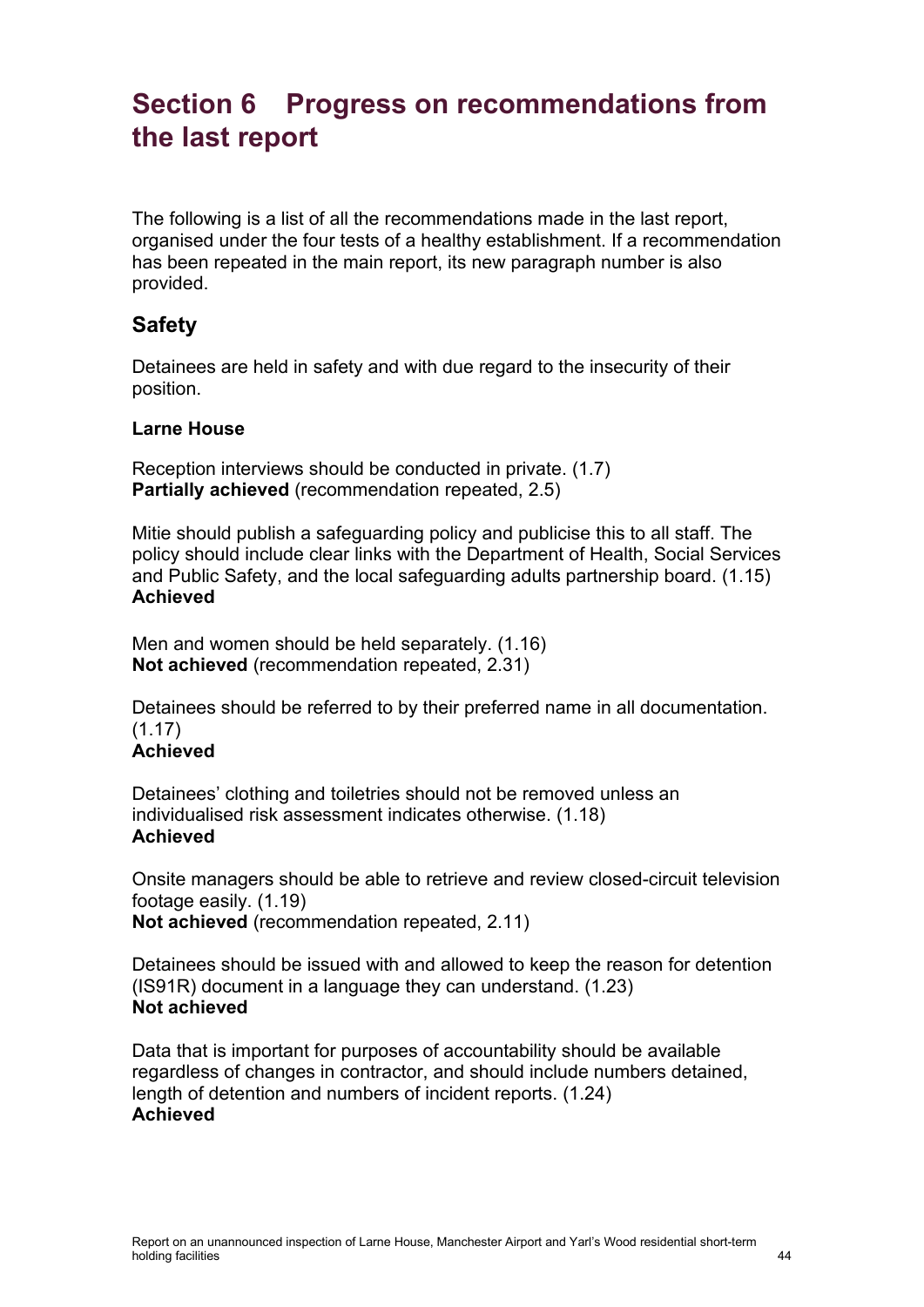### **Manchester Airport**

Reception and health care interviews should take place in private. (1.6) **Partially achieved**

Mitie Care and Custody should ensure that detainee custody officers are aware of the potential vulnerabilities of detainees and of safeguarding mechanisms. (1.14)

## **Achieved**

Male detainees should not be held in the designated women's corridor. Women should not be held in rooms outside the designated women's corridor. Only female DCOs, and not male DCOs, should check women's rooms at night.  $(1.15)$ 

#### **Partially achieved**

Detainees' personal items should only be removed following an individual risk assessment. (1.16) **Achieved**

Detainees should be issued with and allowed to keep the reason for detention (IS91R) document in a language they can understand. (1.20) **Not achieved**

#### **Yarl's Wood**

Detention staff should use professional interpretation whenever necessary to ensure communication with detainees is effective. (2.9) **Achieved**

The Home Office should ensure that detainees' vulnerability is thoroughly assessed at the earliest stage and that their identified needs are met. (2.11) **Not achieved**

Onsite immigration staff should offer detention surgeries to detainees. (2.12) **Not achieved**

Reception processes should be swift and safe. In particular, vehicles leaving Dover should be staggered and facility staff informed of their estimated time of arrival. (2.20)

### **Achieved**

Detainees should receive comprehensive information on how to access legal support. (2.36) **Partially achieved**

The centre should ensure that all detainees have a prompt and effective induction in a language they understand. (2.69) **Achieved**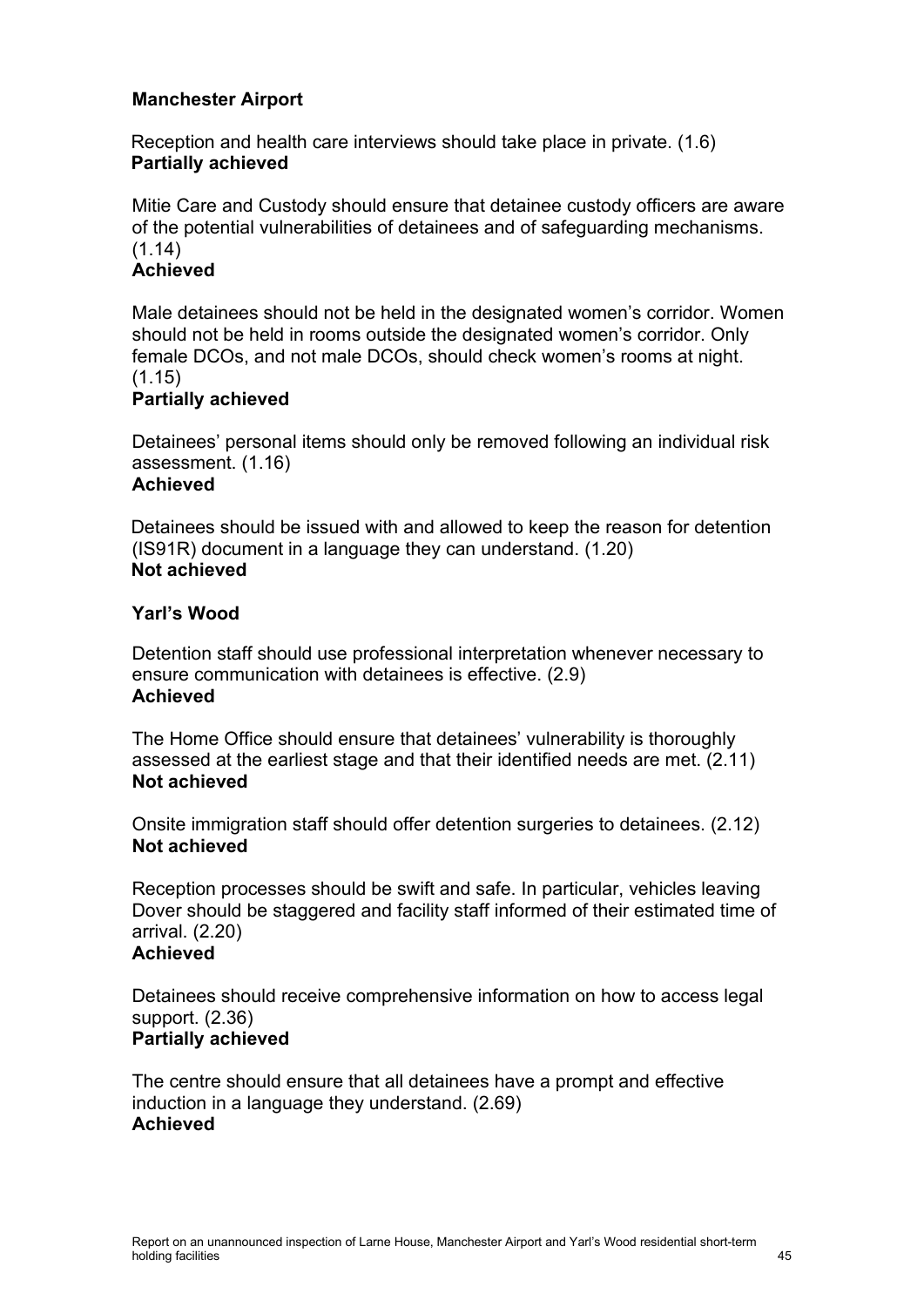# **Respect**

Detainees are treated with respect for their human dignity and the circumstances of their detention.

### **Yarl's Wood**

Health care staff should inform the Home Office of all detainees identified as requiring Rule 32 assessments, including those whose assessments are not undertaken because they have left the centre before their appointment takes place. (2.57) **Achieved**

## **Preparation for removal and release**

Detainees are able to maintain contact with the outside world and be prepared for their release, transfer or removal.

### **Larne House**

The entrance to the facility should be signposted for visitors. (1.39) **Not achieved** (recommendation repeated, [2.37\)](#page-15-0)

Detainees should be permitted access to Skype and social networking sites, as well as the internet and email. (1.40) **Partially achieved** 

#### **Manchester Airport**

Detainees should be permitted access to video-calling and social networking sites, as well as the internet and email. (1.37) **Partially achieved**

The facility should be signposted for visitors, and the Home Office website updated. (1.38) **Partially achieved**

#### **Yarl's Wood**

Detainees should be permitted to access social networking sites. (2.62) **Not achieved**

The Home Office, escort contractor and centre staff should communicate effectively with one another to ensure that the discharge process for detainees is prompt. (2.68) **Achieved**

Detainees should receive information about their onward destination in a language they understand before their release so they can inform family and friends. (2.69) **Not achieved**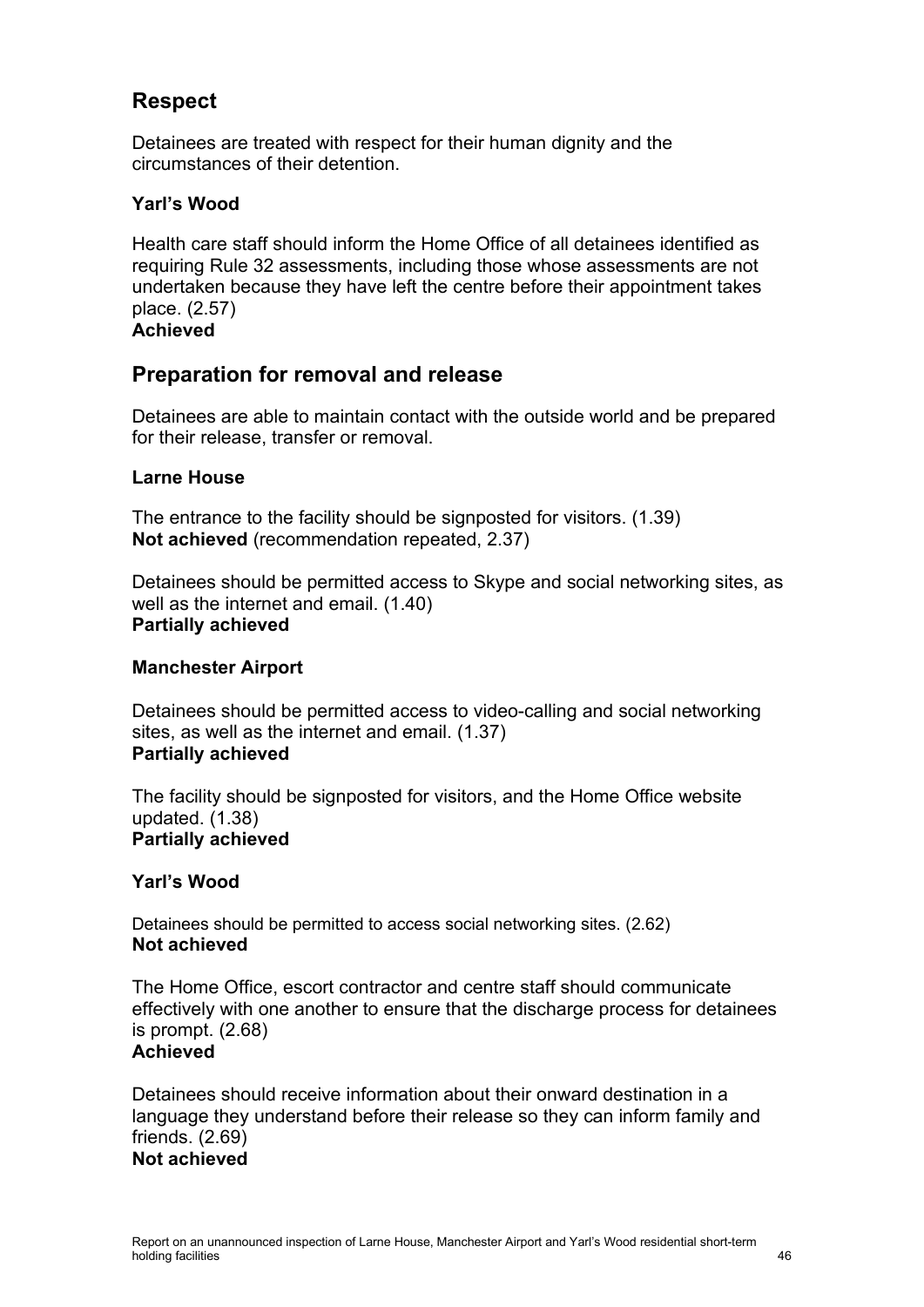Detainees should have access to adequate toilet facilities during their journey from the centre. (2.70) **No longer relevant**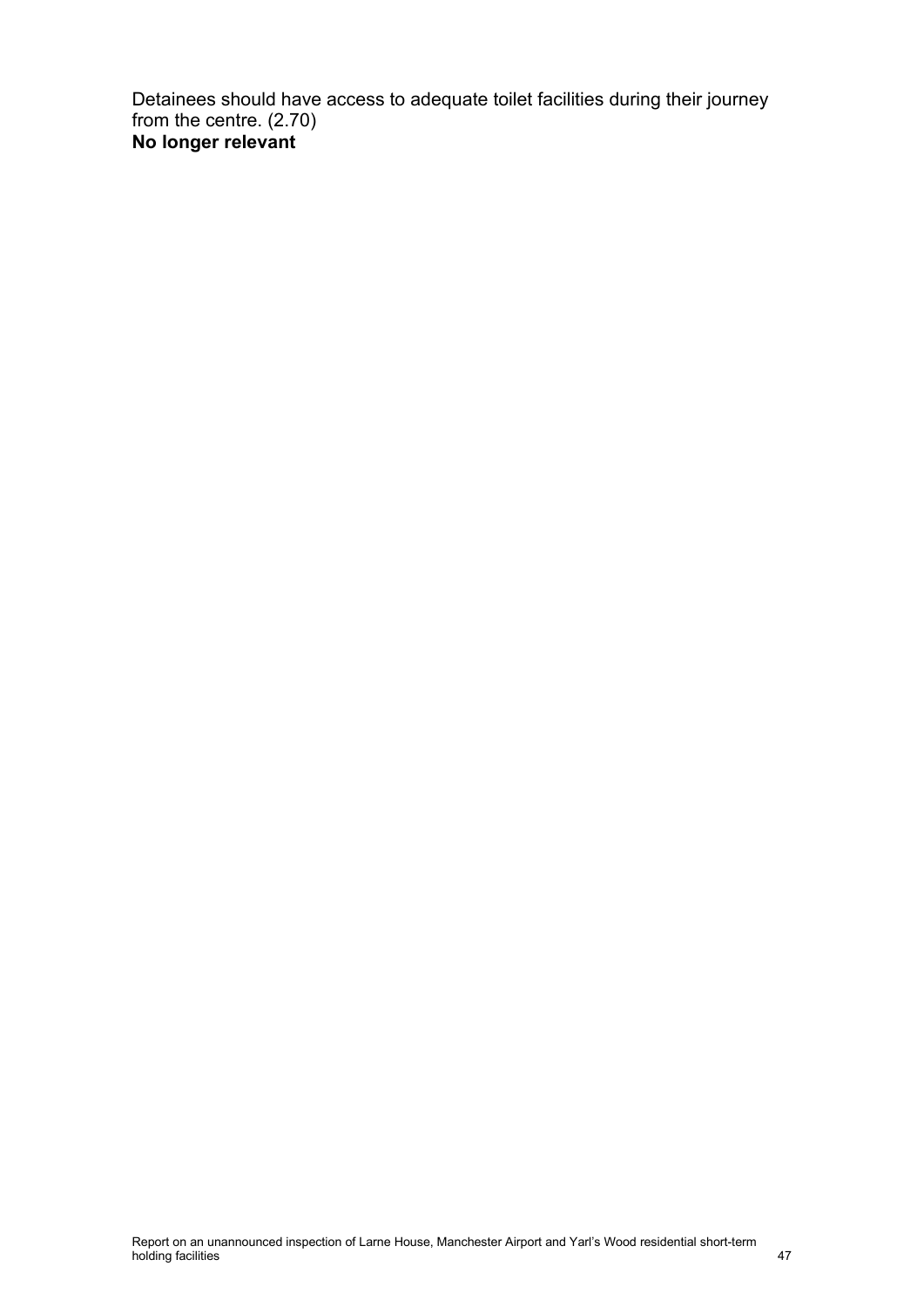# <span id="page-47-0"></span>**Appendix I About our inspections and reports**

Her Majesty's Inspectorate of Prisons is an independent, statutory organisation which reports on the treatment and conditions of those detained in prisons, young offender institutions, secure training centres, immigration detention facilities, police and court custody and military detention.

All inspections carried out by HM Inspectorate of Prisons contribute to the UK's response to its international obligations under the Optional Protocol to the UN Convention against Torture and other Cruel, Inhuman or Degrading Treatment or Punishment (OPCAT). OPCAT requires that all places of detention are visited regularly by independent bodies – known as the National Preventive Mechanism (NPM) – which monitor the treatment of and conditions for detainees. HM Inspectorate of Prisons is one of several bodies making up the NPM in the UK.

All Inspectorate of Prisons reports carry a summary of the conditions and treatment of detainees, based on the tests of a healthy prison that were first introduced in this Inspectorate's thematic review Suicide is everyone's concern, published in 1999. For short-term holding facilities the tests are:

#### **Safety**

Detainees are held in safety and with due regard to the insecurity of their position.

#### **Respect**

Detainees are treated with respect for their human dignity and the circumstances of their detention.

#### **Preparation for removal and release**

Detainees are able to maintain contact with family, friends, support groups, legal representatives and advisers, access information about their country of origin and be prepared for their release, transfer or removal. Detainees are able to retain or recover their property.

(Note: One of our standard tests is 'purposeful activity'. Since they provide for short stays, there is a limit to what activities can or need to be provided. We will therefore report any notable issues concerning activities in the accommodation and facilities section.)

Inspectors keep fully in mind that although these are custodial facilities, detainees are not held because they have been charged with a criminal offence and have not been detained through normal judicial processes.

Our assessments might result in one of the following:

**Recommendations:** will require significant change and/or new or redirected resources, so are not immediately achievable, and will be reviewed for implementation at future inspections.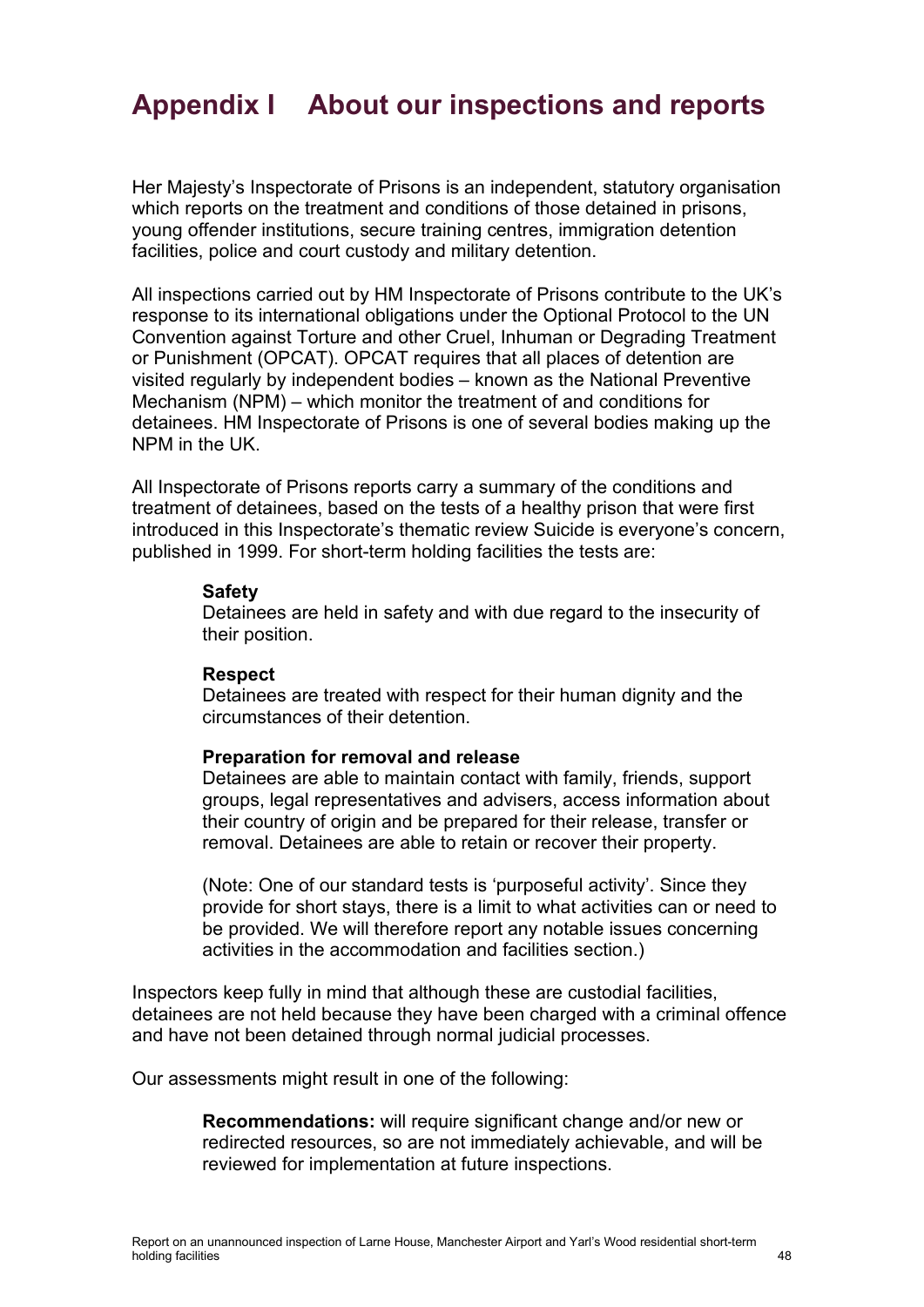**Examples of notable positive practice:** innovative work or practice that leads to particularly good outcomes from which other establishments may be able to learn. Inspectors look for evidence of good outcomes for detainees; original, creative or particularly effective approaches to problem-solving or achieving the desired goal; and how other establishments could learn from or replicate the practice.

Inspectors use key sources of evidence: observation; discussions with detainees; discussions with staff and relevant third parties; documentation; and, where appropriate, surveys. During inspections we use a mixed-method approach to data gathering and analysis, applying both qualitative and quantitative methodologies. Evidence from different sources is triangulated to strengthen the validity of our assessments.

Other than in exceptional circumstances, all our inspections are unannounced and include a follow up of recommendations from the previous inspection.

## **This report**

This report provides a summary of recommendations made and notable positive practice identified during the inspection. There then follow sections each containing a detailed account of our findings against our *Expectations. Criteria for assessing the conditions for and treatment of immigration detainees* (Version 4, 2018) (available on our website at

[https://www.justiceinspectorates.gov.uk/hmiprisons/our-](https://www.justiceinspectorates.gov.uk/hmiprisons/our-expectations/immigration-detention-expectations/)

[expectations/immigration-detention-expectations/\)](https://www.justiceinspectorates.gov.uk/hmiprisons/our-expectations/immigration-detention-expectations/). The reference numbers at the end of some recommendations indicate that they are repeated and provide the paragraph location of the previous recommendation in the last report. Section 5 lists all recommendations made in the report. Section 6 lists the recommendations from the previous full inspection and our assessment of whether they have been achieved.

#### **Inspection team**

This inspection was carried out by:

| Team leader           |
|-----------------------|
| Inspector             |
| Inspector             |
| Health care inspector |
|                       |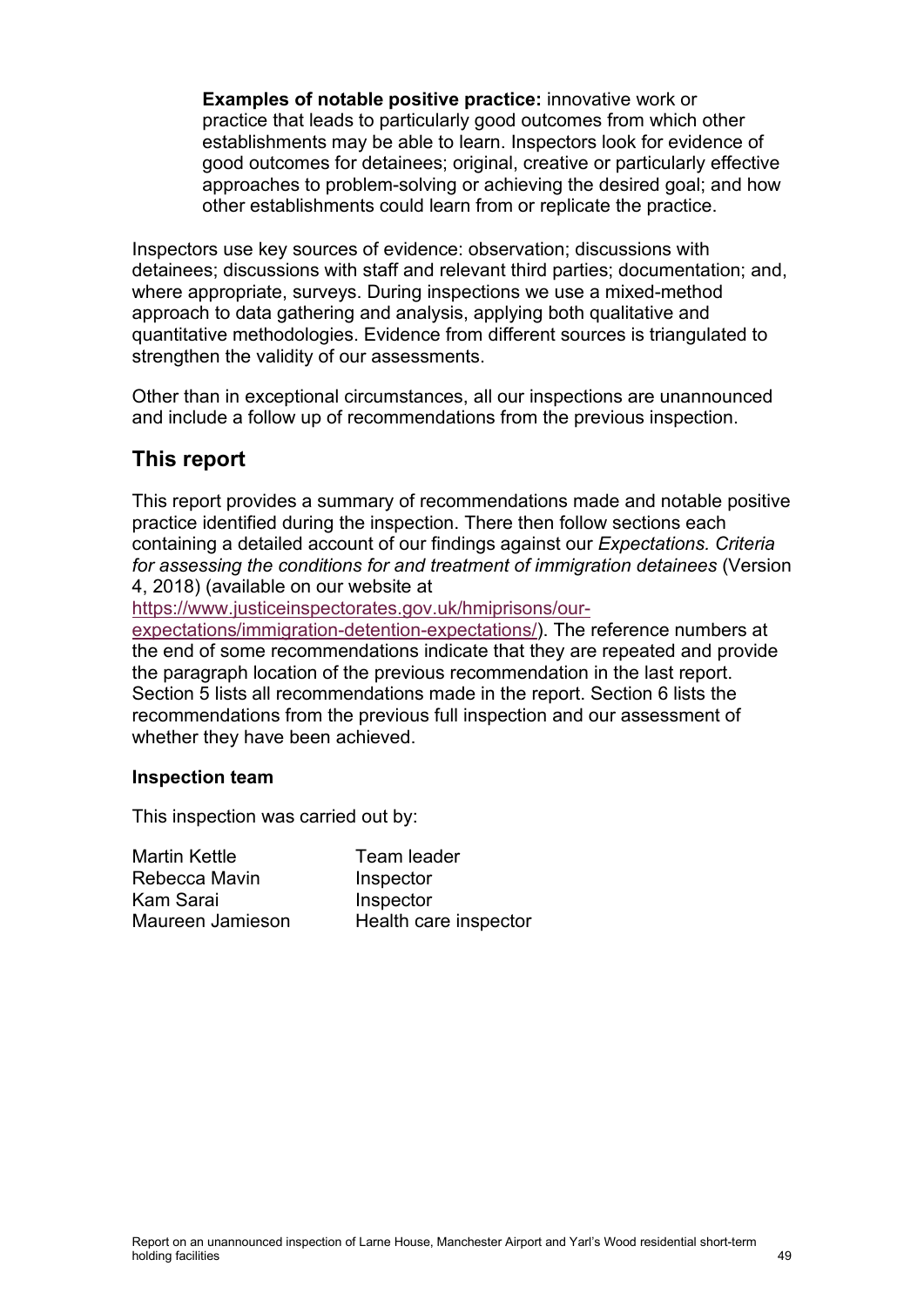# <span id="page-49-0"></span>**Appendix II Glossary of terms**

We try to make our reports as clear as possible, and this short glossary should help to explain some of the specialist terms you may find. If you need an explanation of any other terms, please see the longer glossary, available on our website at: [http://www.justiceinspectorates.gov.uk/hmiprisons/about-our](http://www.justiceinspectorates.gov.uk/hmiprisons/about-our-inspections/)[inspections/](http://www.justiceinspectorates.gov.uk/hmiprisons/about-our-inspections/)

### **Rule 32 of the Short-term Holding Facility Rules**

Sets out the requirement for health care professionals in residential short-term holding facilities to report on any detained person:

- whose health is likely to be injuriously affected by continued detention or any conditions of detention
- who is suspected of having suicidal intentions
- for whom there are concerns they may have been a victim of torture.